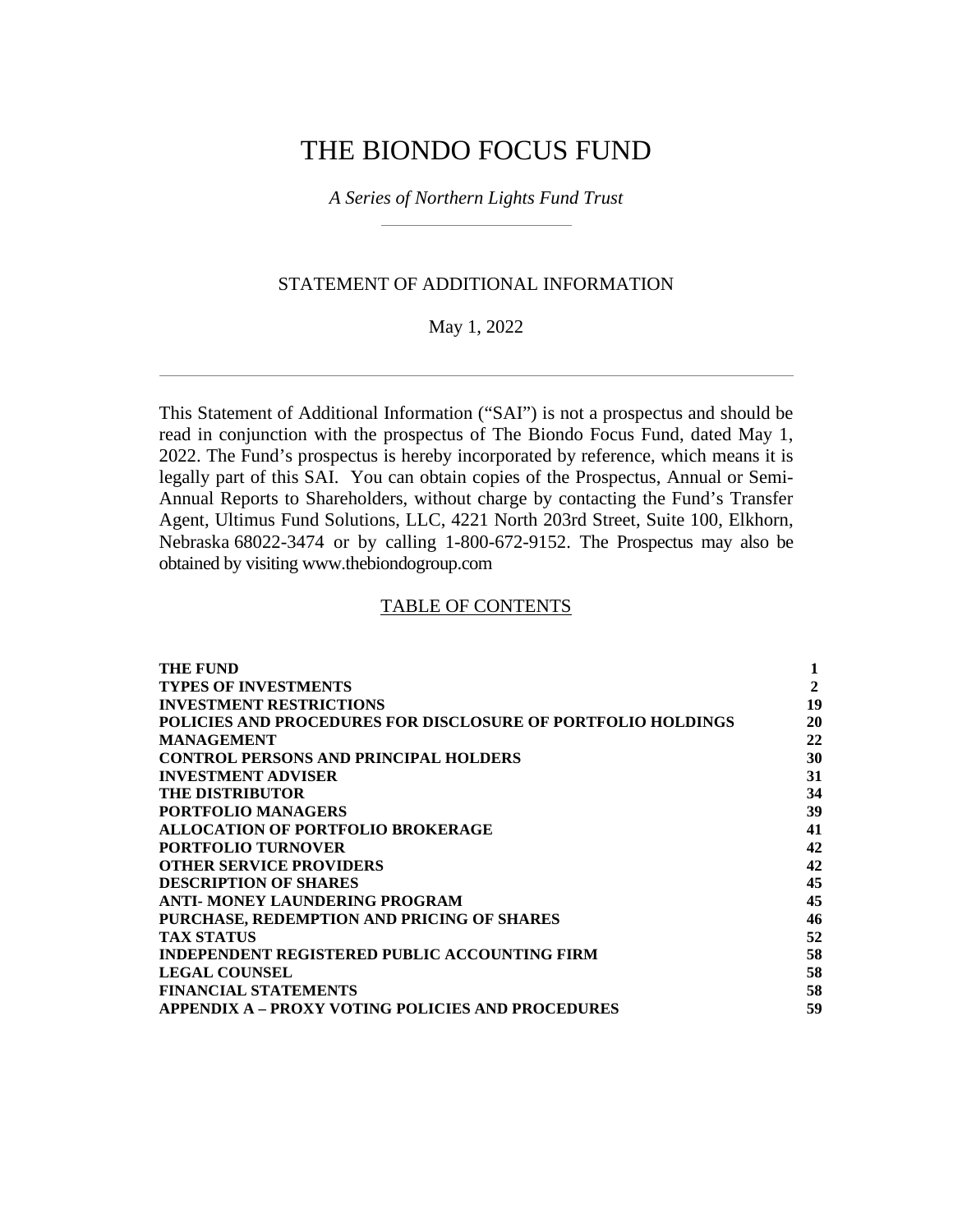## **THE FUND**

The Biondo Focus Fund (the "Fund") is a series of Northern Lights Fund Trust, a Delaware statutory trust organized on January 19, 2005 (the "Trust"). The Trust is registered as an open-end management investment company. The Trust is governed by its Board of Trustees (the "Board" or "Trustees"). The Fund may issue an unlimited number of shares of beneficial interest. All shares of the Fund have equal rights and privileges. Each share of the Fund is entitled to one vote on all matters as to which shares are entitled to vote. In addition, each share of the Fund is entitled to participate equally with other shares (i) in dividends and distributions declared by the Fund and (ii) on liquidation to its proportionate share of the assets remaining after satisfaction of outstanding liabilities. Shares of the Fund are fully paid, non-assessable and fully transferable when issued and have no pre-emptive, conversion or exchange rights. Fractional shares have proportionately the same rights, including voting rights, as are provided for a full share.

The Fund offers Investor Class shares. The Board may classify and reclassify the shares of the Fund into additional classes of shares at a future date.

The Fund is a non-diversified investment management company. The Fund's investment objectives, restrictions and policies are more fully described here and in its Prospectus. The Board may start other series and offer shares of a new fund under the Trust at any time.

Under the Trust's Agreement and Declaration of Trust, each Trustee will continue in office until the termination of the Trust or his/her earlier death, incapacity, resignation or removal. Shareholders can remove a Trustee to the extent provided by the Investment Company Act of 1940, as amended (the "1940 Act") and the rules and regulations promulgated thereunder. Vacancies may be filled by a majority of the remaining Trustees, except insofar as the 1940 Act may require the election by shareholders. As a result, normally no annual or regular meetings of shareholders will be held unless matters arise requiring a vote of shareholders under the Agreement and Declaration of Trust or the 1940 Act.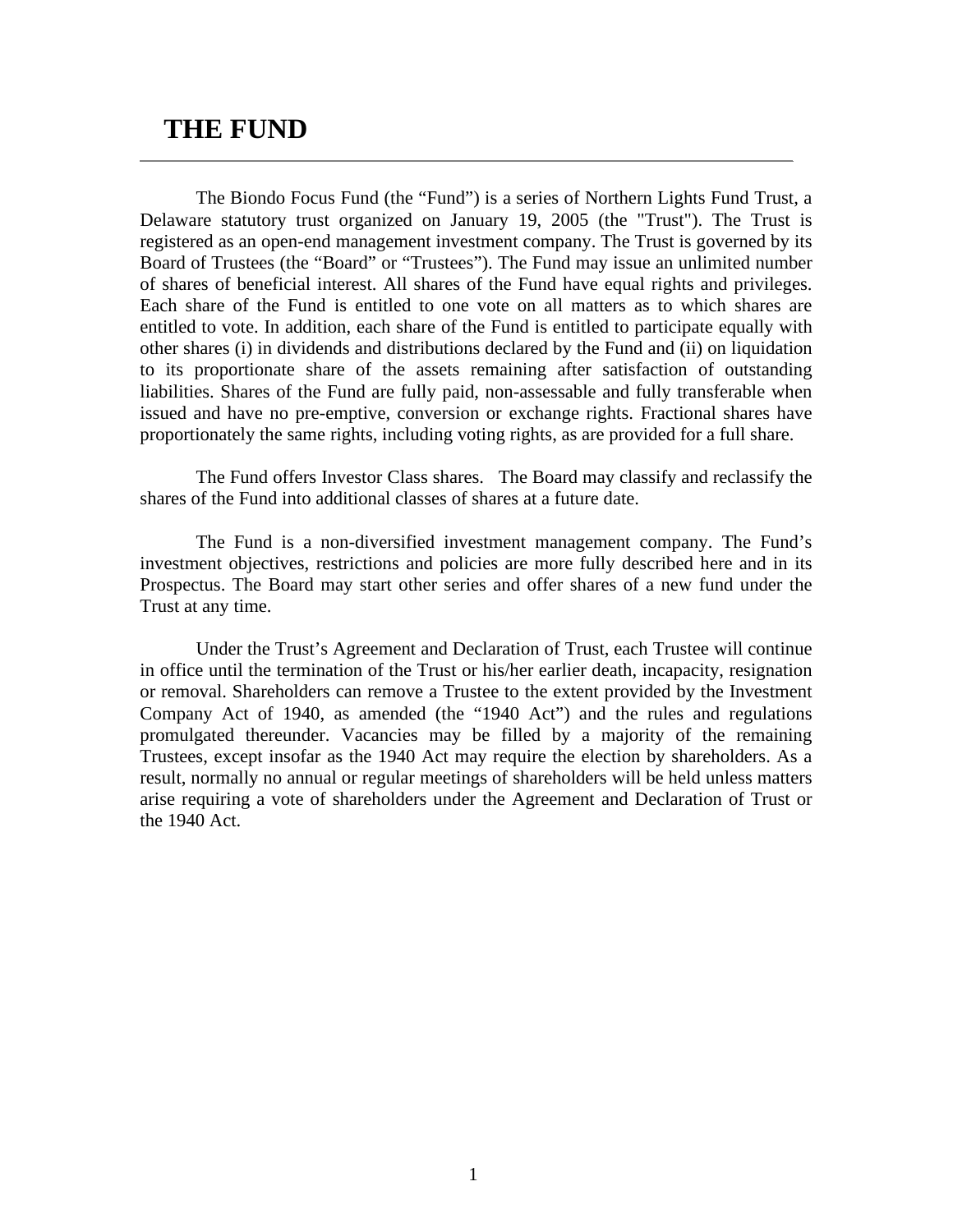# **TYPES OF INVESTMENTS**

The investment objective of the Fund and a description of its principal investment strategies are set forth in its Prospectus. The Fund's investment objectives are not fundamental and may be changed without the approval of a majority of the outstanding voting securities of the Trust.

### **Types of Investments:**

The types of investments listed below describe all of the types of investments in which the Fund may invest, subject to the limitations set forth in the Fund's Prospectus and this SAI. To the extent a type of investment is not discussed in the section titled "Principal Investment Strategies" in the Fund's prospectus, such type of investment is not used by the Fund in executing its principal investment strategies. An investor should look at the Fund's Prospectus and in this SAI for any investment limitations.

### Equity Securities.

Equity securities in which the Fund invests include common stocks, preferred stocks and securities convertible into common stocks, such as convertible bonds, warrants, rights and options. The value of equity securities varies in response to many factors, including the activities and financial condition of individual companies, the business market in which individual companies compete and general market and economic conditions. Equity securities fluctuate in value, often based on factors unrelated to the value of the issuer of the securities, and such fluctuations can be significant.

### Common Stock.

Common stock represents an equity (ownership) interest in a company, and usually possesses voting rights and earns dividends. Dividends on common stock are not fixed but are declared at the discretion of the issuer. Common stock generally represents the riskiest investment in a company. In addition, common stock generally has the greatest appreciation and depreciation potential because increases and decreases in earnings are usually reflected in a company's stock price.

### Preferred Stock.

Preferred stock is a class of stock having a preference over common stock as to the payment of dividends and the recovery of investment should a company be liquidated, although preferred stock is usually junior to the debt securities of the issuer. Preferred stock typically does not possess voting rights and its market value may change based on changes in interest rates.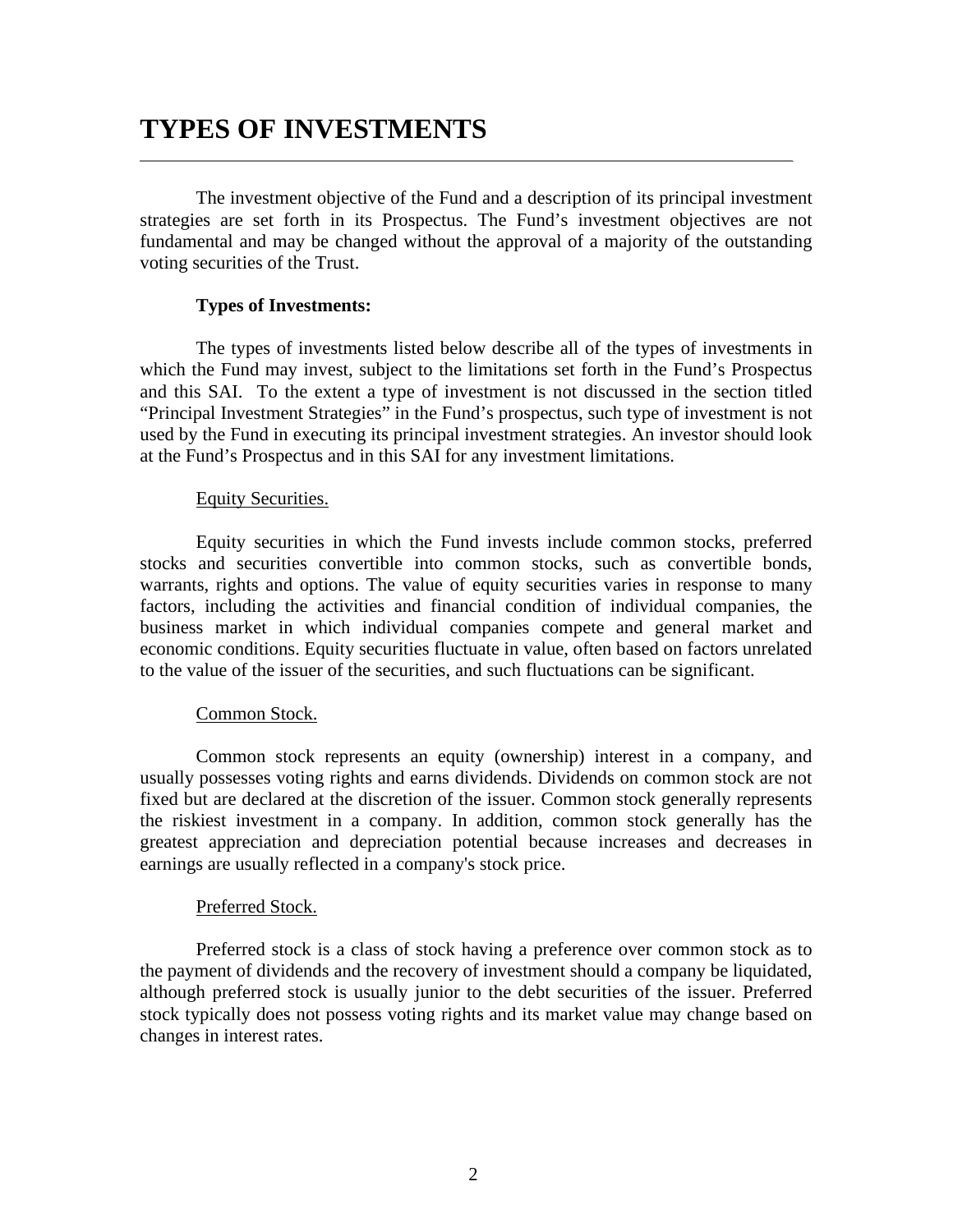The fundamental risk of investing in common and preferred stock is the risk that the value of the stock might decrease. Stock values fluctuate in response to the activities of an individual company or in response to general market and/or economic conditions. Historically, common stocks have provided greater long-term returns and have entailed greater short-term risks than preferred stocks, fixed-income securities and money market investments. The market value of all securities, including common and preferred stocks, is based upon the market's perception of value and not necessarily the book value of an issuer or other objective measures of a company's worth.

### Convertible Securities.

The Fund may invest in convertible securities. Convertible securities include fixed income securities that may be exchanged or converted into a predetermined number of shares of the issuer's underlying common stock at the option of the holder during a specified period. Convertible securities may take the form of convertible preferred stock, convertible bonds or debentures, units consisting of "usable" bonds and warrants or a combination of the features of several of these securities. Convertible securities are senior to common stocks in an issuer's capital structure, but are usually subordinated to similar non-convertible securities. While providing a fixed-income stream (generally higher in yield than the income derivable from common stock but lower than that afforded by a similar nonconvertible security), a convertible security also gives an investor the opportunity, through its conversion feature, to participate in the capital appreciation of the issuing company depending upon a market price advance in the convertible security's underlying common stock.

### Warrants.

The Fund may invest in warrants. Warrants are options to purchase common stock at a specific price (usually at a premium above the market value of the optioned common stock at issuance) valid for a specific period of time. Warrants may have a life ranging from less than one year to twenty years, or they may be perpetual. However, most warrants have expiration dates after which they are worthless. In addition, a warrant is worthless if the market price of the common stock does not exceed the warrant's exercise price during the life of the warrant. Warrants have no voting rights, pay no dividends, and have no rights with respect to the assets of the corporation issuing them. The percentage increase or decrease in the market price of the warrant may tend to be greater than the percentage increase or decrease in the market price of the optioned common stock.

#### Depositary Receipts.

The Fund may invest in sponsored and unsponsored American Depositary Receipts ("ADRs"), which are receipts issued by an American bank or trust company evidencing ownership of underlying securities issued by a foreign issuer. ADRs, in registered form, are designed for use in U.S. securities markets. Unsponsored ADRs may be created without the participation of the foreign issuer. Holders of these ADRs generally bear all the costs of the ADR facility, whereas foreign issuers typically bear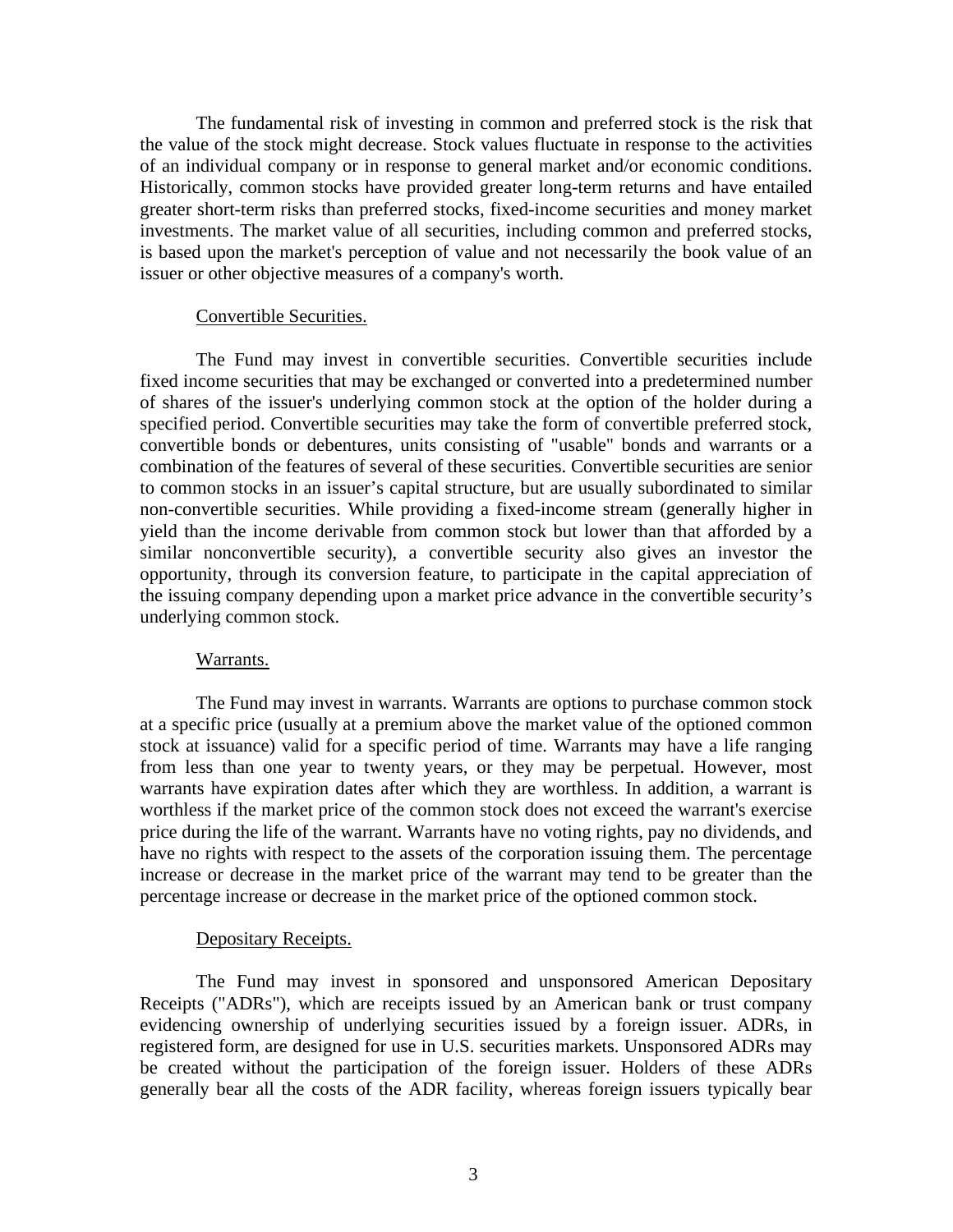certain costs in a sponsored ADR. The bank or trust company depositary of an unsponsored ADR may be under no obligation to distribute shareholder communications received from the foreign issuer or to pass through voting rights.

### Certificates of Deposit and Bankers' Acceptances.

The Fund may invest in certificates of deposit and bankers' acceptances, which are considered to be short-term money market instruments.

Certificates of deposit are receipts issued by a depository institution in exchange for the deposit of funds. The issuer agrees to pay the amount deposited plus interest to the bearer of the receipt on the date specified on the certificate. The certificate usually can be traded in the secondary market prior to maturity. Bankers' acceptances typically arise from short-term credit arrangements designed to enable businesses to obtain funds to finance commercial transactions. Generally, an acceptance is a time draft drawn on a bank by an exporter or an importer to obtain a stated amount of funds to pay for specific merchandise. The draft is then "accepted" by a bank that, in effect, unconditionally guarantees to pay the face value of the instrument on its maturity date. The acceptance may then be held by the accepting bank as an earning asset or it may be sold in the secondary market at the going rate of discount for a specific maturity. Although maturities for acceptances can be as long as 270 days, most acceptances have maturities of six months or less.

### Commercial Paper.

The Fund may purchase commercial paper. Commercial paper consists of shortterm (usually from 1 to 270 days) unsecured promissory notes issued by corporations in order to finance their current operations.

### Information on Time Deposits and Variable Rate Notes.

The Fund may invest in fixed time deposits, whether or not subject to withdrawal penalties.

The commercial paper obligations which the Fund may buy are unsecured and may include variable rate notes. The nature and terms of a variable rate note (i.e., a "Master Note") permit the Fund to invest fluctuating amounts at varying rates of interest pursuant to a direct arrangement between the Fund as lender, and the issuer, as borrower. It permits daily changes in the amounts borrowed. The Fund has the right at any time to increase, up to the full amount stated in the note agreement, or to decrease the amount outstanding under the note. The issuer may prepay at any time and without penalty any part of or the full amount of the note. The note may or may not be backed by one or more bank letters of credit. Because these notes are direct lending arrangements between the Fund and the issuer, it is not generally contemplated that they will be traded; moreover, there is currently no secondary market for them. Except as specifically provided in the Prospectus, there is no limitation on the type of issuer from whom these notes may be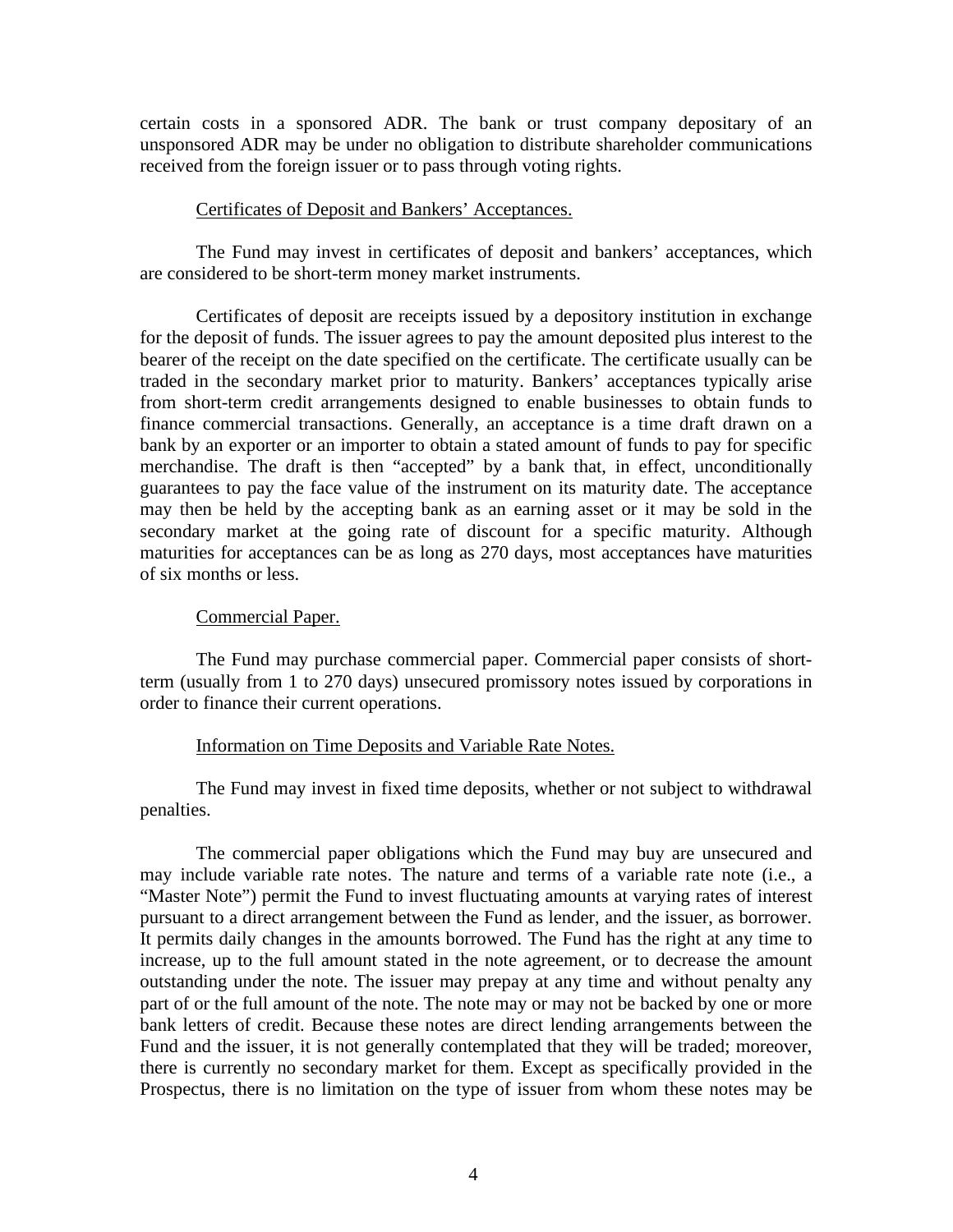purchased; however, in connection with such purchase and on an ongoing basis, Biondo Investment Advisers, LLC (the "Adviser") will consider the earning power, cash flow and other liquidity ratios of the issuer, and its ability to pay principal and interest on demand, including a situation in which all holders of such notes made demand simultaneously. Variable rate notes are subject to the Fund's investment restriction on illiquid securities unless such notes can be put back to the issuer on demand within seven days.

### Insured Bank Obligations.

The Fund may invest in insured bank obligations. The Federal Deposit Insurance Corporation ("FDIC") insures the deposits of federally insured banks and savings and loan associations (collectively referred to as "banks") up to \$250,000. The Fund may purchase bank obligations which are fully insured as to principal by the FDIC. Currently, to remain fully insured as to principal, these investments must be limited to \$250,000 per bank; if the principal amount and accrued interest together exceed \$250,000 the excess principal and accrued interest will not be insured. Insured bank obligations may have limited marketability.

### Securities of Other Investment Companies.

The Fund's investments in an underlying portfolio of exchange traded funds ("ETFs"), mutual funds and closed-end funds involve certain additional expenses and certain tax results, which would not be present in a direct investment in the underlying securities.

### Closed-End Investment Companies.

The Fund may invest its assets in "closed-end" investment companies (or "closedend funds"), subject to the investment restrictions set forth below. The Fund may purchase in the aggregate only up to 3% of the total outstanding voting stock of any closed-end fund. Shares of closed-end funds are typically offered to the public in a onetime initial public offering by a group of underwriters who retain a spread or underwriting commission of between 4% or 6% of the initial public offering price. Such securities are then listed for trading on the New York Stock Exchange ("NYSE"), and, in some cases, may be traded in other over-the-counter markets. Because the shares of closed-end funds cannot be redeemed upon demand to the issuer like the shares of an open-end investment company (such as the Fund), investors seek to buy and sell shares of closed-end funds in the secondary market.

The Fund generally will purchase shares of closed-end funds only in the secondary market. The Fund will incur normal brokerage costs on such purchases similar to the expenses the Fund would incur for the purchase of securities of any other type of issuer in the secondary market. The Fund may, however, also purchase securities of a closed-end fund in an initial public offering when, in the opinion of the Adviser, based on a consideration of the nature of the closed-end fund's proposed investments, the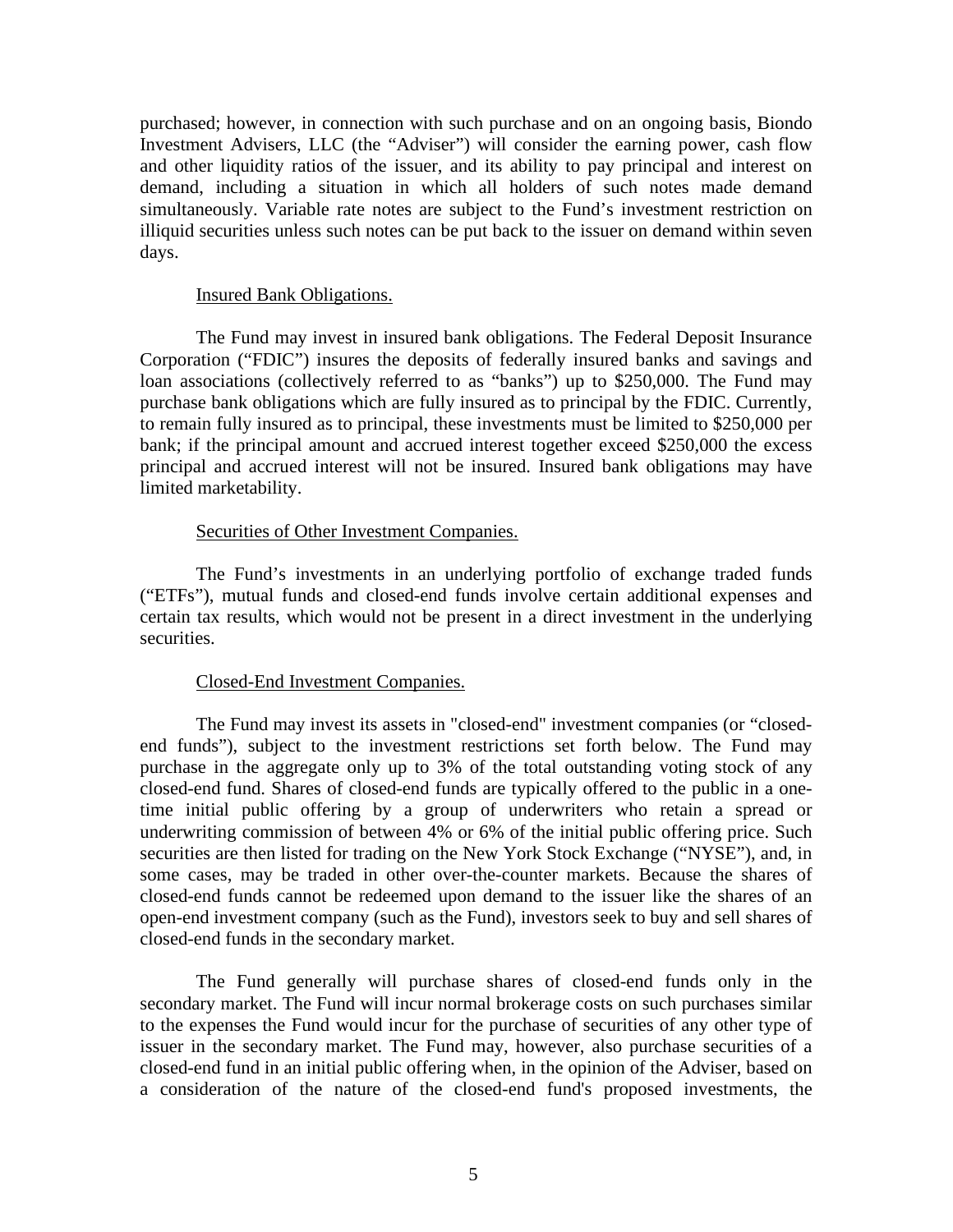prevailing market conditions and the level of demand for such securities, they represent an attractive opportunity for growth of capital. The initial offering price typically will include a dealer spread, which may be higher than the applicable brokerage cost if the Fund purchased such securities in the secondary market.

The shares of many closed-end funds, after their initial public offering, frequently trade at a price per share which is less than the net asset value per share, the difference representing the "market discount" of such shares. This market discount may be due in part to the investment objective of long-term appreciation, which is sought by many closed-end funds, as well as to the fact that the shares of closed-end funds are not redeemable by the holder upon demand to the issuer at the next determined net asset value but rather are subject to the principles of supply and demand in the secondary market. A relative lack of secondary market purchasers of closed-end fund shares also may contribute to such shares trading at a discount to their net asset value.

The Fund may invest in shares of closed-end funds that are trading at a discount to net asset value or at a premium to net asset value. There can be no assurance that the market discount on shares of any closed-end fund purchased by the Fund will ever decrease. In fact, it is possible that this market discount may increase and the Fund may suffer realized or unrealized capital losses due to further decline in the market price of the securities of such closed-end funds, thereby adversely affecting the net asset value ("NAV") of the Fund's shares. Similarly, there can be no assurance that any shares of a closed-end fund purchased by the Fund at a premium will continue to trade at a premium or that the premium will not decrease subsequent to a purchase of such shares by the Fund.

Closed-end funds may issue senior securities (including preferred stock and debt obligations) for the purpose of leveraging the closed-end fund's common shares in an attempt to enhance the current return to such closed-end fund's common shareholders. The Fund's investment in the common shares of closed-end funds that are financially leveraged may create an opportunity for greater total return on its investment, but at the same time may be expected to exhibit more volatility in market price and NAV than an investment in shares of investment companies without a leveraged capital structure.

### Open-end Investment Companies.

The Fund may invest in investment companies such as open-end funds (mutual funds), closed-end funds, and exchange traded funds (also referred to as "Underlying Funds"). The 1940 Act provides that the mutual funds may not: (1) purchase more than 3% of an investment company's outstanding shares; (2) invest more than 5% of its assets in any single such investment company (the "5% Limitation"), and (3) invest more than 10% of its assets in investment companies overall (the "10% Limitation"), unless: (i) the underlying investment company and/or the Fund has received an order for exemptive relief from such limitations from the SEC; and (ii) the underlying investment company and the Fund take appropriate steps to comply with any conditions in such order.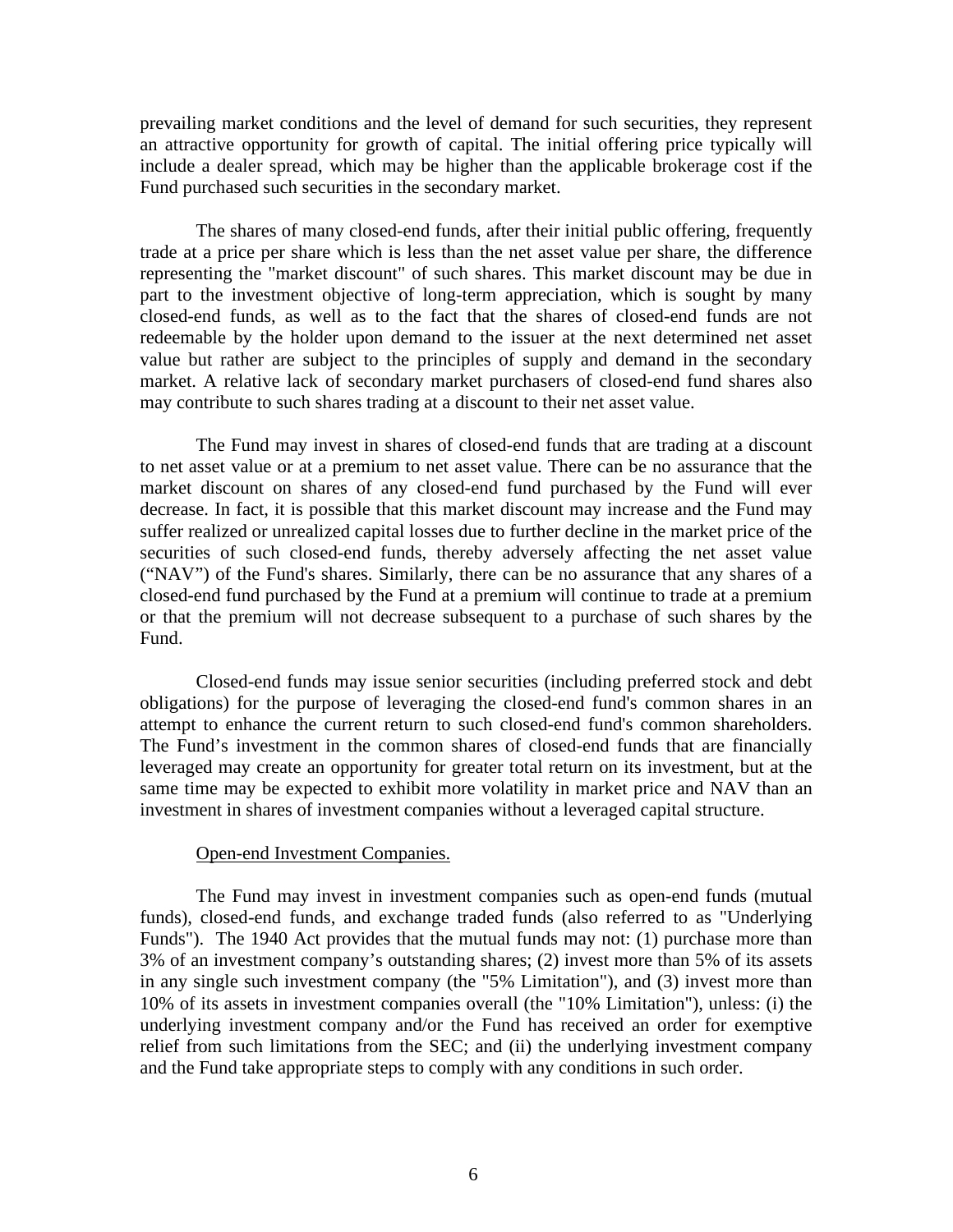The Fund may exceed these statutory limits when permitted by SEC order or other applicable law or regulatory guidance, such as is the case with many ETFs. The SEC recently adopted certain regulatory changes and took other actions related to the ability of an investment company to invest in the securities of another investment company. These changes include, among other things, the rescission of certain SEC exemptive orders permitting investments in excess of the statutory limits and the withdrawal of certain related SEC staff no-action letters, and the adoption of Rule 12d1-4 under the 1940 Act. Rule 12d1-4 permits the Fund to invest in other investment companies beyond the statutory limits, subject to certain conditions. The rescission of the applicable exemptive orders and the withdrawal of the applicable no-action letters is effective on January 19, 2022. After such time, an investment company will no longer be able to rely on the aforementioned exemptive orders and no-action letters, and will be subject instead to Rule 12d1-4 and other applicable rules under Section 12(d)(1).

In addition, Section  $12(d)(1)(F)$  of the 1940 Act provides that the provisions of paragraph 12(d)(1) shall not apply to securities purchased or otherwise acquired by the Fund if (i) immediately after such purchase or acquisition not more than 3% of the total outstanding stock of such registered investment company is owned by the Fund and all affiliated persons of the Fund; and (ii) the Fund has not, and is not proposing to offer or sell any security issued by it through a principal underwriter or otherwise at a public or offering price which includes a sales load of more than  $1\frac{1}{2}\%$  percent. An investment company that issues shares to the Fund pursuant to paragraph  $12(d)(1)(F)$  shall not be required to redeem its shares in an amount exceeding 1% of such investment company's total outstanding shares in any period of less than thirty days. The Fund (or the Adviser acting on behalf of the Fund) must comply with the following voting restrictions: when the Fund exercises voting rights, by proxy or otherwise, with respect to investment companies owned by the Fund, the Fund will either seek instruction from the Fund's shareholders with regard to the voting of all proxies and vote in accordance with such instructions, or vote the shares held by the Fund in the same proportion as the vote of all other holders of such security.

Further, the Fund may rely on Rule 12d1-3, which allows unaffiliated mutual funds to exceed the 5% Limitation and the 10% Limitation pursuant to Section  $12(d)(1)(F)$ , provided the aggregate sales loads any investor pays (i.e., the combined distribution expenses of both the acquiring fund and the acquired funds) does not exceed the limits on sales loads established by the FINRA for funds of funds.

Under certain circumstances an underlying fund may determine to make payment of a redemption by the Fund wholly or partly by a distribution in kind of securities from its portfolio, in lieu of cash, in conformity with the rules of the Securities and Exchange Commission ("SEC"). In such cases, the Fund may hold securities distributed by an underlying fund until the Adviser determines that it is appropriate to dispose of such securities.

Investment decisions by the investment advisers of the underlying funds are made independently of the Fund and the Adviser. Therefore, the investment adviser of one underlying fund may be purchasing shares of the same issuer whose shares are being sold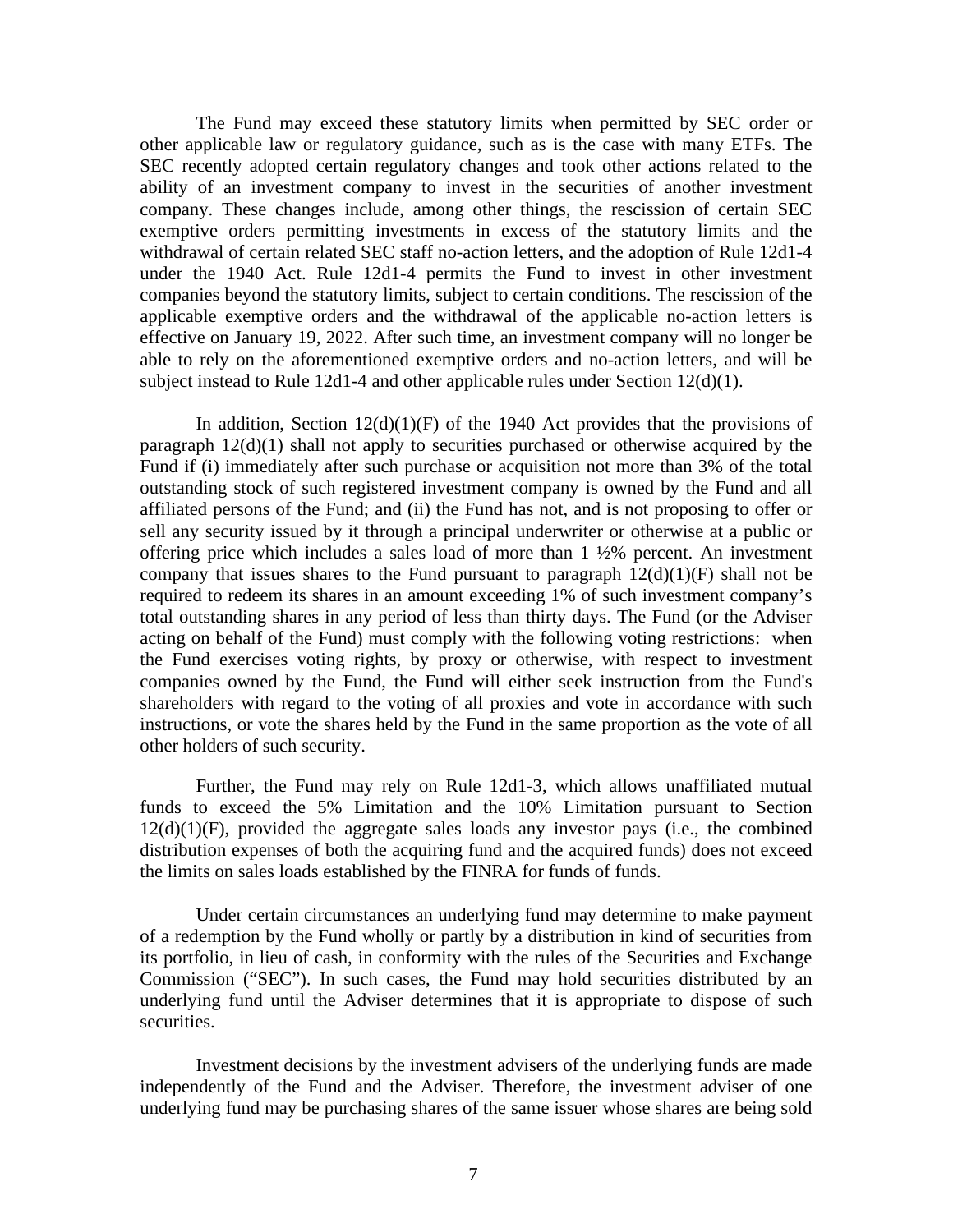by the investment adviser of another such fund. The result would be an indirect expense to the Fund without accomplishing any investment purpose.

### Exchange Traded Funds.

ETFs are passive funds that track their related index and have the flexibility of trading like a security. They are managed by professionals and provide the investor with diversification, cost and tax efficiency, liquidity, marginability, are useful for hedging, have the ability to go long and short, and some provide quarterly dividends. Additionally, some ETFs are unit investment trusts that have two markets. The primary market is where institutions swap "creation units" in block-multiples of 50,000 shares for in-kind securities and cash in the form of dividends. The secondary market is where individual investors can trade as little as a single share during trading hours on the exchange. This is different from open-ended mutual funds that are traded after hours once the NAV is calculated. ETFs share many similar risks with open-end and closed-end funds.

### United States Government Obligations.

These consist of various types of marketable securities issued by the United States Treasury, i.e., bills, notes and bonds. Such securities are direct obligations of the United States government and differ mainly in the length of their maturity. Treasury bills, the most frequently issued marketable government security, have a maturity of up to one year and are issued on a discount basis.

### United States Government Agency.

These consist of debt securities issued by agencies and instrumentalities of the United States government, including the various types of instruments currently outstanding or which may be offered in the future. Agencies include, among others, the Federal Housing Administration, Government National Mortgage Association ("GNMA"), Farmer's Home Administration, Export-Import Bank of the United States, Maritime Administration, and General Services Administration. Instrumentalities include, for example, each of the Federal Home Loan Banks, the National Bank for Cooperatives, the Federal Home Loan Mortgage Corporation ("FHLMC"), the Farm Credit Banks, the Federal National Mortgage Association ("FNMA"), and the United States Postal Service. These securities are either: (i) backed by the full faith and credit of the United States government (e.g., United States Treasury Bills); (ii) guaranteed by the United States Treasury (e.g., GNMA mortgage-backed securities); (iii) supported by the issuing agency's or instrumentality's right to borrow from the United States Treasury (e.g., FNMA Discount Notes); or (iv) supported only by the issuing agency's or instrumentality's own credit (e.g., Tennessee Valley Association).

Government-related guarantors (i.e. not backed by the full faith and credit of the United States Government) include FNMA and FHLMC. FNMA is a governmentsponsored corporation owned entirely by private stockholders. It is subject to general regulation by the Secretary of Housing and Urban Development. FNMA purchases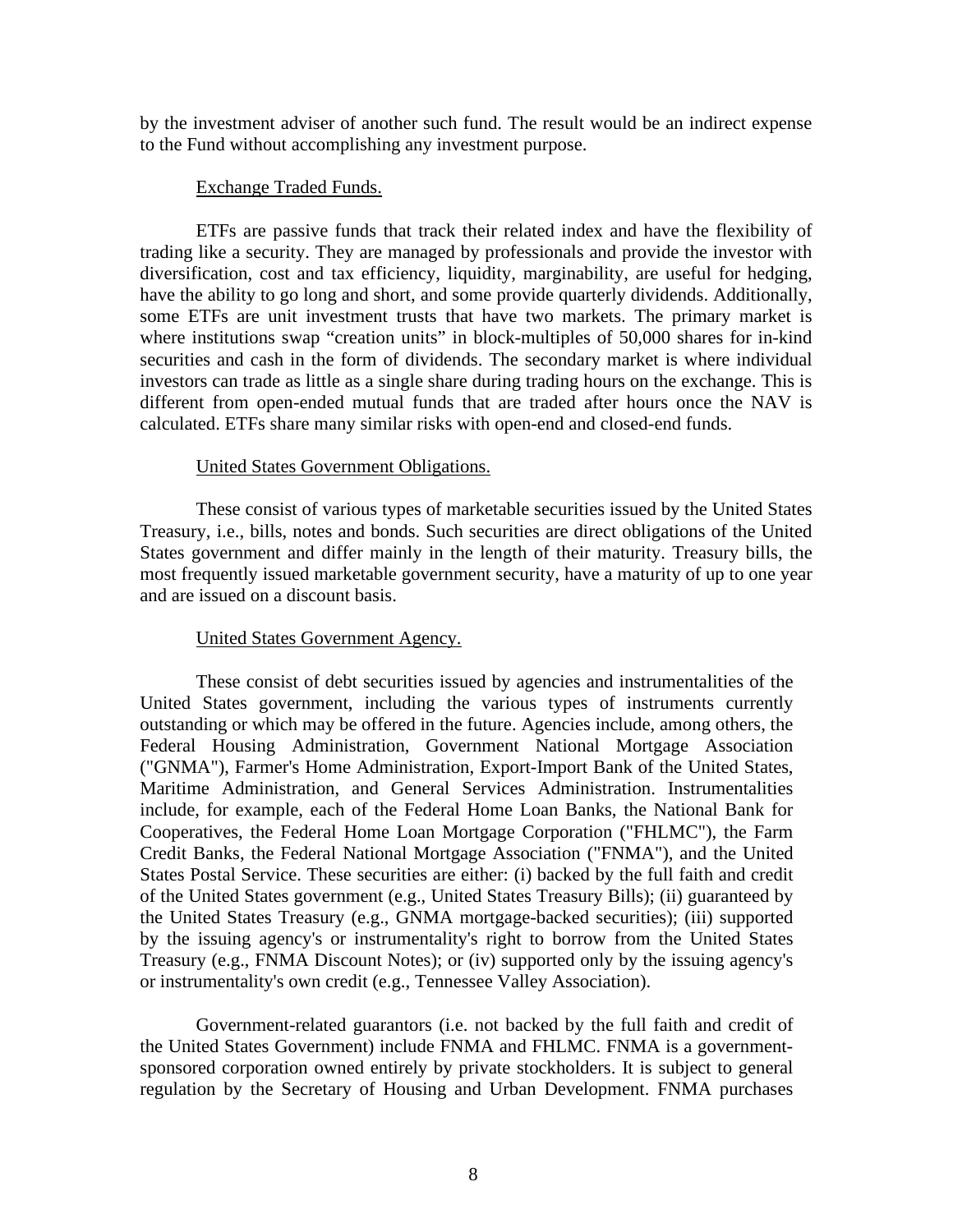conventional (i.e., not insured or guaranteed by any government agency) residential mortgages from a list of approved seller/servicers which include state and federally chartered savings and loan associations, mutual savings banks, commercial banks and credit unions and mortgage bankers. Pass-through securities issued by FNMA are guaranteed as to timely payment of principal and interest by FNMA but are not backed by the full faith and credit of the United States Government.

FHLMC was created by Congress in 1970 for the purpose of increasing the availability of mortgage credit for residential housing. It is a government-sponsored corporation formerly owned by the twelve Federal Home Loan Banks and now owned entirely by private stockholders. FHLMC issues participation certificates ("PCs") which represent interests in conventional mortgages from FHLMC's national portfolio. FHLMC guarantees the timely payment of interest and ultimate collection of principal, but PCs are not backed by the full faith and credit of the United States Government. Commercial banks, savings and loan institutions, private mortgage insurance companies, mortgage bankers and other secondary market issuers also create passthrough pools of conventional residential mortgage loans. Such issuers may, in addition, be the originators and/or servicers of the underlying mortgage loans as well as the guarantors of the mortgage-related securities. Pools created by such nongovernmental issuers generally offer a higher rate of interest than government and government-related pools because there are no direct or indirect government or agency guarantees of payments in the former pools. However, timely payment of interest and principal of these pools may be supported by various forms of insurance or guarantees, including individual loan, title, pool and hazard insurance and letters of credit. The insurance and guarantees are issued by governmental entities, private insurers and the mortgage poolers.

### Securities Options.

The Fund may purchase and write (i.e., sell) put and call options. Such options may relate to particular securities or stock indices, and may or may not be listed on a domestic or foreign securities exchange and may or may not be issued by the Options Clearing Corporation. Options trading is a highly specialized activity that entails greater than ordinary investment risk. Options may be more volatile than the underlying instruments, and therefore, on a percentage basis, an investment in options may be subject to greater fluctuation than an investment in the underlying instruments themselves.

A call option for a particular security gives the purchaser of the option the right to buy, and the writer (seller) the obligation to sell, the underlying security at the stated exercise price at any time prior to the expiration of the option, regardless of the market price of the security. The premium paid to the writer is in consideration for undertaking the obligation under the option contract. A put option for a particular security gives the purchaser the right to sell the security at the stated exercise price at any time prior to the expiration date of the option, regardless of the market price of the security.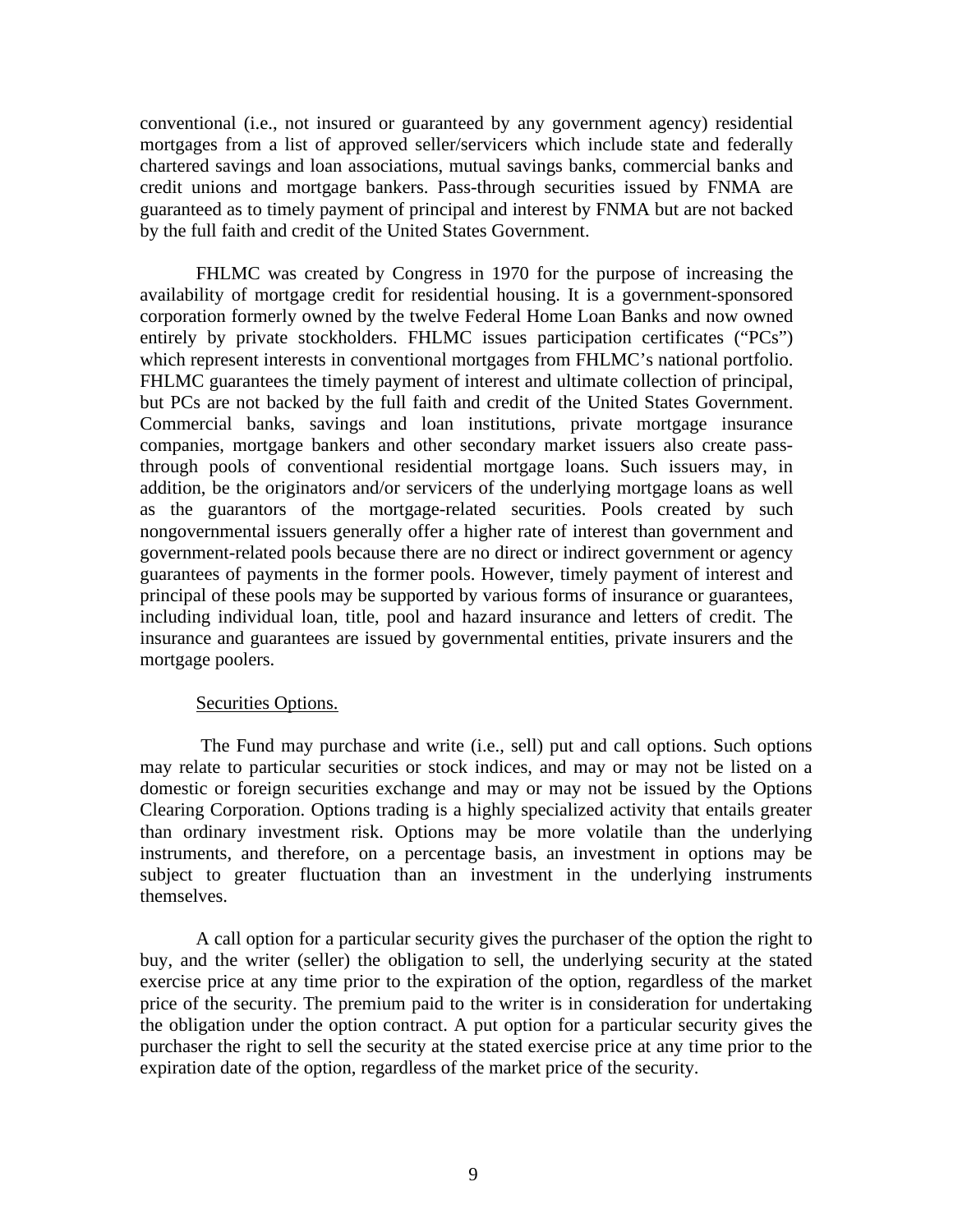Stock index options are put options and call options on various stock indices. In most respects, they are identical to listed options on common stocks. The primary difference between stock options and index options occurs when index options are exercised. In the case of stock options, the underlying security, common stock, is delivered. However, upon the exercise of an index option, settlement does not occur by delivery of the securities comprising the index. The option holder who exercises the index option receives an amount of cash if the closing level of the stock index upon which the option is based is greater than, in the case of a call, or less than, in the case of a put, the exercise price of the option. This amount of cash is equal to the difference between the closing price of the stock index and the exercise price of the option expressed in dollars times a specified multiple. A stock index fluctuates with changes in the market value of the stocks included in the index. For example, some stock index options are based on a broad market index, such as the Standard & Poor's 500® Index or the Value Line Composite Index or a narrower market index, such as the Standard & Poor's 100®. Indices may also be based on an industry or market segment, such as the NYSE Arca Oil and Gas Index or the Business Equipment Index. Options on stock indices are currently traded on the Chicago Board Options Exchange, the NYSE, and the NASDAQ PHLX.

The Fund's obligation to sell an instrument subject to a call option written by it, or to purchase an instrument subject to a put option written by it, may be terminated prior to the expiration date of the option by the Fund's execution of a closing purchase transaction, which is affected by purchasing on an exchange an option of the same series (i.e., same underlying instrument, exercise price and expiration date) as the option previously written. A closing purchase transaction will ordinarily be affected to realize a profit on an outstanding option, to prevent an underlying instrument from being called, to permit the sale of the underlying instrument or to permit the writing of a new option containing different terms on such underlying instrument. The cost of such a liquidation purchase plus transactions costs may be greater than the premium received upon the original option, in which event the Fund will have incurred a loss in the transaction. There is no assurance that a liquid secondary market will exist for any particular option. An option writer unable to effect a closing purchase transaction will not be able to sell the underlying instrument or liquidate the assets held in a segregated account, as described below, until the option expires or the optioned instrument is delivered upon exercise. In such circumstances, the writer will be subject to the risk of market decline or appreciation in the instrument during such period.

If an option purchased by the Fund expires unexercised, the Fund realizes a loss equal to the premium paid. If the Fund enters into a closing sale transaction on an option purchased by it, the Fund will realize a gain if the premium received by the Fund on the closing transaction is more than the premium paid to purchase the option, or a loss if it is less. If an option written by the Fund expires on the stipulated expiration date or if the Fund enters into a closing purchase transaction, it will realize a gain (or loss if the cost of a closing purchase transaction exceeds the net premium received when the option is sold). If an option written by the Fund is exercised, the proceeds of the sale will be increased by the net premium originally received and the Fund will realize a gain or loss.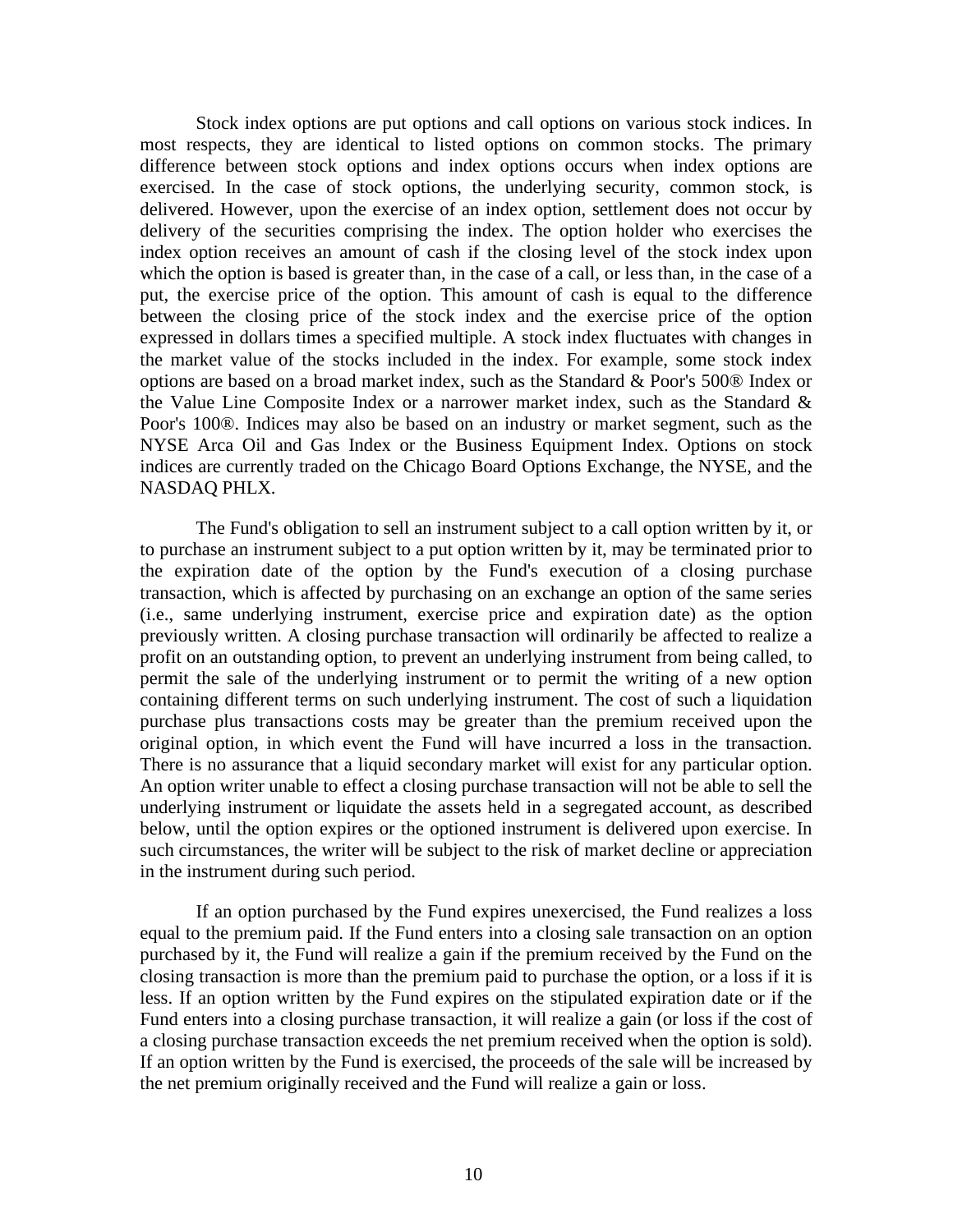#### Certain Risks Regarding Options.

There are several risks associated with transactions in options. For example, there are significant differences between the securities and options markets that could result in an imperfect correlation between these markets, causing a given transaction not to achieve its objectives. In addition, a liquid secondary market for particular options, whether traded over-the-counter or on an exchange, may be absent for reasons which include the following: there may be insufficient trading interest in certain options; restrictions may be imposed by an exchange on opening transactions or closing transactions or both; trading halts, suspensions or other restrictions may be imposed with respect to particular classes or series of options or underlying securities or currencies; unusual or unforeseen circumstances may interrupt normal operations on an exchange; the facilities of an exchange or the Options Clearing Corporation may not at all times be adequate to handle current trading volume; or one or more exchanges could, for economic or other reasons, decide or be compelled at some future date to discontinue the trading of options (or a particular class or series of options), in which event the secondary market on that exchange (or in that class or series of options) would cease to exist, although outstanding options that had been issued by the Options Clearing Corporation as a result of trades on that exchange would continue to be exercisable in accordance with their terms.

Successful use by the Fund of options on stock indices will be subject to the ability of the Adviser to correctly predict movements in the directions of the stock market. This requires different skills and techniques than predicting changes in the prices of individual securities. In addition, the Fund's ability to effectively hedge all or a portion of the securities in its portfolio, in anticipation of or during a market decline, through transactions in put options on stock indices, depends on the degree to which price movements in the underlying index correlate with the price movements of the securities held by the Fund. Inasmuch as the Fund's securities will not duplicate the components of an index, the correlation will not be perfect. Consequently, the Fund bears the risk that the prices of its securities being hedged will not move in the same amount as the prices of its put options on the stock indices. It is also possible that there may be a negative correlation between the index and the Fund's securities that would result in a loss on both such securities and the options on stock indices acquired by the Fund.

The hours of trading for options may not conform to the hours during which the underlying securities are traded. To the extent that the options markets close before the markets for the underlying securities, significant price and rate movements can take place in the underlying markets that cannot be reflected in the options markets. The purchase of options is a highly specialized activity that involves investment techniques and risks different from those associated with ordinary portfolio securities transactions. The purchase of stock index options involves the risk that the premium and transaction costs paid by the Fund in purchasing an option will be lost as a result of unanticipated movements in prices of the securities comprising the stock index on which the option is based.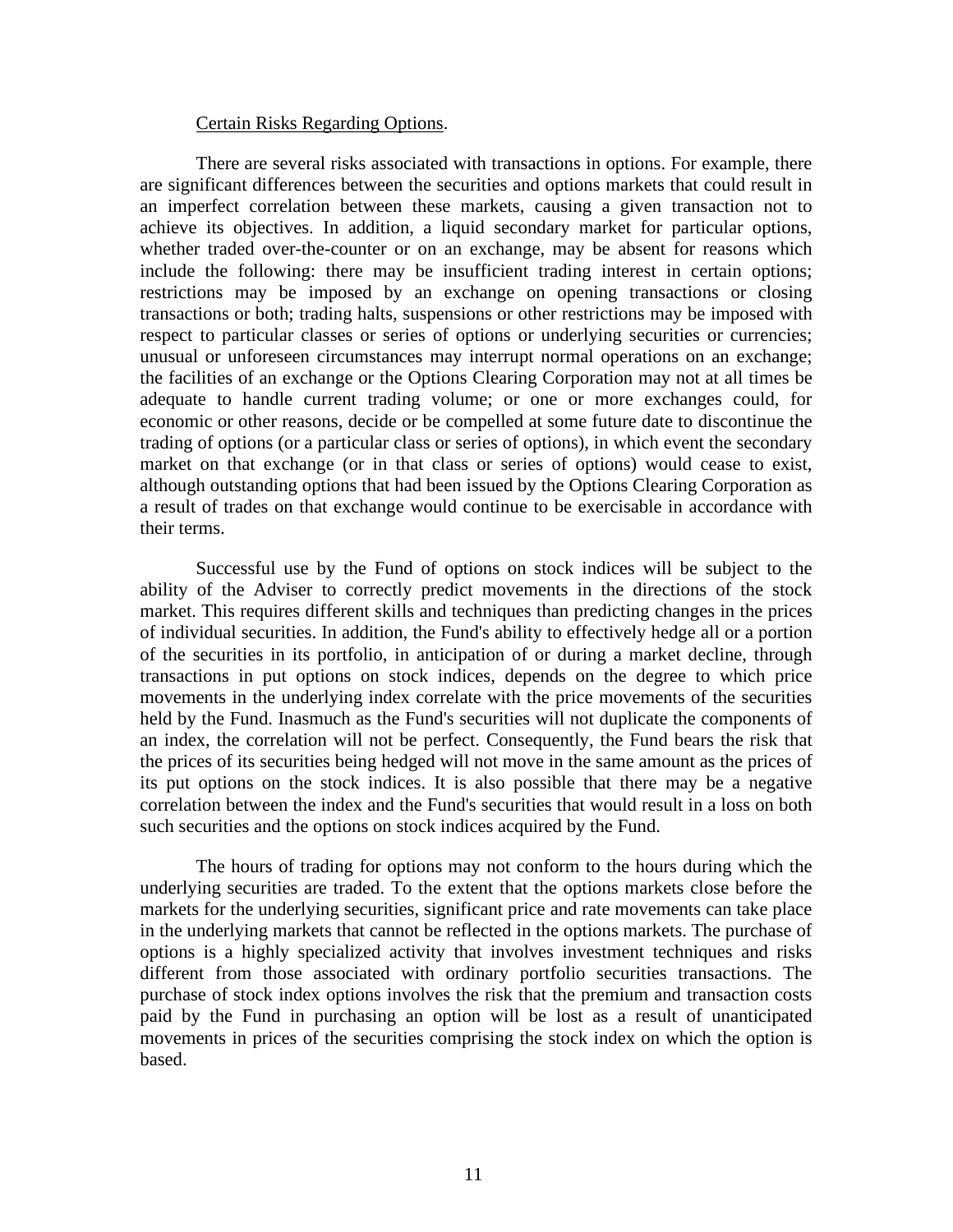There is no assurance that a liquid secondary market on an options exchange will exist for any particular option, or at any particular time, and for some options no secondary market on an exchange or elsewhere may exist. If the Fund is unable to close out a call option on securities that it has written before the option is exercised, the Fund may be required to purchase the optioned securities in order to satisfy its obligation under the option to deliver such securities. If the Fund is unable to effect a closing sale transaction with respect to options on securities that it has purchased, it would have to exercise the option in order to realize any profit and would incur transaction costs upon the purchase and sale of the underlying securities.

### Cover for Options Positions.

Transactions using options (other than options that the Fund has purchased) expose the Fund to an obligation to another party. The Fund will not enter into any such transactions unless it owns either (i) an offsetting ("covered") position in securities or other options or (ii) cash or liquid securities with a value sufficient at all times to cover its potential obligations not covered as provided in (i) above. The Fund will comply with SEC guidelines regarding cover for these instruments and, if the guidelines so require, set aside cash or liquid securities in a segregated account with the custodian in the prescribed amount. Under current SEC guidelines, the Fund will segregate assets to cover transactions in which the Fund writes or sells options.

Assets used as cover or held in a segregated account cannot be sold while the position in the corresponding option is open, unless they are replaced with similar assets. As a result, the commitment of a large portion of the Fund's assets to cover or in segregated accounts could impede portfolio management or the Fund's ability to meet redemption requests or other current obligations.

### Options on Futures Contracts.

The Fund may purchase and sell options on the same types of futures in which it may invest. Options on futures are similar to options on underlying instruments except that options on futures give the purchaser the right, in return for the premium paid, to assume a position in a futures contract (a long position if the option is a call and a short position if the option is a put), rather than to purchase or sell the futures contract, at a specified exercise price at any time during the period of the option. Upon exercise of the option, the delivery of the futures position by the writer of the option to the holder of the option will be accompanied by the delivery of the accumulated balance in the writer's futures margin account which represents the amount by which the market price of the futures contract, at exercise, exceeds (in the case of a call) or is less than (in the case of a put) the exercise price of the option on the futures contract. Purchasers of options who fail to exercise their options prior to the exercise date suffer a loss of the premium paid.

### Dealer Options.

The Fund may engage in transactions involving dealer options as well as exchange-traded options. Certain additional risks are specific to dealer options. While the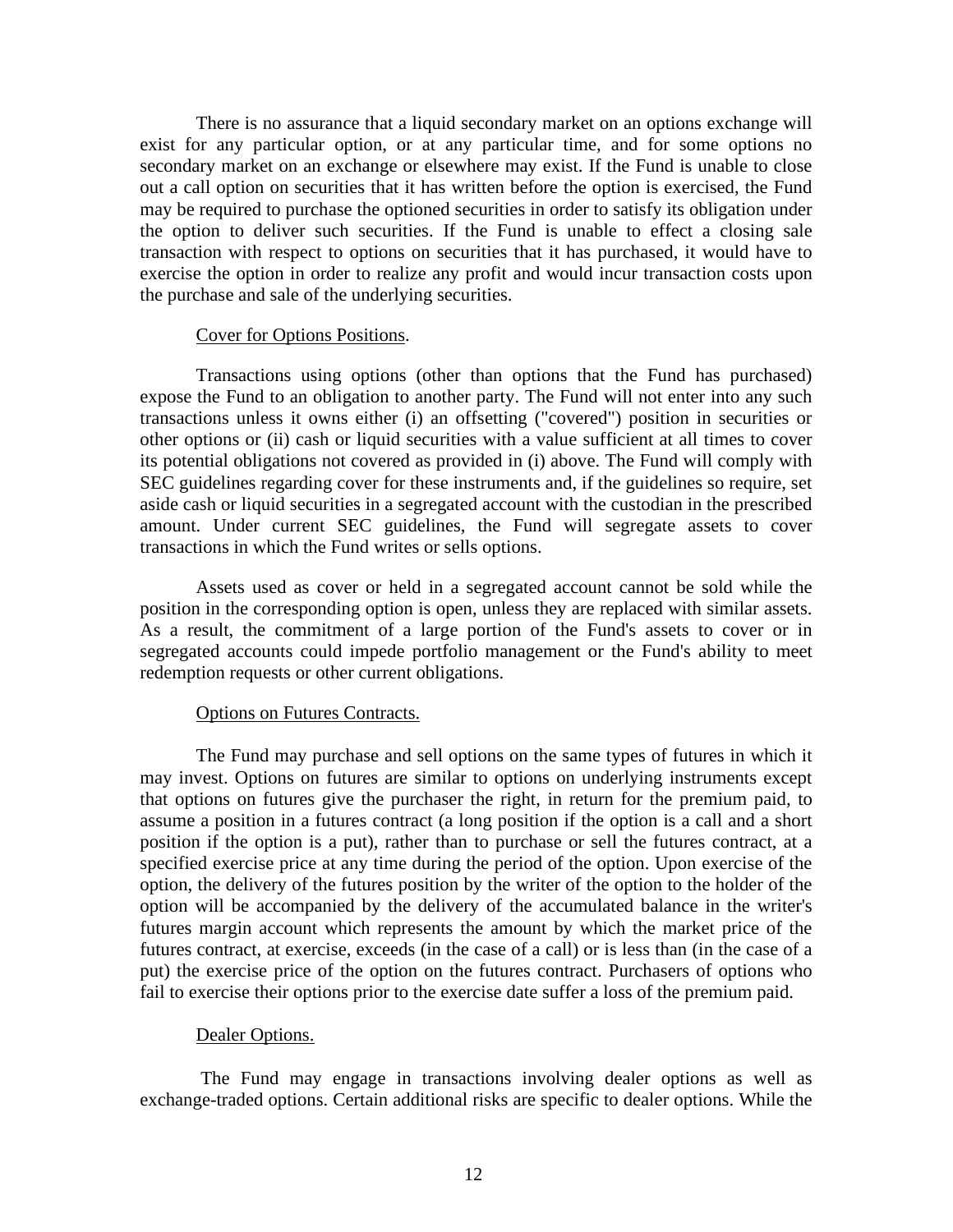Fund might look to a clearing corporation to exercise exchange-traded options, if the Fund were to purchase a dealer option it would need to rely on the dealer from which it purchased the option to perform if the option were exercised. Failure by the dealer to do so would result in the loss of the premium paid by the Fund as well as loss of the expected benefit of the transaction.

Exchange-traded options generally have a continuous liquid market while dealer options may not. Consequently, the Fund may generally be able to realize the value of a dealer option it has purchased only by exercising or reselling the option to the dealer who issued it. Similarly, when the Fund writes a dealer option, the Fund may generally be able to close out the option prior to its expiration only by entering into a closing purchase transaction with the dealer to whom the Fund originally wrote the option. While the Fund will seek to enter into dealer options only with dealers who will agree to and which are expected to be capable of entering into closing transactions with the Fund, there can be no assurance that the Fund will at any time be able to liquidate a dealer option at a favorable price at any time prior to expiration. Unless the Fund, as a covered dealer call option writer, is able to effect a closing purchase transaction, it will not be able to liquidate securities (or other assets) used as cover until the option expires or is exercised. In the event of insolvency of the other party, the Fund may be unable to liquidate a dealer option. With respect to options written by the Fund, the inability to enter into a closing transaction may result in material losses to the Fund. For example, because the Fund must maintain a secured position with respect to any call option on a security it writes, the Fund may not sell the assets which it has segregated to secure the position while it is obligated under the option. This requirement may impair the Fund's ability to sell portfolio securities at a time when such sale might be advantageous.

The Staff of the SEC has taken the position that purchased dealer options are illiquid securities. The Fund may treat the cover used for written dealer options as liquid if the dealer agrees that the Fund may repurchase the dealer option it has written for a maximum price to be calculated by a predetermined formula. In such cases, the dealer option would be considered illiquid only to the extent the maximum purchase price under the formula exceeds the intrinsic value of the option. Accordingly, the Fund will treat dealer options as subject to the Fund's limitation on illiquid securities. If the SEC changes its position on the liquidity of dealer options, the Fund will change its treatment of such instruments accordingly.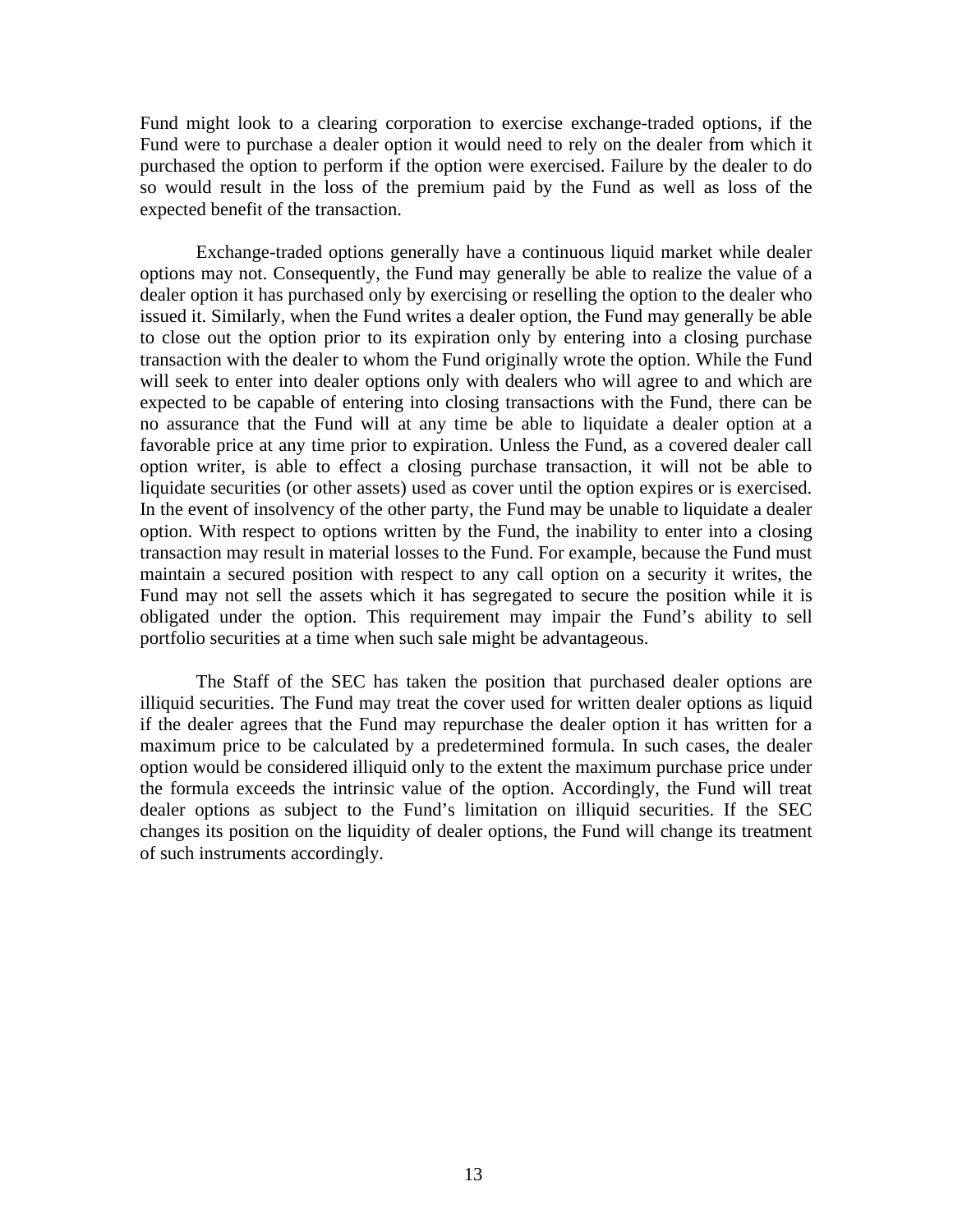### Spread Transactions.

The Fund may purchase covered spread options from securities dealers. These covered spread options are not presently exchange-listed or exchange-traded. The purchase of a spread option gives the Fund the right to put securities that it owns at a fixed dollar spread or fixed yield spread in relationship to another security that the Fund does not own, but which is used as a benchmark. The risk to the Fund, in addition to the risks of dealer options described above, is the cost of the premium paid as well as any transaction costs. The purchase of spread options will be used to protect the Fund against adverse changes in prevailing credit quality spreads, i.e., the yield spread between high quality and lower quality securities. This protection is provided only during the life of the spread options.

### Repurchase Agreements.

The Fund may enter into repurchase agreements. In a repurchase agreement, an investor (such as the Fund) purchases a security (known as the "underlying security") from a securities dealer or bank. Any such dealer or bank must be deemed creditworthy by the Adviser. At that time, the bank or securities dealer agrees to repurchase the underlying security at a mutually agreed upon price on a designated future date. The repurchase price may be higher than the purchase price, the difference being income to the Fund, or the purchase and repurchase prices may be the same, with interest at an agreed upon rate due to the Fund on repurchase. In either case, the income to the Fund generally will be unrelated to the interest rate on the underlying securities. Repurchase agreements must be "fully collateralized," in that the market value of the underlying securities (including accrued interest) must at all times be equal to or greater than the repurchase price. Therefore, a repurchase agreement can be considered a loan collateralized by the underlying securities.

Repurchase agreements are generally for a short period of time, often less than a week, and will generally be used by the Fund to invest excess cash or as part of a temporary defensive strategy. Repurchase agreements that do not provide for payment within seven days will be treated as illiquid securities. In the event of a bankruptcy or other default by the seller of a repurchase agreement, the Fund could experience both delays in liquidating the underlying security and losses. These losses could result from: (a) possible decline in the value of the underlying security while the Fund is seeking to enforce its rights under the repurchase agreement; (b) possible reduced levels of income or lack of access to income during this period; and (c) expenses of enforcing its rights.

### Trading in Futures Contracts.

A futures contract provides for the future sale by one party and purchase by another party of a specified amount of a specific financial instrument (e.g., units of a stock index) for a specified price, date, time and place designated at the time the contract is made. Brokerage fees are incurred when a futures contract is bought or sold and margin deposits must be maintained. Entering into a contract to buy is commonly referred to as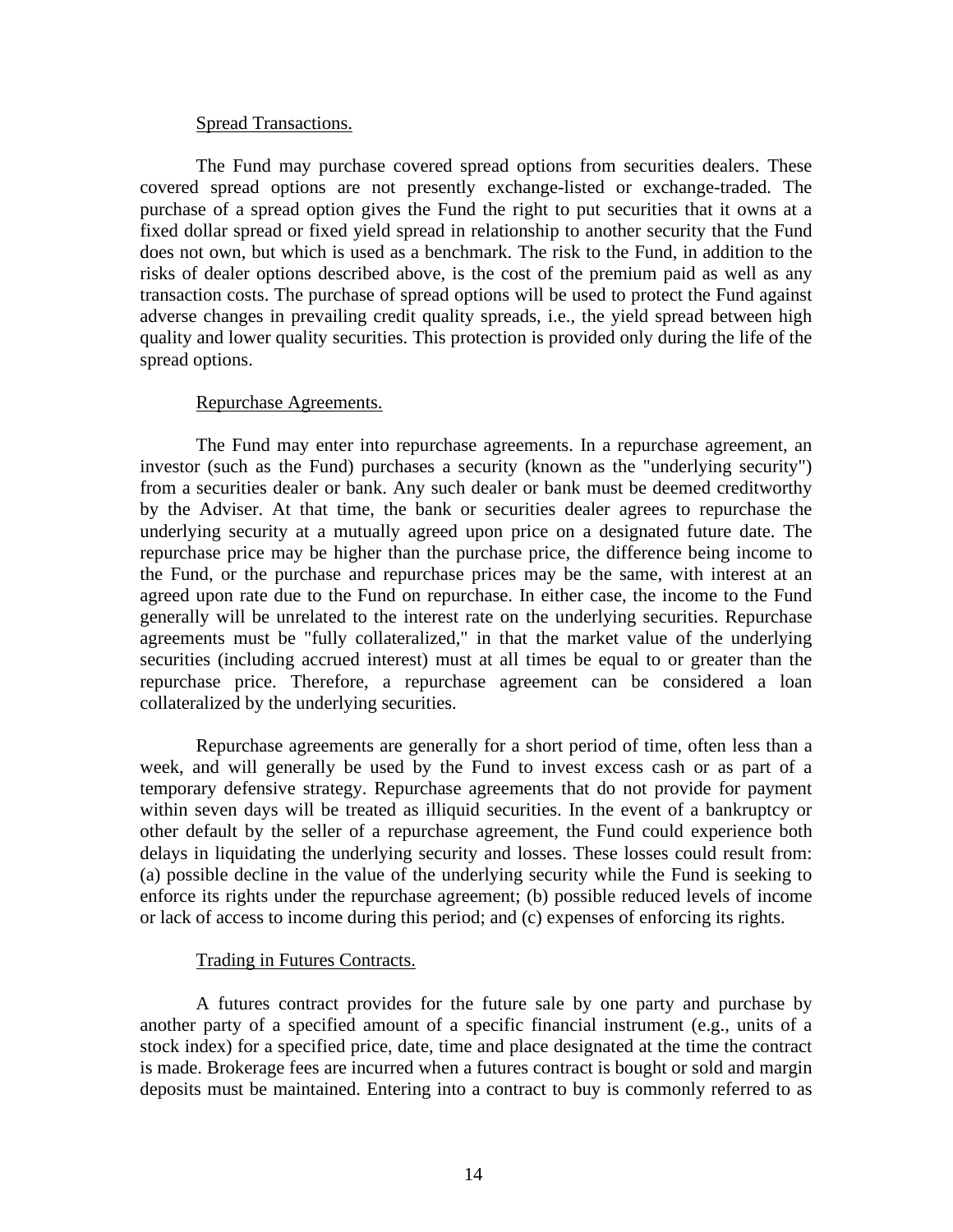buying or purchasing a contract or holding a long position. Entering into a contract to sell is commonly referred to as selling a contract or holding a short position.

Unlike when the Fund purchases or sells a security, no price would be paid or received by the Fund upon the purchase or sale of a futures contract. Upon entering into a futures contract, and to maintain the Fund's open positions in futures contracts, the Fund would be required to deposit with its custodian or futures broker in a segregated account in the name of the futures broker an amount of cash, U.S. government securities, suitable money market instruments, or other liquid securities, known as "initial margin." The margin required for a particular futures contract is set by the exchange on which the contract is traded, and may be significantly modified from time to time by the exchange during the term of the contract. Futures contracts are customarily purchased and sold on margins that may range upward from less than 5% of the value of the contract being traded.

If the price of an open futures contract changes (by increase in underlying instrument or index in the case of a sale or by decrease in the case of a purchase) so that the loss on the futures contract reaches a point at which the margin on deposit does not satisfy margin requirements, the broker will require an increase in the margin. However, if the value of a position increases because of favorable price changes in the futures contract so that the margin deposit exceeds the required margin, the broker will pay the excess to the Fund.

These subsequent payments, called "variation margin," to and from the futures broker, are made on a daily basis as the price of the underlying assets fluctuate making the long and short positions in the futures contract more or less valuable, a process known as "marking to the market." The Fund expects to earn interest income on its margin deposits.

Although certain futures contracts, by their terms, require actual future delivery of and payment for the underlying instruments, in practice most futures contracts are usually closed out before the delivery date. Closing out an open futures contract purchase or sale is effected by entering into an offsetting futures contract sale or purchase, respectively, for the same aggregate amount of the identical underlying instrument or index and the same delivery date. If the offsetting purchase price is less than the original sale price, the Fund realizes a gain; if it is more, the Fund realizes a loss. Conversely, if the offsetting sale price is more than the original purchase price, the Fund realizes a gain; if it is less, the Fund realizes a loss. The transaction costs must also be included in these calculations. There can be no assurance, however, that the Fund will be able to enter into an offsetting transaction with respect to a particular futures contract at a particular time. If the Fund is not able to enter into an offsetting transaction, the Fund will continue to be required to maintain the margin deposits on the futures contract.

For example, one contract in the Financial Times Stock Exchange 100 Index future is a contract to buy 25 pounds sterling multiplied by the level of the UK Financial Times 100 Share Index on a given future date. Settlement of a stock index futures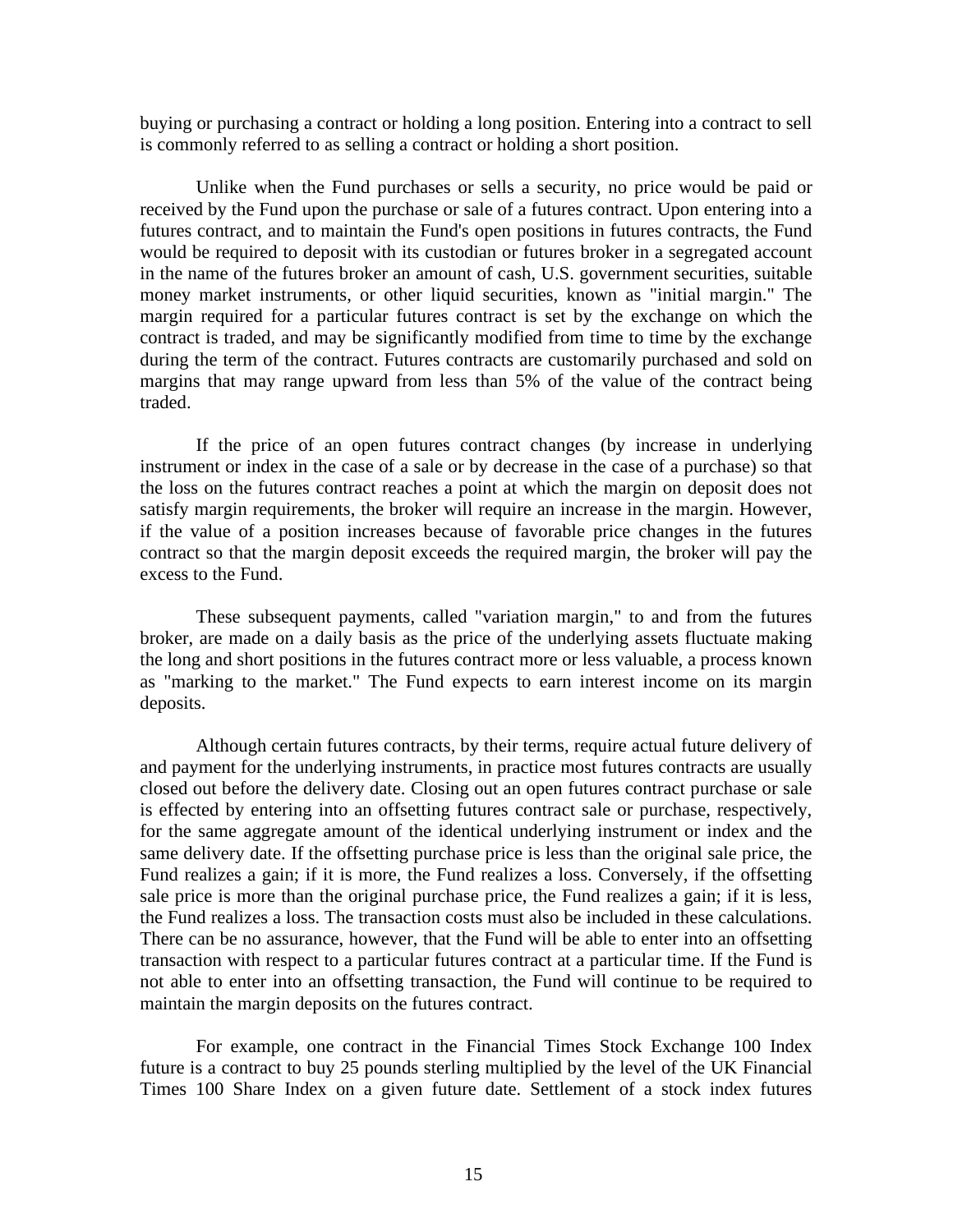contract may or may not be in the underlying instrument or index. If not in the underlying instrument or index, then settlement will be made in cash, equivalent over time to the difference between the contract price and the actual price of the underlying asset at the time the stock index futures contract expires.

### *Regulation as a Commodity Pool Operator*

The Adviser , on behalf of the Fund, has filed with the National Futures Association, a notice claiming an exclusion from the definition of the term "commodity pool operator" under the Commodity Exchange Act, as amended, and the rules of the Commodity Futures Trading Commission promulgated thereunder, with respect to the Fund's operations. Accordingly, the Fund is not subject to registration or regulation as a commodity pool operator.

### When-Issued, Forward Commitments and Delayed Settlements.

The Fund may purchase and sell securities on a when-issued, forward commitment or delayed settlement basis. In this event, the Custodian (as defined under the section entitled "Custodian") will segregate liquid assets equal to the amount of the commitment in a separate account. Normally, the Custodian will set aside portfolio securities to satisfy a purchase commitment. In such a case, the Fund may be required subsequently to segregate additional assets in order to assure that the value of the account remains equal to the amount of the Fund's commitment. It may be expected that the Fund's net assets will fluctuate to a greater degree when it sets aside portfolio securities to cover such purchase commitments than when it sets aside cash.

The Fund does not intend to engage in these transactions for speculative purposes but only in furtherance of its investment objectives. Because the Fund will segregate liquid assets to satisfy its purchase commitments in the manner described, the Fund's liquidity and the ability of the Adviser to manage them may be affected in the event the Fund's forward commitments, commitments to purchase when-issued securities and delayed settlements ever exceeded 15% of the value of its net assets.

The Fund will purchase securities on a when-issued, forward commitment or delayed settlement basis only with the intention of completing the transaction. If deemed advisable as a matter of investment strategy, however, the Fund may dispose of or renegotiate a commitment after it is entered into, and may sell securities it has committed to purchase before those securities are delivered to the Fund on the settlement date. In these cases the Fund may realize a taxable capital gain or loss. When the Fund engages in when-issued, forward commitment and delayed settlement transactions, it relies on the other party to consummate the trade. Failure of such party to do so may result in the Fund incurring a loss or missing an opportunity to obtain a price credited to be advantageous.

The market value of the securities underlying a when-issued purchase, forward commitment to purchase securities, or a delayed settlement and any subsequent fluctuations in their market value is taken into account when determining the market value of the Fund starting on the day the Fund agrees to purchase the securities. The Fund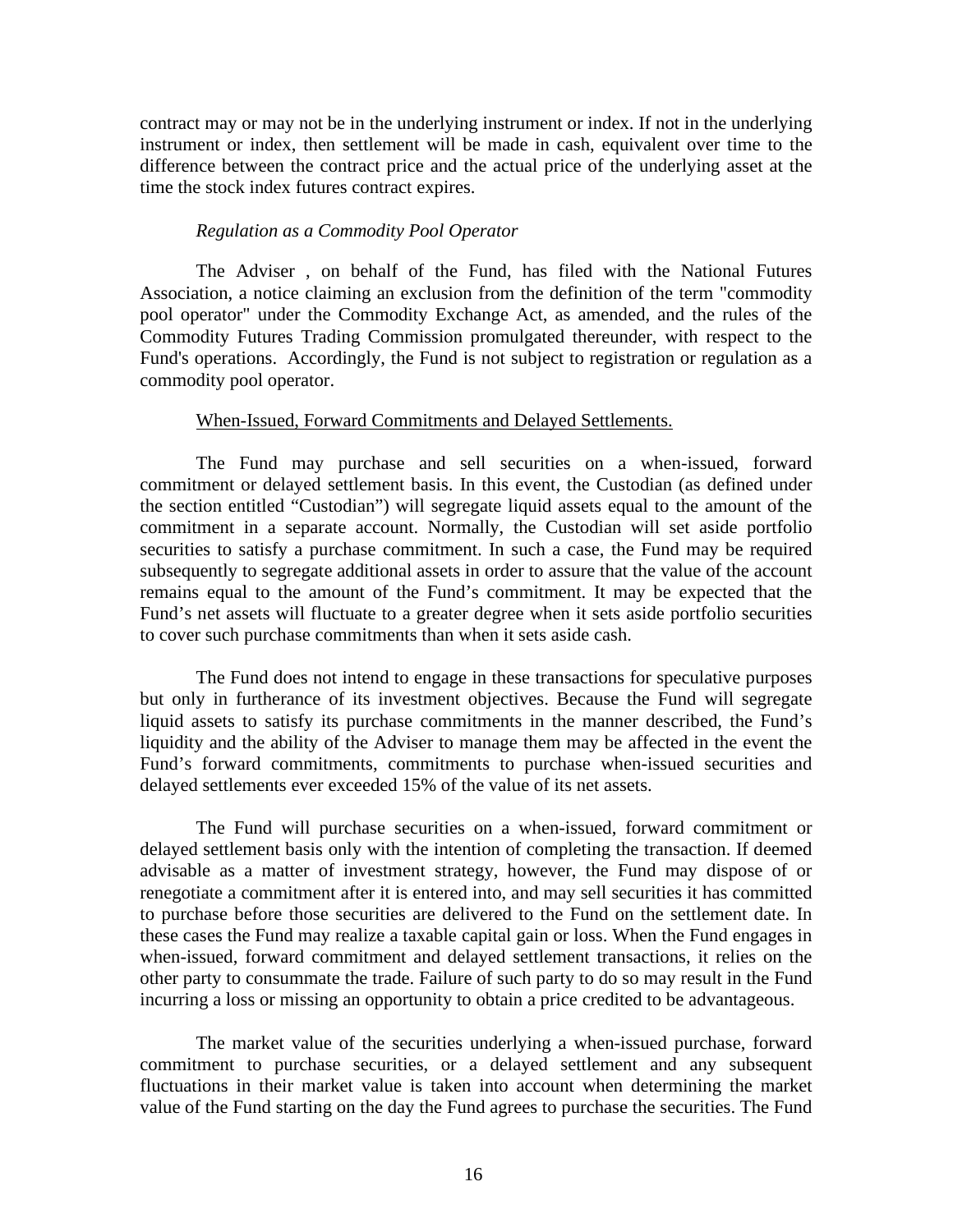do not earn interest on the securities it has committed to purchase until it has paid for and delivered on the settlement date.

### Illiquid and Restricted Securities.

Subject to limitations discussed in the Fund's Prospectus under "Certain Risk Factors and Investment Methods," the Fund generally may invest in illiquid securities. Illiquid securities include securities subject to contractual or legal restrictions on resale (e.g., because they have not been registered under the Securities Act of 1933, as amended (the "Securities Act")) and securities that are otherwise not readily marketable (e.g., because trading in the security is suspended or because market makers do not exist or will not entertain bids or offers). Securities that have not been registered under the Securities Act are referred to as private placements or restricted securities and are purchased directly from the issuer or in the secondary market. Foreign securities that are freely tradable in their principal markets are not considered to be illiquid.

Restricted and other illiquid securities may be subject to the potential for delays on resale and uncertainty in valuation. The Fund might be unable to dispose of illiquid securities promptly or at reasonable prices and might thereby experience difficulty in satisfying redemption requests from shareholders. The Fund might have to register restricted securities in order to dispose of them, resulting in additional expense and delay. Adverse market conditions could impede such a public offering of securities.

A large institutional market exists for certain securities that are not registered under the Securities Act, including foreign securities. The fact that there are contractual or legal restrictions on resale to the general public or to certain institutions may not be indicative of the liquidity of such investments. Rule 144A under the Securities Act allows such a broader institutional trading market for securities otherwise subject to restrictions on resale to the general public. Rule 144A establishes a "safe harbor" from the registration requirements of the Securities Act for resale of certain securities to qualified institutional buyers. Rule 144A has produced enhanced liquidity for many restricted securities, and market liquidity for such securities may continue to expand as a result of this regulation and the consequent existence of the PORTAL system, which is an automated system for the trading, clearance and settlement of unregistered securities of domestic and foreign issuers.

Under guidelines adopted by the Board, the Adviser may determine that particular Rule 144A securities, and commercial paper issued in reliance on the private placement exemption from registration afforded by Section 4(a)(2) of the Securities Act, are liquid even though they are not registered. A determination of whether such a security is liquid or not is a question of fact. In making this determination, the Adviser will consider, as it deems appropriate under the circumstances and among other factors: (1) the frequency of trades and quotes for the security; (2) the number of dealers willing to purchase or sell the security; (3) the number of other potential purchasers of the security; (4) dealer undertakings to make a market in the security; (5) the nature of the security (e.g., debt or equity, date of maturity, terms of dividend or interest payments, and other material terms)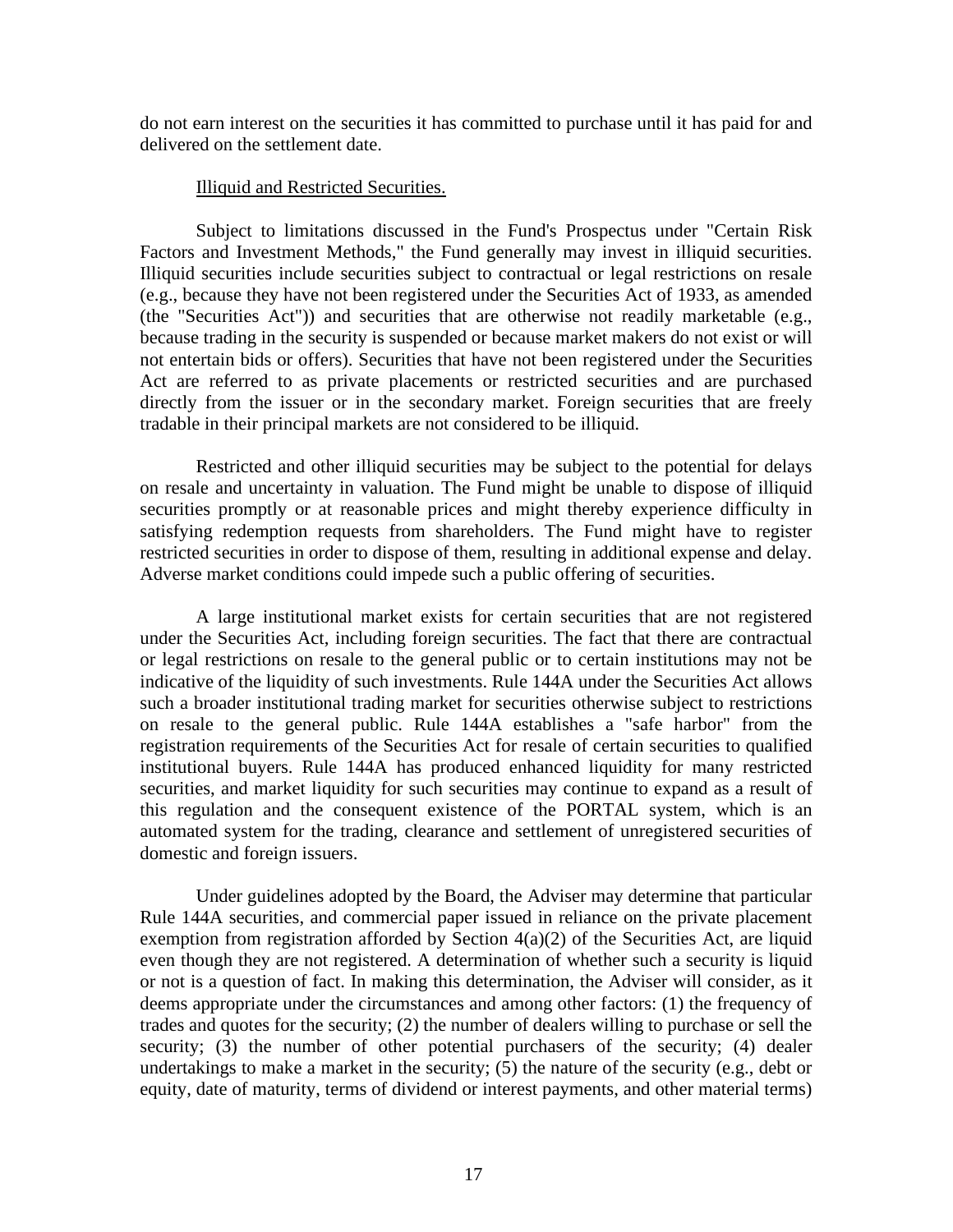and the nature of the marketplace trades, e.g., the time needed to dispose of the security, the method of soliciting offers, and the mechanics of transfer; and (6) the rating of the security and the financial condition and prospects of the issuer. In the case of commercial paper, the Adviser will also determine that the paper (1) is not traded flat or in default as to principal and interest, and (2) is rated in one of the two highest rating categories by at least two nationally statistical rating organization ("NRSRO") or, if only one NRSRO rates the security, by that NRSRO, or, if the security is unrated, the Adviser determines that it is of equivalent quality.

Rule 144A securities and Section  $4(a)(2)$  commercial paper that have been deemed liquid as described above will continue to be monitored by the Adviser to determine if the security is no longer liquid as the result of changed conditions. Investing in Rule 144A securities or Section 4(a)(2) commercial paper could have the effect of increasing the amount of the Fund's assets invested in illiquid securities if institutional buyers are unwilling to purchase such securities.

#### Lending Portfolio Securities.

For the purpose of achieving income, the Fund may lend its portfolio securities, provided (1) the loan is secured continuously by collateral consisting of U.S. Government securities or cash or cash equivalents (cash, U.S. Government securities, negotiable certificates of deposit, bankers' acceptances or letters of credit) maintained on a daily mark-to-market basis in an amount at least equal to the current market value of the securities loaned, (2) the Fund may at any time call the loan and obtain the return of securities loaned, (3) the Fund will receive any interest or dividends received on the loaned securities, and (4) the aggregate value of the securities loaned will not at any time exceed one-third of the total assets of the Fund.

#### Short Sales.

The Fund may sell securities short involving the use of derivative instruments and to offset potential declines in long positions in similar securities. A short sale is a transaction in which the Fund sells a security it does not own or have the right to acquire (or that it owns but does not wish to deliver) in anticipation that the market price of that security will decline.

When the Fund makes a short sale, the broker-dealer through which the short sale is made must borrow the security sold short and deliver it to the party purchasing the security. The Fund is required to make a margin deposit in connection with such short sales; the Fund may have to pay a fee to borrow particular securities and will often be obligated to pay over any dividends and accrued interest on borrowed securities.

If the price of the security sold short increases between the time of the short sale and the time the Fund covers its short position, the Fund will incur a loss; conversely, if the price declines, the Fund will realize a capital gain. Any gain will be decreased, and any loss increased, by the transaction costs described above. The successful use of short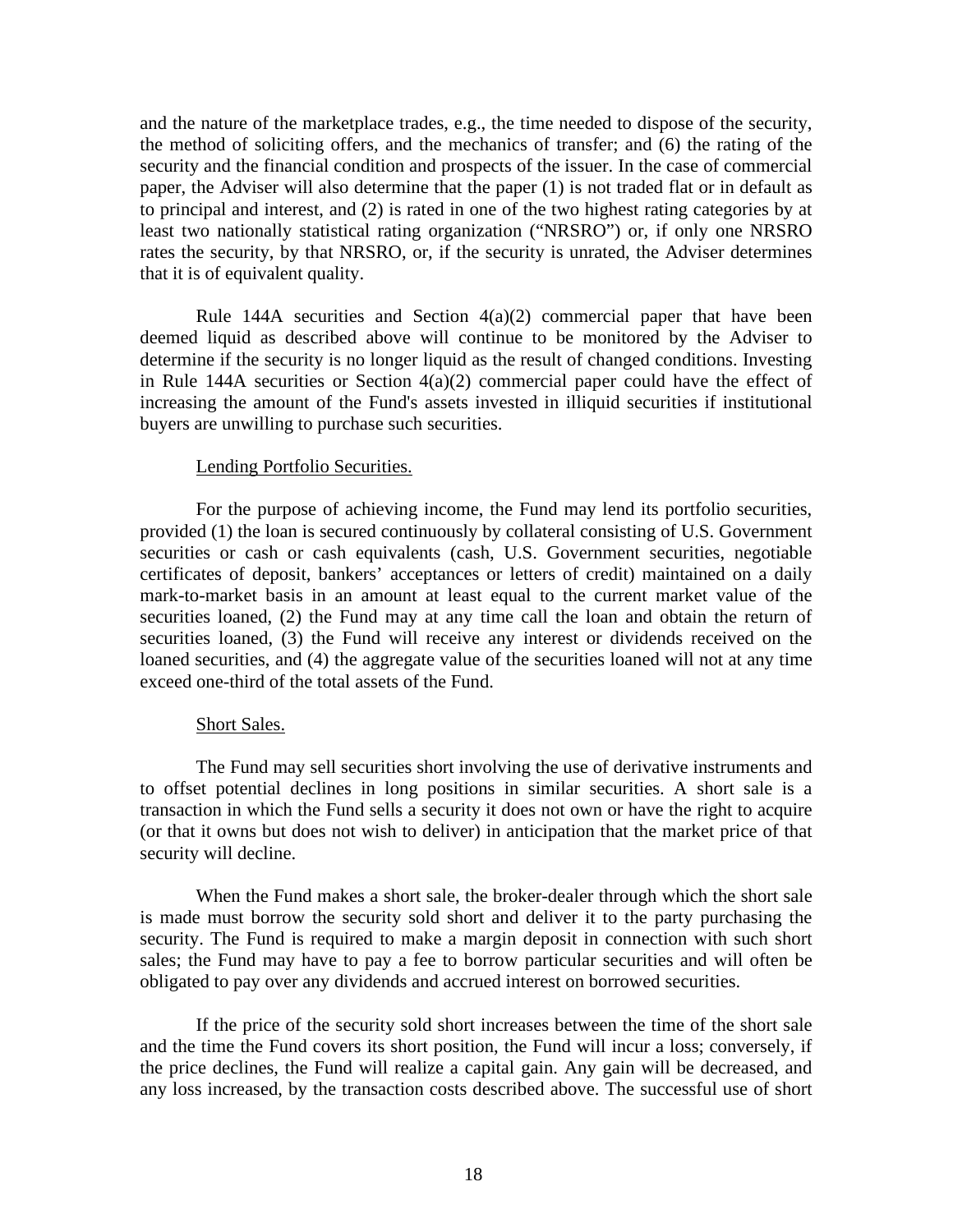selling may be adversely affected by imperfect correlation between movements in the price of the security sold short and the securities being hedged.

To the extent the Fund sells securities short, it will provide collateral to the broker-dealer and (except in the case of short sales "against the box") will maintain additional asset coverage in the form of cash, U.S. government securities or other liquid securities with its custodian in a segregated account in an amount at least equal to the difference between the current market value of the securities sold short and any amounts required to be deposited as collateral with the selling broker (not including the proceeds of the short sale). The Fund does not intend to enter into short sales (other than short sales "against the box") if immediately after such sales the aggregate of the value of all collateral plus the amount in such segregated account exceeds 10% of the value of the Fund's net assets. This percentage may be varied by action of the Board. A short sale is "against the box" to the extent the Fund contemporaneously owns, or has the right to obtain at no added cost, securities identical to those sold short.

## **INVESTMENT RESTRICTIONS**

The Fund has adopted the following investment restrictions that may not be changed without approval by a "majority of the outstanding shares" of the Fund which, as used in this SAI, means the vote of the lesser of (a) 67% or more of the shares of the Fund represented at a meeting, if the holders of more than 50% of the outstanding shares of the Fund are present or represented by proxy, or (b) more than 50% of the outstanding shares of the Fund. The Fund may not:

1. Issue senior securities, borrow money or pledge its assets, except that (i) the Fund may borrow from banks in amounts not exceeding one-third of its total assets (including the amount borrowed); and (ii) this restriction shall not prohibit the Fund from engaging in options transactions or short sales;

2. Purchase securities on margin, participate on a joint or joint and several basis in any securities trading account, or underwrite securities (does not preclude the Fund from obtaining such short-term credit as may be necessary for the clearance of purchases and sales of its portfolio securities.)

3. Purchase or sell real estate or interests in real estate or real estate limited partnerships (although the Fund may purchase and sell securities which are securities issued by real estate companies and securities of companies which invest or deal in real estate);

4. Invest 25% or more of the market value of its assets in the securities of companies engaged in any one industry or group of industries (does not apply to investment in the securities of the U.S. Government, its agencies or instrumentalities.);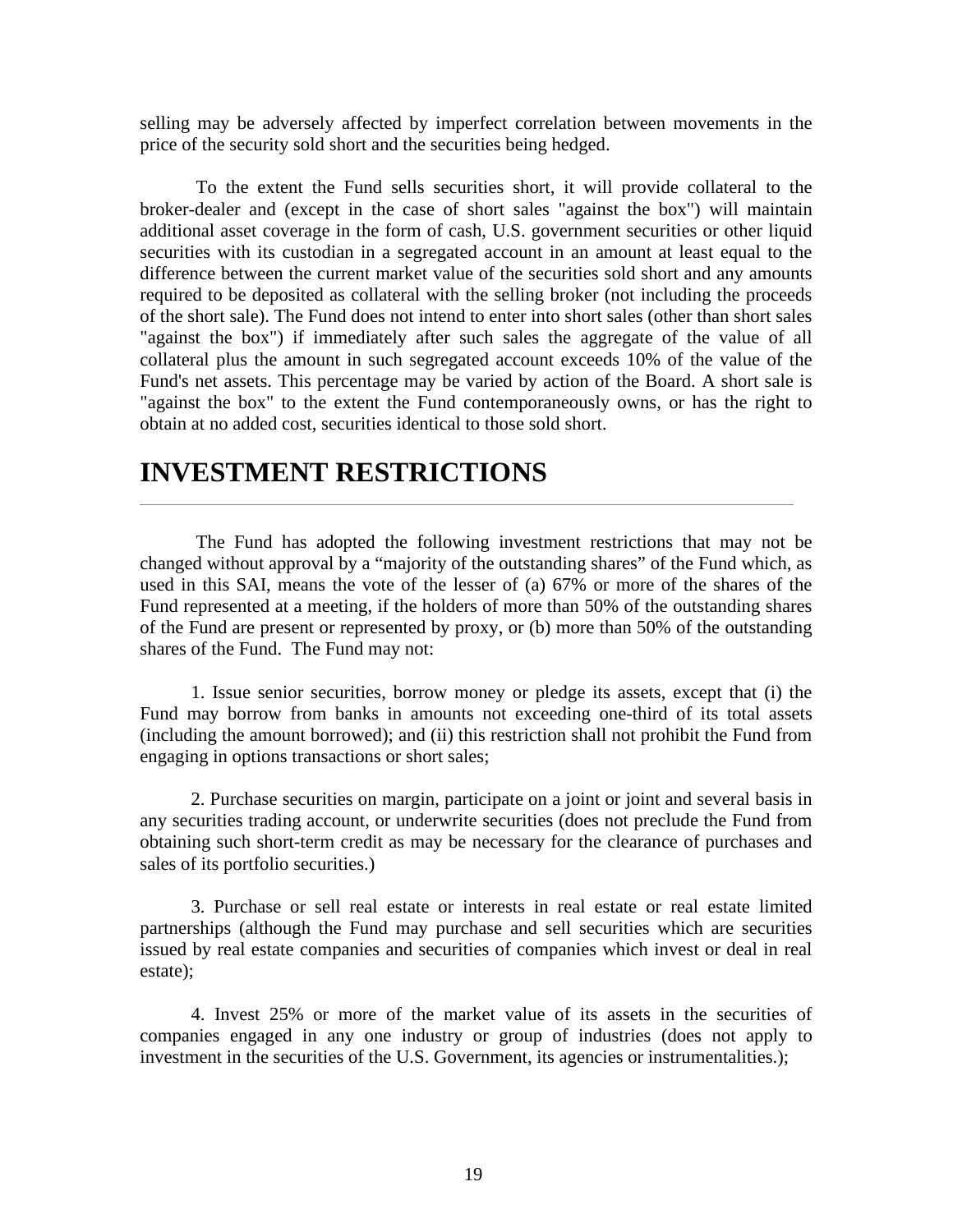5. Purchase or sell commodities or commodity futures contracts, except that the Fund may purchase and sell futures contracts and options to the full extent permitted under the 1940 Act and sell foreign currency contracts in accordance with any rules of the Commodity Futures Trading Commission; and

6. Make loans to others, except (a) through the purchase of debt securities in accordance with its investment objectives and policies, (b) to the extent the entry into a repurchase agreement is deemed to be a loan.

The Fund observes the following policies, which are not deemed fundamental and which may be changed without shareholder vote. The Fund may not:

1. Invest in any issuer for purposes of exercising control or management;

2. Invest in securities of other investment companies except as permitted under the 1940 Act; and

3. Invest, in the aggregate, more than 15% of its net assets in securities with legal or contractual restrictions on resale, securities which are not readily marketable and repurchase agreements with more than seven days to maturity.

If a restriction on the Fund's investments is adhered to at the time an investment is made, a subsequent change in the percentage of Fund assets invested in certain securities or other instruments, or change in average duration of the Fund's investment portfolio, resulting from changes in the value of the Fund's total assets, will not be considered a violation of the restriction; provided, however, that the asset coverage requirement applicable to borrowings shall be maintained in the manner contemplated by applicable law.

# **POLICIES AND PROCEDURES FOR DISCLOSURE OF PORTFOLIO HOLDINGS**

The Trust has adopted policies and procedures that govern the disclosure of the Fund's portfolio holdings. These policies and procedures are designed to ensure that such disclosure is in the best interests of Fund shareholders.

It is the Trust's policy to: (1) ensure that any disclosure of portfolio holdings information is in the best interest of Trust shareholders; (2) protect the confidentiality of portfolio holdings information; (3) have procedures in place to guard against personal trading based on the information; and (4) ensure that the disclosure of portfolio holdings information does not create conflicts between the interests of the Trust's shareholders and those of the Trust's affiliates.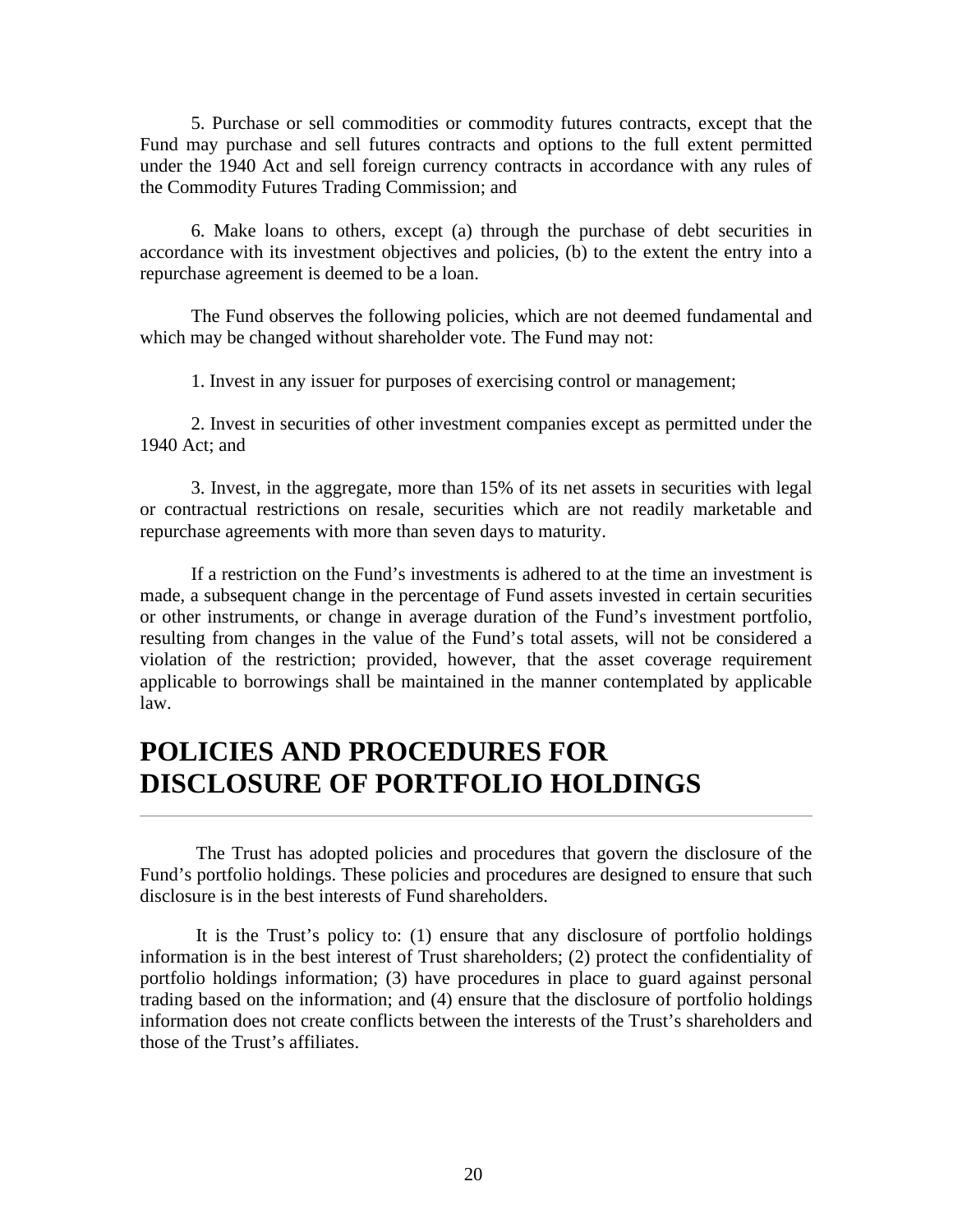The Fund discloses its portfolio holdings by mailing its annual and semi-annual reports to shareholders approximately two months after the end of the fiscal year and semi-annual period. In addition, the Fund discloses its portfolio holdings reports on Forms N-CSR and Form N-PORT two months after the end of each quarter/semi-annual period.

The Fund will post a list of its holdings at [www.thebiondogroup.com](http://www.thebiondogroup.com/) on a monthly basis to be posted 30 days after each month end.

The Fund may choose to make portfolio holdings information available to rating agencies such as Lipper, Morningstar or Bloomberg earlier and more frequently on a confidential basis.

Under limited circumstances, as described below, the Fund's portfolio holdings may be disclosed to, or known by, certain third parties in advance of their filing with the SEC on Form N-CSR or Form N-PORT or posting on [www.thebiondogroup.com.](http://www.thebiondogroup.com/) In each case, a determination has been made that such advance disclosure is supported by a legitimate business purpose and that the recipient is subject to a duty to keep the information confidential.

- **The Adviser.** Personnel of the Adviser, including personnel responsible for managing the Fund's portfolio, may have full daily access to Fund portfolio holdings because that information is necessary in order for the Adviser to provide its management, administrative, and investment services to the Fund. As required for purposes of analyzing the impact of existing and future market changes on the prices, availability, demand and liquidity of such securities, as well as for the assistance of portfolio managers in the trading of such securities, Adviser personnel may also release and discuss certain portfolio holdings with various broker-dealers.
- **Ultimus Fund Solutions, LLC.** Ultimus Fund Solutions, LLC is the transfer agent, fund accountant and administrator for the Fund; therefore, its personnel have full daily access to the Fund's portfolio holdings because that information is necessary in order for them to provide the agreed-upon services for the Trust.
- **U.S. Bank, National Association:** U.S. Bank, National Association is custodian for the Fund; therefore, its personnel have full daily access to the Fund's portfolio holdings because that information is necessary in order for them to provide the agreed-upon services for the Trust.
- **BBD, LLP.** BBD, LLP is the Fund's independent registered public accounting firm; therefore, its personnel have access to the Fund's portfolio holdings in connection with auditing of the Fund's annual financial statements and providing assistance and consultation in connection with SEC filings.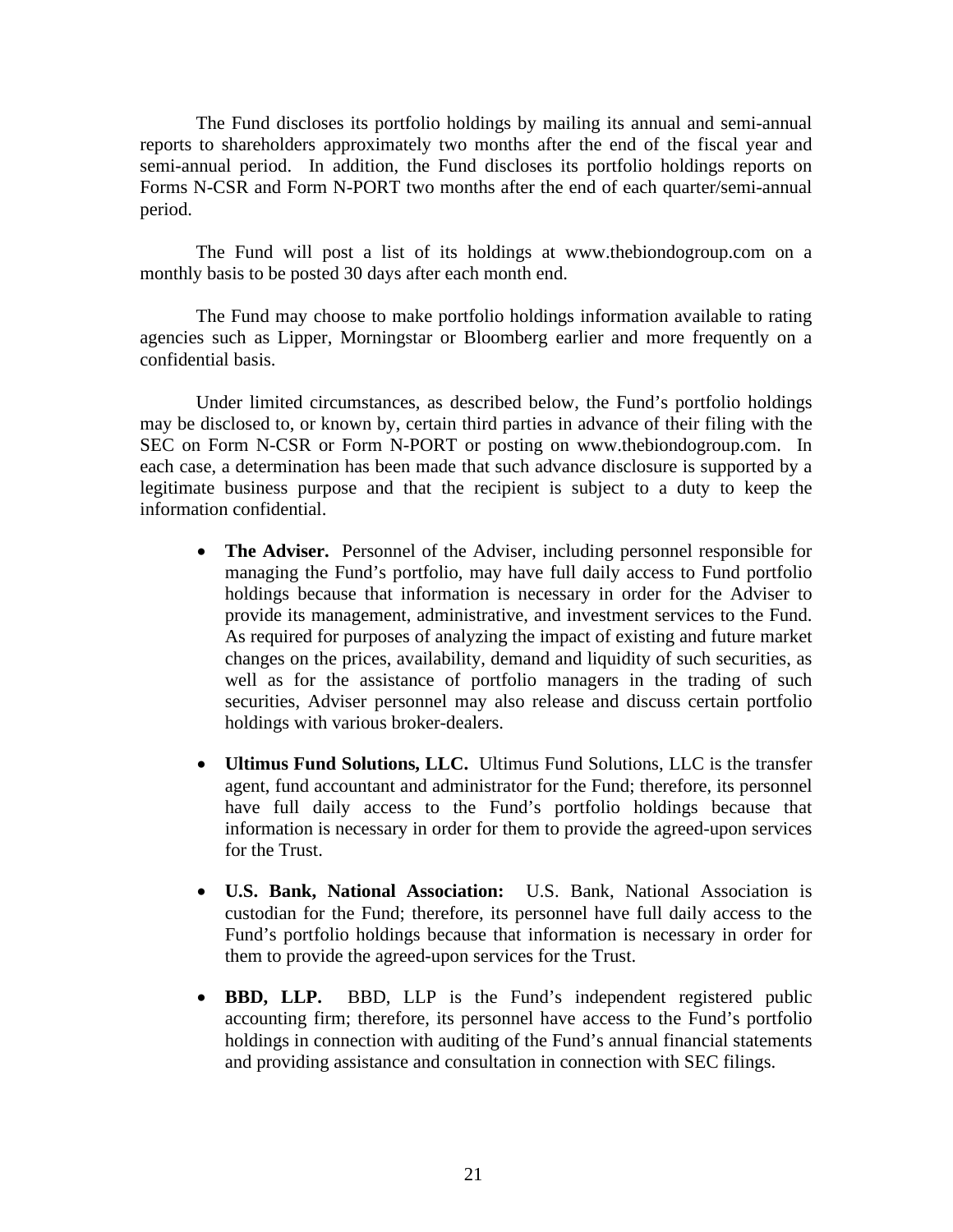- **Thompson Hine LLP.** Thompson Hine LLP is counsel to the Fund; therefore, its personnel have access to the Fund's portfolio holdings in connection with review of the Fund's annual and semi-annual shareholder reports and SEC filings.
- **Counsel to the Independent Trustees.** Counsel to the Trust's Independent Trustees and its personnel have access to the Fund's portfolio holdings in connection with review of the Fund's annual and semi-annual shareholder reports and SEC filings.

**Additions to List of Approved Recipients.** The Trust's Chief Compliance Officer is the person responsible, and whose prior approval is required, for any disclosure of the Fund's portfolio securities at any time or to any persons other than those described above. In such cases, the recipient must have a legitimate business need for the information and must be subject to a duty to keep the information confidential. There are no ongoing arrangements in place with respect to the disclosure of portfolio holdings. In no event shall the Fund, the Adviser or any other party receive any direct or indirect compensation in connection with the disclosure of information about the Fund's portfolio holdings.

**Compliance with Portfolio Holdings Disclosure Procedures.** The Trust's Chief Compliance Officer will report periodically to the Board with respect to compliance with the Fund's portfolio holdings disclosure procedures, and from time to time will provide the Board any updates to the portfolio holdings disclosure policies and procedures.

There is no assurance that the Trust's policies on disclosure of portfolio holdings will protect the Fund from the potential misuse of holdings information by individuals or firms in possession of that information.

## **MANAGEMENT**

The business of the Trust is managed under the direction of the Board in accordance with the Agreement and Declaration of Trust and the Trust's By-laws (the "Governing Documents"), which have been filed with the SEC and are available upon request. The Board consists of six (6) individuals, none of whom are "interested persons" (as defined under the 1940 Act) of the Trust and the Adviser ("Independent Trustees"). Pursuant to the Governing Documents, the Trustees shall elect officers including a President, a Secretary, a Treasurer, a Principal Executive Officer and a Principal Accounting Officer. The Board retains the power to conduct, operate and carry on the business of the Trust and has the power to incur and pay any expenses, which, in the opinion of the Board, are necessary or incidental to carry out any of the Trust's purposes. The Trustees, officers, employees and agents of the Trust, when acting in such capacities, shall not be subject to any personal liability except for his or her own bad faith, willful misfeasance, gross negligence or reckless disregard of his or her duties.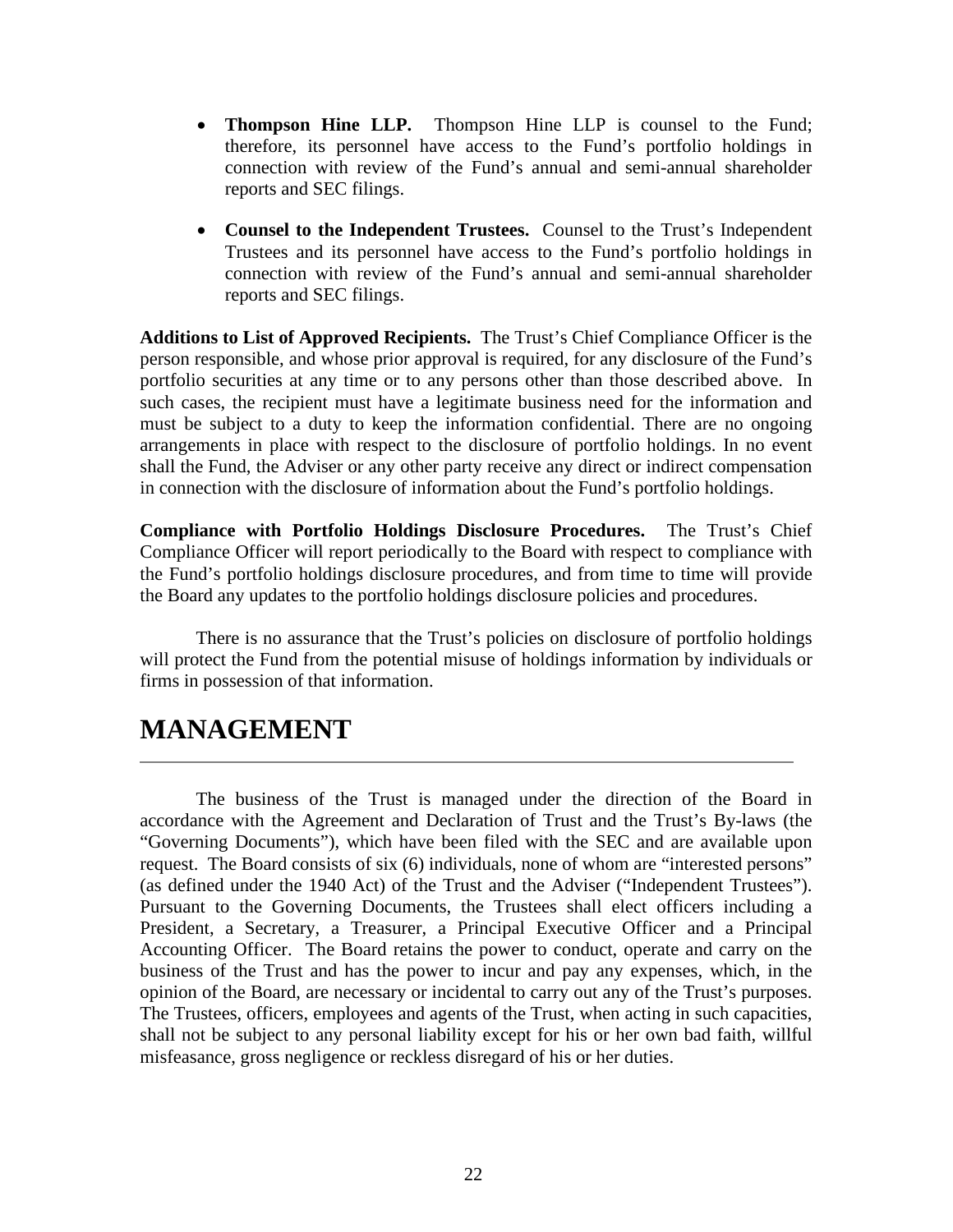### **Board Leadership Structure**

The Trust is led by Anthony Hertl, an Independent Trustee, who has served as the Chairman of the Board since July 2013. The Board of Trustees is comprised of Mr. Hertl and five (5) additional Independent Trustees. Additionally, under certain 1940 Act governance guidelines that apply to the Trust, the Independent Trustees will meet in executive session, at least quarterly. Under the Trust's Agreement and Declaration of Trust and By-Laws, the Chairman of the Board is responsible for (a) presiding at Board meetings, (b) calling special meetings on an as-needed basis, (c) execution and administration of Trust policies including (i) setting the agendas for Board meetings and (ii) providing information to Board members in advance of each Board meeting and between Board meetings. Generally, the Trust believes it best to have a non-executive Chairman of the Board, who together with the President (principal executive officer), are seen by its shareholders, business partners and other stakeholders as providing strong leadership. The Trust believes that its Chairman, the independent chair of the Audit Committee, and, as an entity, the full Board of Trustees, provide effective leadership that is in the best interests of the Trust, its Funds and each shareholder.

### **Board Risk Oversight**

The Board of Trustees has a standing independent Audit Committee with a separate chair, Mark H. Taylor. The Board is responsible for overseeing risk management, and the full Board regularly engages in discussions of risk management and receives compliance reports that inform its oversight of risk management from its Chief Compliance Officer at quarterly meetings and on an ad hoc basis, when and if necessary. The Audit Committee considers financial and reporting risk within its area of responsibilities. Generally, the Board believes that its oversight of material risks is adequately maintained through the compliance-reporting chain where the Chief Compliance Officer is the primary recipient and communicator of such risk-related information.

### **Trustee Qualifications**

Generally, the Trust believes that each Trustee is competent to serve because of their individual overall merits including: (i) experience, (ii) qualifications, (iii) attributes and (iv) skills.

Anthony J. Hertl has over 20 years of business experience in the financial services industry and related fields including serving as chair of the finance committee for the Borough of Interlaken, New Jersey and Vice President-Finance and Administration of Marymount College, holds a Certified Public Accountant designation, serves or has served as a member of other mutual fund boards outside of the group of Funds managed by the Adviser (the "Fund Complex") and possesses a strong understanding of the regulatory framework under which investment companies must operate based on his years of service to this Board and other fund boards.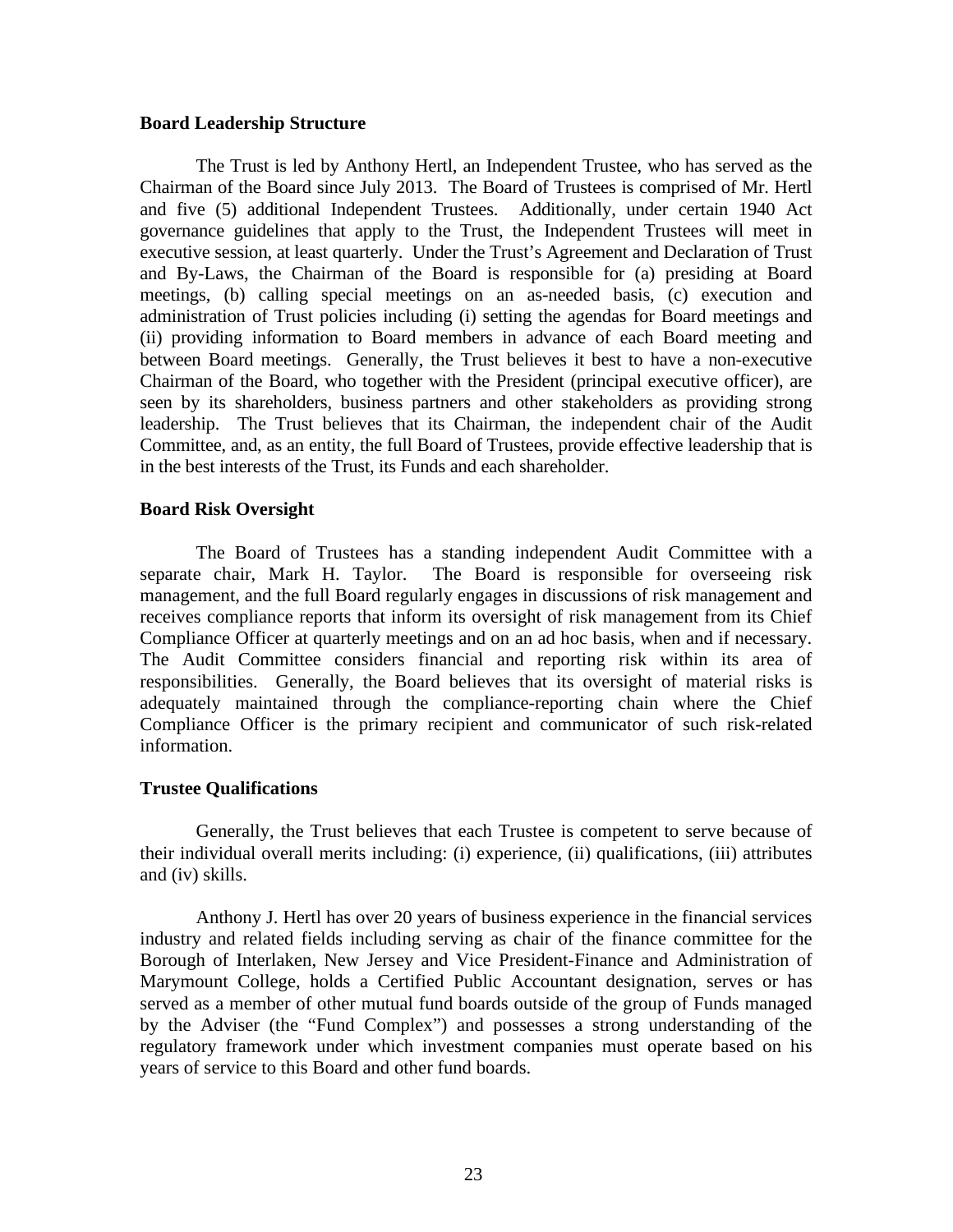Gary W. Lanzen has over 20 years of business experience in the financial services industry, holds a Master's degree in Education Administration, is a Certified Financial Planner, serves as a member of two other mutual fund boards outside of the Fund Complex and possesses a strong understanding of the regulatory framework under which investment companies must operate based on his years of service to this Board and other mutual fund boards.

Mark H. Taylor has over two decades of academic and professional experience in the accounting and auditing areas, has Doctor of Philosophy, Master's and Bachelor's degrees in Accounting, is a Certified Public Accountant and is a Director of the Lynn Pippenger School of Accountancy, Muma College of Business, University of South Florida, Tampa FL. He serves as a member of two other mutual fund boards outside of the Fund Complex, has served a fellowship in the Office of the Chief Accountant at the headquarters of the United States Securities Exchange Commission, served a three-year term on the AICPA Auditing Standards Board (2008-2011), and like the other Board members, possesses a strong understanding of the regulatory framework under which investment companies must operate based on his years of service to this Board and other mutual fund boards.

John V. Palancia has over 30 years of business experience in financial services industry including serving as the Director of Futures Operations for Merrill Lynch, Pierce, Fenner & Smith, Inc. ("Merrill Lynch"). Mr. Palancia holds a Bachelor of Science degree in Economics. He also possesses a strong understanding of risk management, balance sheet analysis and the regulatory framework under which regulated financial entities must operate based on service to Merrill Lynch. Additionally, he is well versed in the regulatory framework under which investment companies must operate and serves as a member of three other fund boards.

Mark D. Gersten has more than 30 years of experience in the financial services industry, having served in executive roles at AllianceBernstein LP and holding key industry positions at Prudential-Bache Securities and PriceWaterhouseCoopers. He also serves as a member of two other mutual fund boards outside of the Fund Complex. Mr. Gersten is a certified public accountant and holds an MBA in accounting. Like other Trustees, his experience has given him a strong understanding of the regulatory framework under which investment companies operate.

Mark S. Garbin has more than 30 years of experience in corporate balance sheet and income statement risk management for large asset managers, serving as Managing Principal of Coherent Capital Management LLC since 2007. Mr. Garbin has extensive derivatives experience and has provided consulting services to alternative asset managers. He is both a Chartered Financial Analyst and Professional Risk Manager charterholder and holds advanced degrees in international business. The Trust does not believe any one factor is determinative in assessing a Trustee's qualifications, but that the collective experience of each Trustee makes them each highly qualified.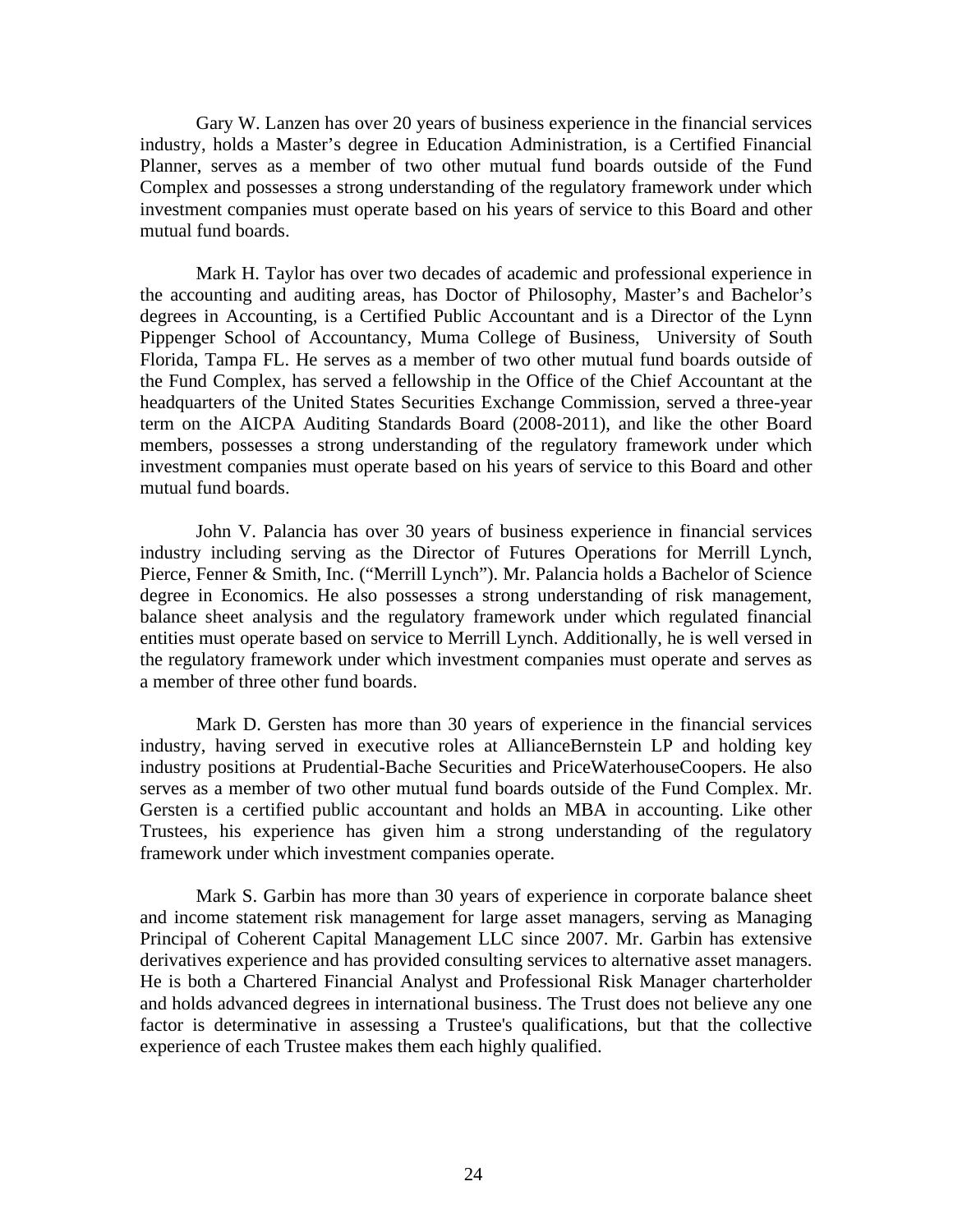The Trustees and the executive officers of the Trust are listed below with their present positions with the Trust and principal occupations over at least the last five years. The business address of each Trustee and Officer is 225 Pictoria Drive, Suite 450, Cincinnati, OH 45246. All correspondence to the Trustees and Officers should be directed to c/o Ultimus Fund Solutions, LLC, P.O. Box 541150, Omaha, Nebraska 68154.

| Name, Address<br>and Year of<br><b>Birth</b> | <b>Position/Term</b><br>of Office*                               | Principal<br><b>Occupation During</b><br>the Past Five Years                                                                                                                                              | Number of<br>Portfolios in<br><b>Fund</b><br>Complex**<br>Overseen by<br><b>Trustee</b> | <b>Other Directorships held by</b><br><b>Trustee During the Past Five</b><br>Years                                                                                                                                                                                                                                                                                                                                                                                                                                             |
|----------------------------------------------|------------------------------------------------------------------|-----------------------------------------------------------------------------------------------------------------------------------------------------------------------------------------------------------|-----------------------------------------------------------------------------------------|--------------------------------------------------------------------------------------------------------------------------------------------------------------------------------------------------------------------------------------------------------------------------------------------------------------------------------------------------------------------------------------------------------------------------------------------------------------------------------------------------------------------------------|
| Mark Garbin<br><b>Born in 1951</b>           | <b>Trustee</b><br><b>Since 2013</b>                              | Managing Principal,<br><b>Coherent Capital</b><br>Management LLC<br>(since 2007).                                                                                                                         | 1                                                                                       | Northern Lights Fund Trust (for<br>series not affiliated with the Funds<br>since 2013); Two Roads Shared<br>Trust (since 2012); Forethought<br>Variable Insurance Trust (since<br>2013); Northern Lights Variable<br>Trust (since 2013); OHA Mortgage<br>Strategies Fund (offshore), Ltd.<br>(2014 - 2017); and Altegris KKR<br>Commitments Master Fund (since<br>2014); Carlyle Tactical Private<br>Credit Fund (since March 2018)<br>and Independent Director OHA<br>CLO Enhanced Equity II Genpar<br>LLP (since June 2021). |
| Mark D. Gersten<br><b>Born in 1950</b>       | <b>Trustee</b><br><b>Since 2013</b>                              | Independent<br>Consultant<br>(since 2012).                                                                                                                                                                | 1                                                                                       | Northern Lights Fund Trust (for<br>series not affiliated with the Funds<br>since 2013);<br>Northern Lights<br>Variable Trust (since 2013); Two<br>Roads Shared Trust (since 2012);<br>Commitments<br>Altegris<br><b>KKR</b><br>Master<br>Fund<br>(since<br>$2014$ :<br>Ramius<br>Archview<br>previously,<br>Credit<br>and<br>Distressed Fund<br>(2015-2017); and Schroder Global<br>Series Trust (2012 to 2017).                                                                                                               |
| Anthony J. Hertl<br><b>Born in 1950</b>      | Trustee<br>Since 2005;<br>Chairman of<br>the Board<br>since 2013 | Retired, previously<br>held several positions<br>in a major Wall Street<br>firm including Capital<br>Markets Controller,<br>Director of Global<br>Taxation, and CFO of<br>the Specialty Finance<br>Group. | 1                                                                                       | Northern Lights Fund Trust (for<br>series not affiliated with the Funds<br>$2005$ ;<br>Northern<br>Lights<br>since<br>Variable Trust (since<br>$2006$ ;<br>Alternative Strategies Fund (since<br>2010); Satuit Capital Management<br>Trust (2007-2019).                                                                                                                                                                                                                                                                        |

#### *Independent Trustees*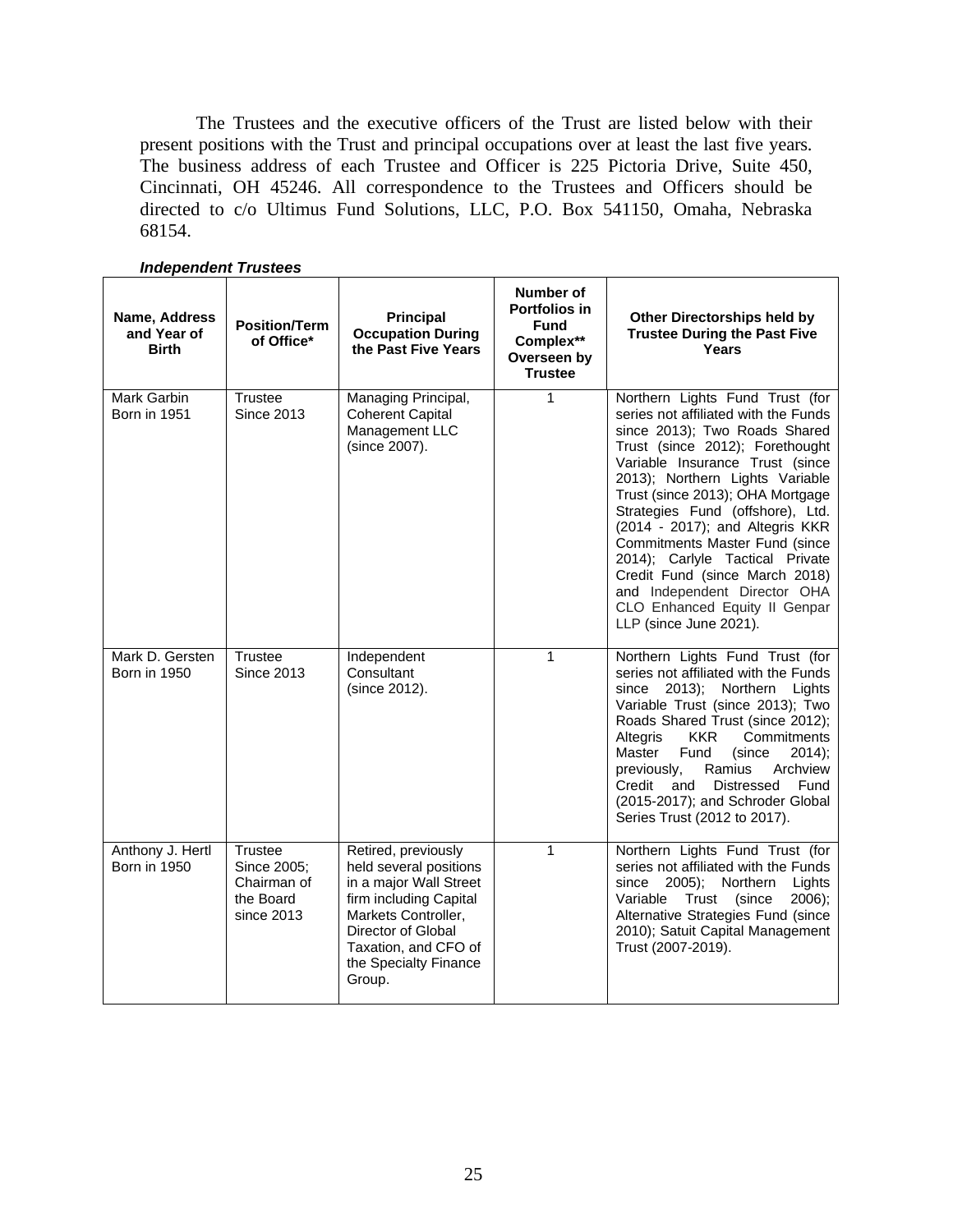| Gary W. Lanzen<br><b>Born in 1954</b>   | Trustee<br><b>Since 2005</b>                                                         | Retired (since 2012).<br>Formerly, Founder,<br>President, and Chief<br>Investment Officer,<br>Orizon Investment<br>Counsel, Inc. (2000-<br>2012).                                                                                                                                                                                                                                                                                                                                                                                                                                                                   | $\mathbf{1}$ | Northern Lights Fund Trust (for<br>series not affiliated with the Funds<br>since<br>2005)<br>Northern<br>Lights<br>Variable Trust (since<br>$2006$ :<br>AdvisorOne Funds (since 2003);<br>Alternative Strategies Fund (since<br>$2010$ ;<br>previously,<br>and<br>CLA<br><b>Strategic Allocation Fund</b><br>$(2014 - 2015).$ |
|-----------------------------------------|--------------------------------------------------------------------------------------|---------------------------------------------------------------------------------------------------------------------------------------------------------------------------------------------------------------------------------------------------------------------------------------------------------------------------------------------------------------------------------------------------------------------------------------------------------------------------------------------------------------------------------------------------------------------------------------------------------------------|--------------|-------------------------------------------------------------------------------------------------------------------------------------------------------------------------------------------------------------------------------------------------------------------------------------------------------------------------------|
| John V. Palancia<br><b>Born in 1954</b> | Trustee<br><b>Since 2011</b>                                                         | Retired (since 2011).<br>Formerly, Director of<br>Futures Operations,<br>Merrill Lynch, Pierce,<br>Fenner & Smith Inc.<br>$(1975 - 2011)$                                                                                                                                                                                                                                                                                                                                                                                                                                                                           | $\mathbf{1}$ | Northern Lights Fund Trust (for<br>series not affiliated with the Funds<br>since 2011); Northern Lights Fund<br>Trust III (since February 2012);<br>Alternative Strategies Fund (since<br>2012)<br>and<br>Northern<br>Lights<br>Variable Trust (since 2011).                                                                  |
| Mark H. Taylor<br>Born in 1964          | <b>Trustee</b><br>Since 2007;<br>Chairman of<br>the Audit<br>Committee<br>since 2013 | Director, Lynn<br>Pippenger School of<br><b>Accountancy Muma</b><br>College of Business,<br>University of South<br>Florida, Tampa FL<br>(since 2019); Chair,<br>Department of<br>Accountancy and<br>Andrew D. Braden<br>Professor of<br>Accounting and<br>Auditing,<br>Weatherhead School<br>of Management, Case<br><b>Western Reserve</b><br>University (2009-<br>2019); Vice President-<br>Finance, American<br>Accounting<br>Association (2017-<br>2020); President,<br>Auditing Section of<br>the American<br>Accounting<br>Association (2012-<br>15). AICPA Auditing<br>Standards Board<br>Member (2009-2012). | $\mathbf{1}$ | Northern Lights Fund Trust (for<br>series not affiliated with the Funds<br>since 2007); Alternative Strategies<br>Fund (since 2010); Northern<br>Lights Fund Trust III (since 2012);<br>and Northern Lights Variable Trust<br>(since 2007).                                                                                   |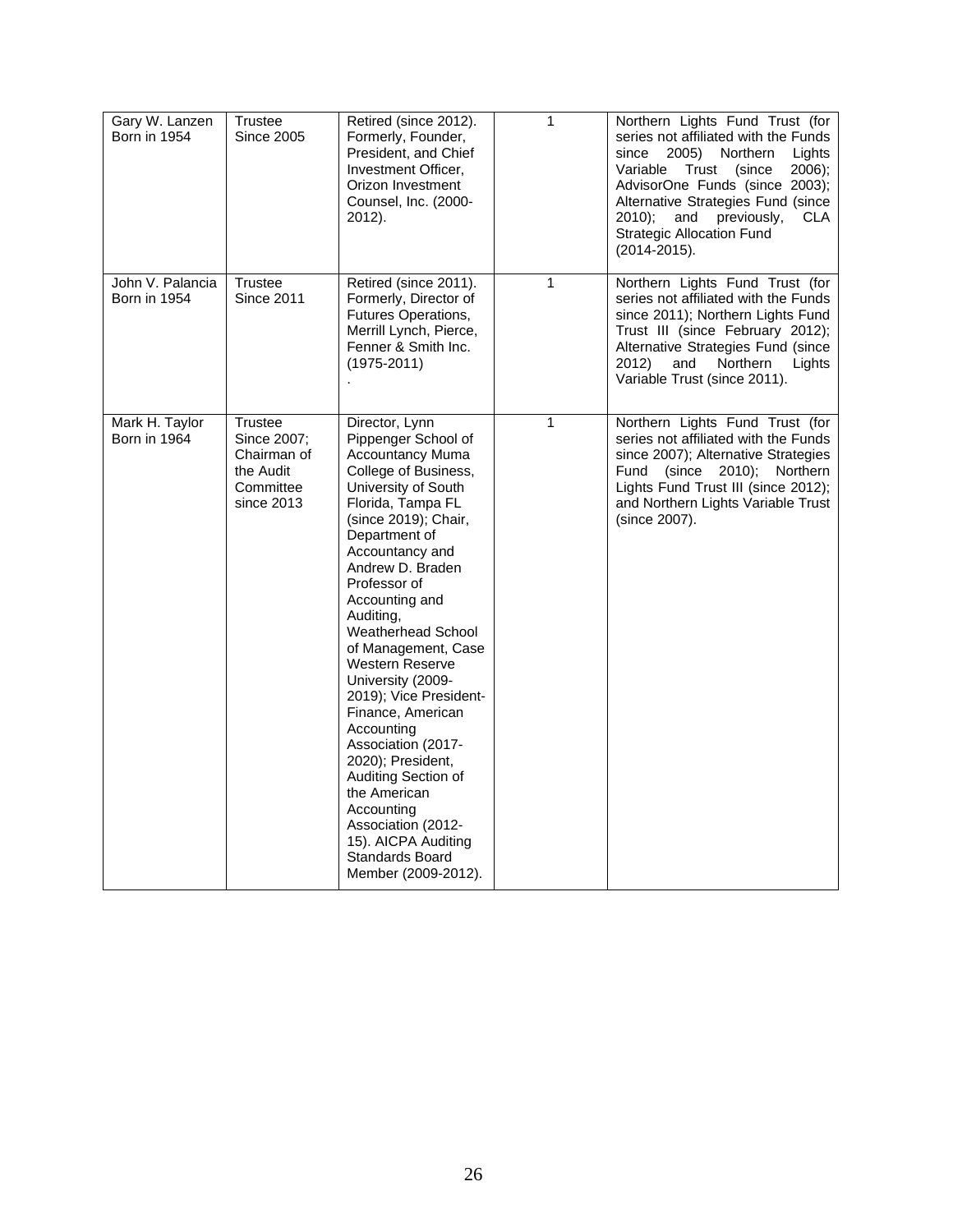| <b>Officers</b>                                                 |                              |                                                                                                                                                                                                                                                                                                                                                                                   |                                                                                       |                                                                             |
|-----------------------------------------------------------------|------------------------------|-----------------------------------------------------------------------------------------------------------------------------------------------------------------------------------------------------------------------------------------------------------------------------------------------------------------------------------------------------------------------------------|---------------------------------------------------------------------------------------|-----------------------------------------------------------------------------|
| Name, Address<br>and Year of Birth                              | Office*                      | Position/Term of Principal Occupation During<br>the Past Five Years                                                                                                                                                                                                                                                                                                               | <b>Number of Portfolios in</b><br><b>Fund Complex**</b><br><b>Overseen by Trustee</b> | <b>Other Directorships</b><br>held by Trustee During<br>the Past Five Years |
| Kevin E. Wolf<br>Born in 1969                                   | President<br>Since June 2017 | <b>Executive Vice President,</b><br>Head of Fund Administration,<br>and Product; Ultimus Fund<br>Solutions, LLC (since 2020);<br>Vice President of The Ultimus<br>Group, LLC (since 2019);<br>Executive Vice President,<br>Gemini Fund Services, LLC<br>(2019-2020); President,<br>Gemini Fund Services, LLC<br>(2012-2019);<br><b>Treasurer of the Trust</b><br>(2006-June 2017. | N/A                                                                                   | N/A                                                                         |
| <b>Richard MalinowskilVice President</b><br><b>Born in 1983</b> | Since March 2018             | Senior Vice President and<br>Senior Managing Counsel,<br>Ultimus Fund Solutions, LLC<br>(since 2020); Senior Vice<br>President Legal<br>Administration, Gemini Fund<br>Services, LLC (2017-2020);<br>Vice President and Counsel<br>(2016-2017) and Assistant<br>Vice President and Staff<br>Attorney (2012-2016).                                                                 | N/A                                                                                   | N/A                                                                         |
| James Colantino<br><b>Born in 1969</b>                          | Treasurer<br>Since June 2017 | Senior Vice President Fund<br>Administration, Ultimus Fund<br>Solutions (since 2020);<br>Senior Vice President Fund<br>Administration, Gemini Fund<br>Services, LLC (2012-2020);<br><b>Assistant Treasurer of the Trust</b><br>(2006-June 2017).                                                                                                                                  | N/A                                                                                   | N/A                                                                         |
| Stephanie Shearer Secretary<br>Born in 1979                     | Since February<br>2017       | Assistant Secretary of the<br>Trust (2012-February 2017);<br>Manager of Legal<br>Administration, Ultimus Fund<br>Solutions (since 2020);<br>Manager of Legal<br>Administration, Gemini Fund<br>Services, LLC (2018-2020);<br>Senior Paralegal, Gemini<br>Fund Services, LLC<br>$(2013 - 2018).$                                                                                   | N/A                                                                                   | N/A                                                                         |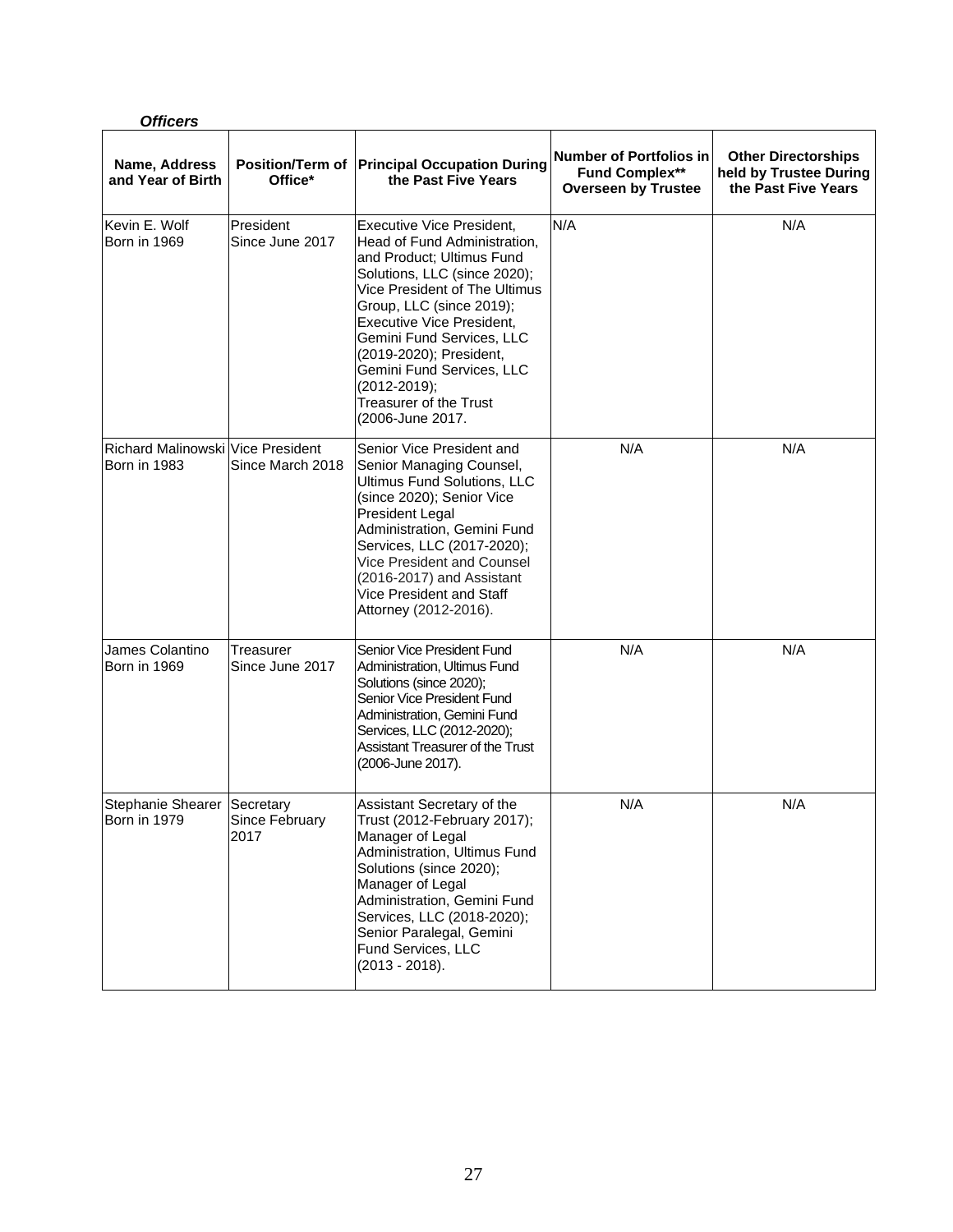| Michael J. Nanosky Chief Compliance<br>Born in 1966 | Officer<br>Since January<br>2021 | Chief Compliance Officer, of<br>the Trust (since January<br>2021); Vice President-Senior<br>Compliance Officer, Ultimus<br>Fund Solutions (since 2020);<br>Vice President, Chief<br>Compliance Officer for | N/A | N/A |
|-----------------------------------------------------|----------------------------------|------------------------------------------------------------------------------------------------------------------------------------------------------------------------------------------------------------|-----|-----|
|                                                     |                                  | Williamsburg Investment Trust<br>(2020-current); Senior Vice<br>President- Chief Compliance<br>Officer, PNC Funds (2014-<br>$2019$ ).                                                                      |     |     |

\*The term of office for each Trustee and officer listed above will continue indefinitely until the individual resigns or is removed.

\*\*As of February 28, 2022, the Trust was comprised of 68 active portfolios managed by unaffiliated investment advisers. The term "Fund Complex" applies only to the Funds in the Trust advised by the Fund's Adviser. The Funds do not hold themselves out as related to any other series within the Trust that is not advised by the Fund's Adviser.

### *Board Committees*

### Audit Committee

The Board has an Audit Committee that consists of all the Trustees who are not "interested persons" of the Trust within the meaning of the 1940 Act. The Audit Committee's responsibilities include: (i) recommending to the Board the selection, retention or termination of the Trust's independent auditors; (ii) reviewing with the independent auditors the scope, performance and anticipated cost of their audit; (iii) discussing with the independent auditors certain matters relating to the Trust's financial statements, including any adjustment to such financial statements recommended by such independent auditors, or any other results of any audit; (iv) reviewing on a periodic basis a formal written statement from the independent auditors with respect to their independence, discussing with the independent auditors any relationships or services disclosed in the statement that may impact the objectivity and independence of the Trust's independent auditors and recommending that the Board take appropriate action in response thereto to satisfy itself of the auditor's independence; and (v) considering the comments of the independent auditors and management's responses thereto with respect to the quality and adequacy of the Trust's accounting and financial reporting policies and practices and internal controls. The Audit Committee operates pursuant to an Audit Committee Charter. The Audit Committee is responsible for seeking and reviewing nominee candidates for consideration as Independent Trustees as is from time to time considered necessary or appropriate. The Audit Committee generally will not consider shareholder nominees. The Audit Committee is also responsible for reviewing and setting Independent Trustee compensation from time to time when considered necessary or appropriate. During the past fiscal year, the Audit Committee held ten meetings.

### **Compensation**

Effective July 1, 2021, each Trustee who is not affiliated with the Trust or an investment adviser to any series of the Trust will receive a quarterly fee of \$48,750, allocated among each of the various portfolios comprising the Trust and Northern Lights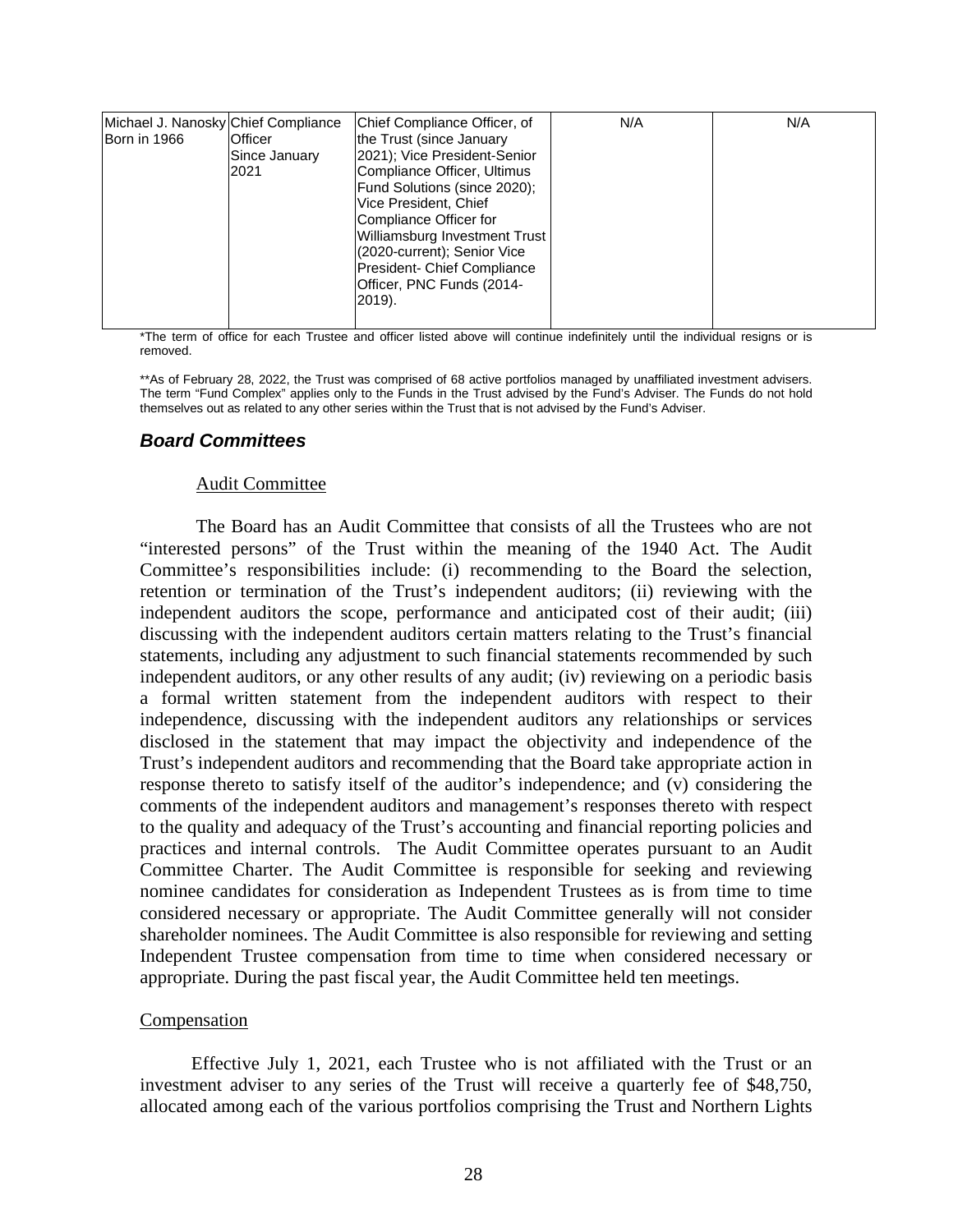Variable Trust (together, the "Trusts"), a separate registrant that shares a common board with the Trust, for his attendance at the regularly scheduled meetings of the Board, to be paid in advance of each calendar quarter, as well as reimbursement for any reasonable expenses incurred. In addition to which, the Chairman of the Board receives a quarterly fee of \$13,750 and the Audit Committee Chairman receives a quarterly fee of \$10,000.

Prior to July 1, 2021, each Trustee who was not affiliated with the Trusts or an investment adviser to any series of the Trusts received a quarterly fee of \$46,250, allocated among each of the various portfolios comprising the Trusts. In addition to the quarterly fees and reimbursements, the Chairman of the Board previously received a quarterly fee of \$11,250 and the Audit Committee Chairman receives a quarterly fee of \$8,750.

Additionally, in the event a meeting of the Board other than its regularly scheduled meetings (a "Special Meeting") is required, each Independent Trustee will receive a fee of \$2,500 per Special Meeting, as well as reimbursement for any reasonable expenses incurred, to be paid by the relevant series of the Trust or its investment adviser depending on the circumstances necessitating the Special Meeting.

None of the executive officers receive compensation from the Trusts.

The table below details the amount of compensation the Trustees received from the Trust during the fiscal year ended December 31, 2021. Each Independent Trustee attended all quarterly meetings during the period. The Trust does not have a bonus, profit sharing, pension or retirement plan.

| <b>Name and Position</b> | <b>The Biondo</b><br><b>Focus Fund</b> | <b>Pension or</b><br><b>Retirement</b><br><b>Benefits</b><br><b>Accrued as</b><br><b>Part of Funds</b><br><b>Expenses</b> | <b>Estimated Annual</b><br><b>Benefits Upon</b><br><b>Retirement</b> | <b>Total Compensation</b><br>from Fund Complex*<br><b>Paid to Directors</b> |
|--------------------------|----------------------------------------|---------------------------------------------------------------------------------------------------------------------------|----------------------------------------------------------------------|-----------------------------------------------------------------------------|
| Anthony J. Hertl         | \$2,820                                | None                                                                                                                      | None                                                                 | \$2,820                                                                     |
| Gary Lanzen              | \$2,375                                | None                                                                                                                      | None                                                                 | \$2,375                                                                     |
| Mark H. Taylor           | \$2,523                                | None                                                                                                                      | None                                                                 | \$2,523                                                                     |
| John V. Palancia         | \$2,375                                | None                                                                                                                      | None                                                                 | \$2,375                                                                     |
| Mark D. Gersten          | \$2,375                                | None                                                                                                                      | None                                                                 | \$2,375                                                                     |
| Mark Garbin              | \$2,375                                | None                                                                                                                      | None                                                                 | \$2,375                                                                     |

\*The term "Fund Complex" includes the series of Northern Lights Fund Trust ("NLFT") and Northern Lights Variable Trust ("NLVT") that are advised by the Adviser.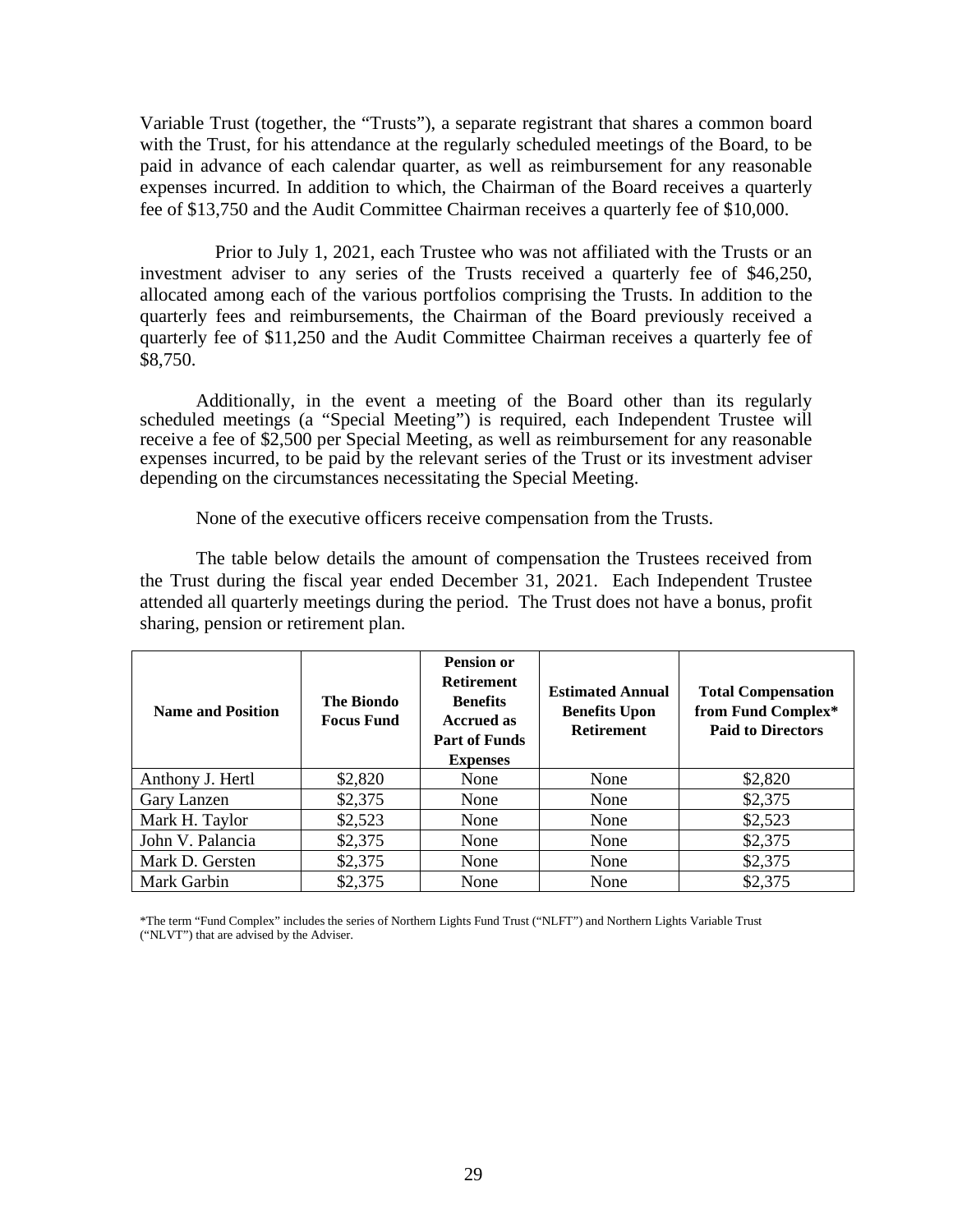### Trustee Ownership

The following table indicates the dollar range of equity securities that each Trustee beneficially owned in the Fund as of December 31, 2021.

| <b>Name of Trustee</b> | <b>Dollar Range of Equity</b><br><b>Securities in the Fund</b> | <b>Aggregate Dollar Range of Equity Securities in All</b><br><b>Registered Investment Companies Overseen by</b><br><b>Trustee in Family of Investment Companies</b> |
|------------------------|----------------------------------------------------------------|---------------------------------------------------------------------------------------------------------------------------------------------------------------------|
| Anthony J. Hertl       | None                                                           | \$50,001-\$100,000                                                                                                                                                  |
| Gary Lanzen            | None                                                           | None                                                                                                                                                                |
| John V. Palancia       | None                                                           | None                                                                                                                                                                |
| Mark Taylor            | None                                                           | None                                                                                                                                                                |
| Mark D. Gersten        | None                                                           | \$10,001-\$50,000                                                                                                                                                   |
| Mark Garbin            | None                                                           | \$50,001-\$100,000                                                                                                                                                  |

Management Ownership

As of April 4, 2022, the Trustees and officers, as a group, owned less than 1.00% of the Funds' outstanding shares and less than 1.00% of the Fund Complex's outstanding shares.

# **CONTROL PERSONS AND PRINCIPAL HOLDERS**

A principal shareholder is any person who owns of record or beneficially 5% or more of the outstanding shares of the Fund. A control person is one who owns beneficially or through controlled companies more than 25% of the voting securities of a company or acknowledges the existence of control.

As of April 4, 2022, the following shareholders of record owned 5% or more of the outstanding shares of the Fund:

| <b>Shares</b> | <b>Percentage of Fund</b> |
|---------------|---------------------------|
| 2,788,652     | 87%                       |
|               |                           |

\* May be deemed to control the Fund since it owns more than 25% of the voting securities.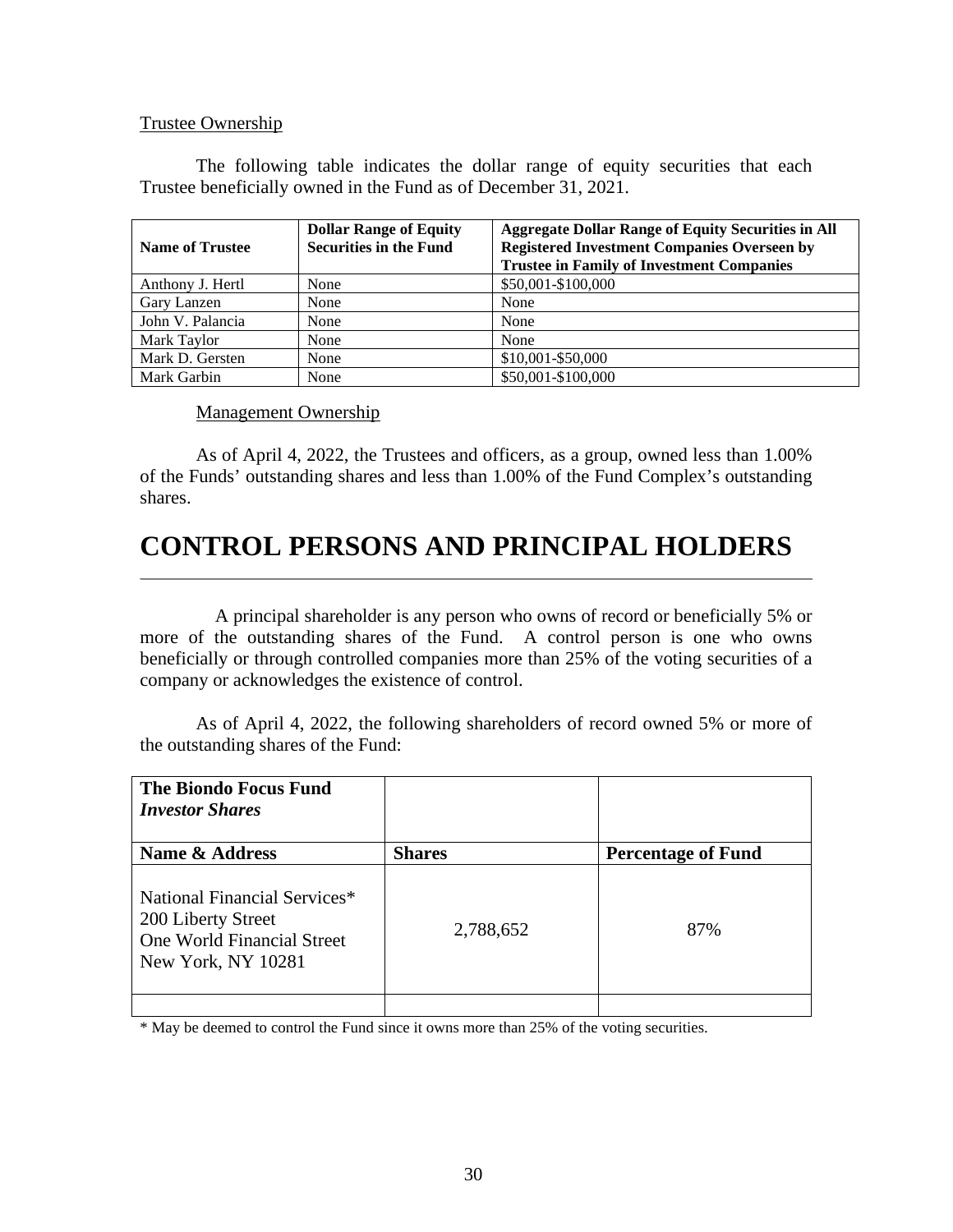## **INVESTMENT ADVISER**

### *Investment Adviser and Advisory Agreement*

The Adviser is Biondo Investment Advisors, LLC located at 540 Routes 6 & 209, PO Box 909, Milford, Pennsylvania 18337. The Adviser is owned by The Biondo Group, LLC. Pursuant to the investment advisory agreement with the Trust, on behalf of the Fund (the "Advisory Agreement"), the Adviser, subject to the oversight of the Board, and in conformity with the stated policies of the Fund, manages the operations of the Fund.

Under the Advisory Agreement, the Adviser, under the supervision of the Board, agrees to invest the assets of the Fund in accordance with applicable law and the investment objective, policies and restrictions set forth in the Fund's current Prospectus and Statement of Additional Information, and subject to such further limitations as the Trust may from time to time impose by written notice to the Adviser. The Adviser shall act as the investment adviser to the Fund and, as such shall (i) obtain and evaluate such information relating to the economy, industries, business, securities markets and securities as it may deem necessary or useful in discharging its responsibilities here under, (ii) formulate a continuing program for the investment of the assets of the Fund in a manner consistent with its investment objective, policies and restrictions, and (iii) determine from time to time securities to be purchased, sold, retained or lent by the Fund, and implement those decisions, including the selection of entities with or through which such purchases, sales or loans are to be effected; provided, that the Adviser will place orders pursuant to its investment determinations either directly with the issuer or with a broker or dealer, and if with a broker or dealer, (a) will attempt to obtain the best price and execution of its orders, and (b) may nevertheless in its discretion purchase and sell portfolio securities from and to brokers who provide the Adviser with research, analysis, advice and similar services and pay such brokers in return a higher commission or spread than may be charged by other brokers. The Adviser also provides the Fund with all necessary office facilities and personnel for servicing the Fund's investments, compensates all officers, Trustees and employees of the Trust who are officers, directors or employees of the Adviser, and all personnel of the Fund or the Adviser performing services relating to research, statistical and investment activities. The Advisory Agreement was re-approved by the Board of the Trust, including by a majority of the Independent Trustees, at a meeting held on September 21-23, 2021.

In addition, the Adviser, subject to the oversight of the Board, provides the management and administrative services necessary for the operation of the Fund. These services include providing facilities for maintaining the Trust's organization; supervising relations with custodians, transfer and pricing agents, accountants, underwriters and other persons dealing with the Fund; preparing all general shareholder communications and conducting shareholder relations; maintaining the Fund's records and the registration of the Fund's shares under federal securities laws and making necessary filings under state securities laws; developing management and shareholder services for the Fund; and furnishing reports, evaluations and analyses on a variety of subjects to the Trustees.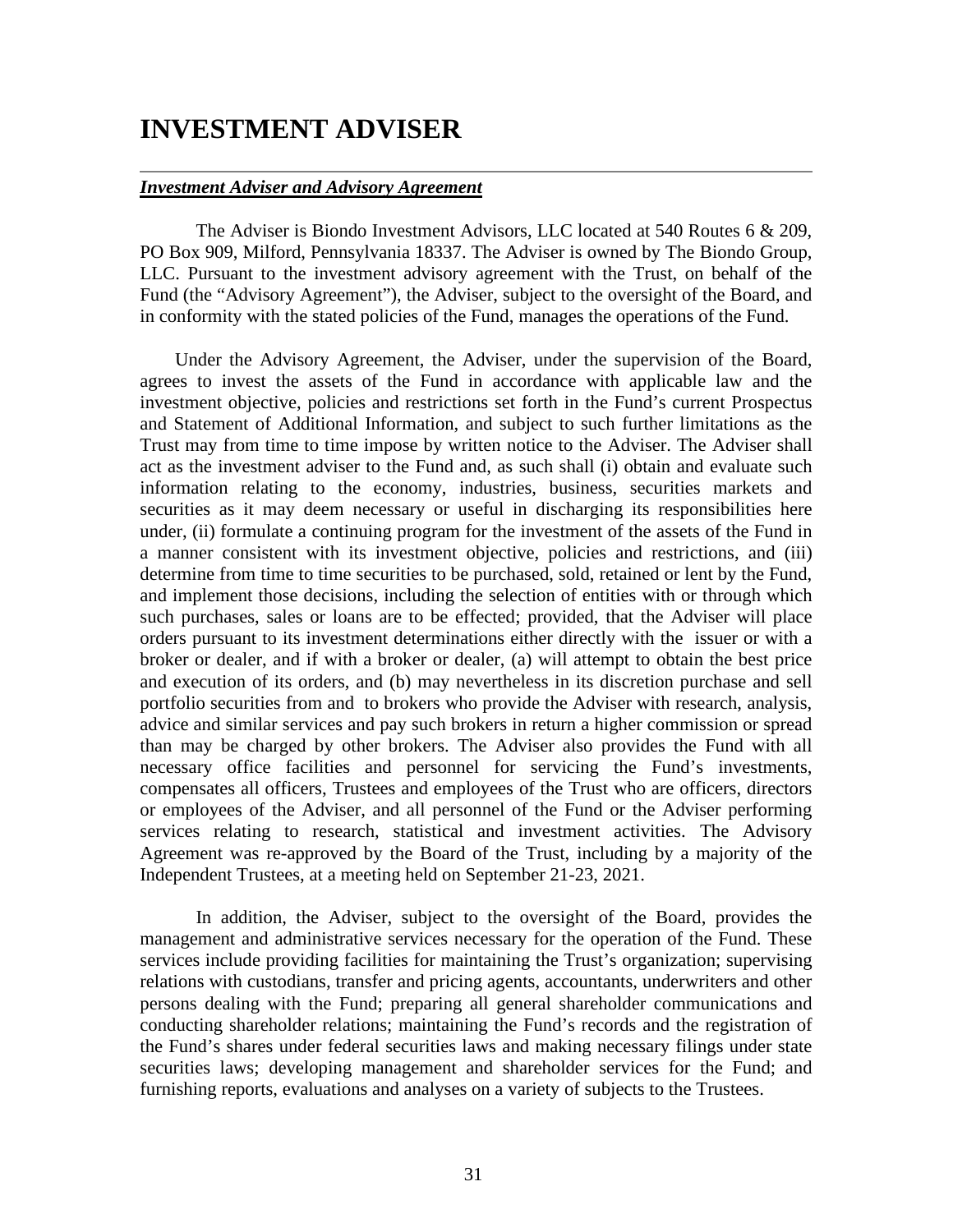The following table sets forth the annual management fee rate payable by the Fund to the Adviser pursuant to the Advisory Agreement, expressed as a percentage of the Fund's average daily net assets:

| FUND                  | <b>TOTAL</b><br><b>MANAGEMENT FEE</b> |  |
|-----------------------|---------------------------------------|--|
| The Biondo Focus Fund | $.00\%$                               |  |

The following table displays the advisory fees that were paid by the Fund during the fiscal year ended December 31, 2019:

| FUND                  | <b>Advisory Fees</b><br>Earned | <b>Advisory Fees</b><br>Waived |
|-----------------------|--------------------------------|--------------------------------|
| The Biondo Focus Fund | \$608,174                      | \$85,957                       |

The following table displays the advisory fees that were paid by the Fund during the fiscal year ended December 31, 2020:

| FUND                  | <b>Advisory Fees</b><br>Earned | <b>Advisory Fees</b><br><b>Waived</b> |
|-----------------------|--------------------------------|---------------------------------------|
| The Biondo Focus Fund | \$644,563                      | \$105,519                             |

The following table displays the advisory fees that were paid by the Fund during the fiscal year ended December 31, 2021:

| FUND                  | <b>Advisory Fees</b><br><b>Earned</b> | <b>Advisory Fees</b><br>Waived |
|-----------------------|---------------------------------------|--------------------------------|
| The Biondo Focus Fund | \$790,299                             | \$74.752                       |

The Adviser is contractually limiting total annual operating expenses of the Fund through April 30, 2023 to ensure that total annual fund operating expenses after fee waiver and/or expense reimbursement (excluding any front-end or contingent deferred loads; brokerage fees and commissions, acquired fund fees and expenses, fees and expenses associated with instruments in other collective investment vehicles or derivative instruments (including for example options and swap fees and expenses), borrowing costs (such as interest and dividend expense on securities sold short), taxes; and extraordinary expenses, such as litigation expenses, (which may include indemnification of Fund officers and Trustees, and contractual indemnification of Fund service providers (other than the adviser) as follows, expressed as a percentage of the Fund's average daily net assets.

| FUND                  | <b>Investor Class</b> | <b>Contractual</b><br><b>Period</b> |
|-----------------------|-----------------------|-------------------------------------|
| The Biondo Focus Fund | .50%                  | April 30, 2023                      |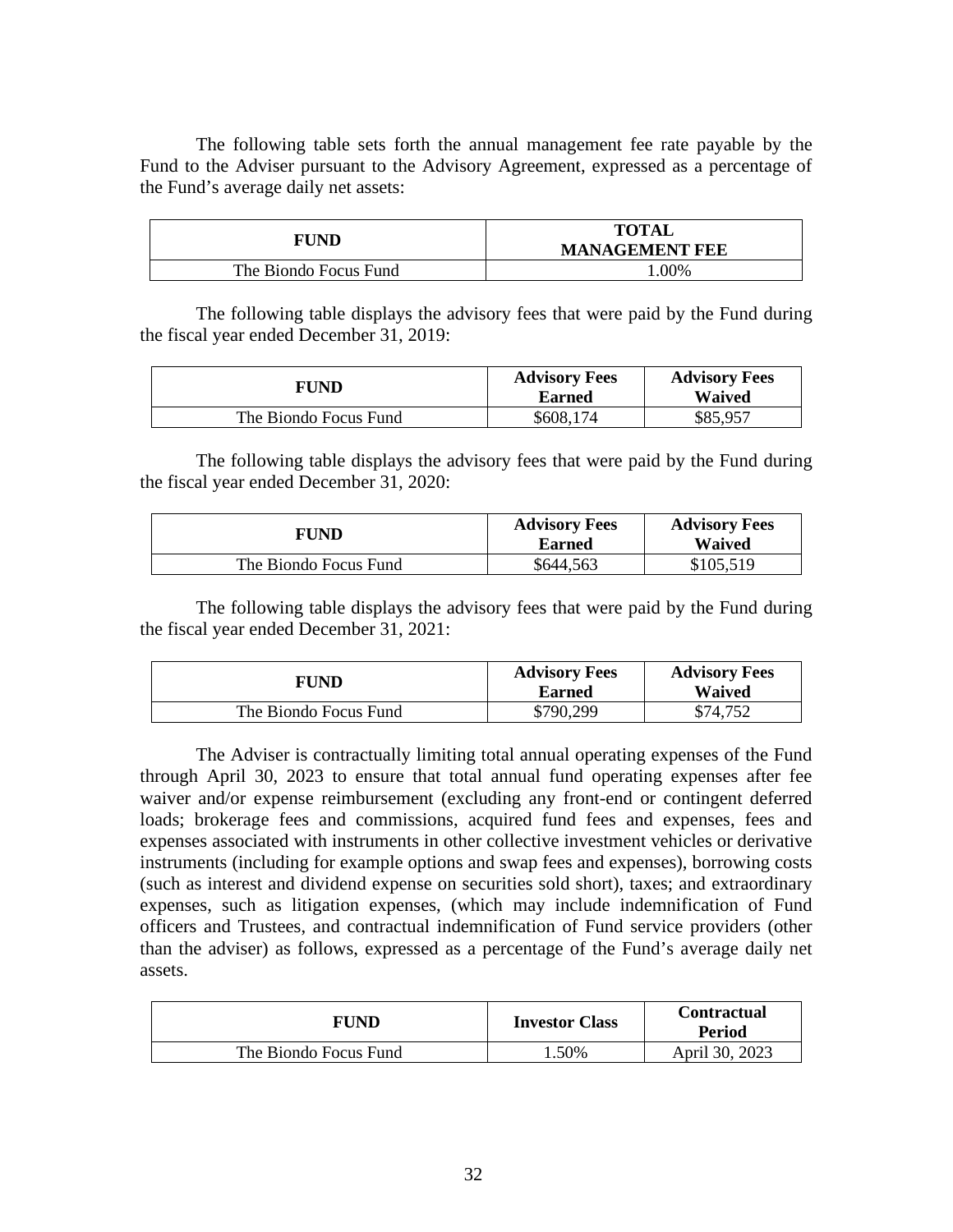Expenses not expressly assumed by the Adviser under the Advisory Agreement are paid by the Fund. Under the terms of the Advisory Agreement, the Fund is responsible for the payment of the following expenses among others: (a) the fees payable to the Adviser, (b) the fees and expenses of Trustees who are not affiliated persons of the Adviser or Distributor (as defined under the section entitled "The Distributor") (c) the fees and certain expenses of the Custodian (as defined under the section entitled "Custodian") and Transfer and Dividend Disbursing Agent (as defined under the section entitled "Transfer Agent"), including the cost of maintaining certain required records of the Fund and of pricing the Fund's shares, (d) the charges and expenses of legal counsel and independent accountants for the Fund, (e) brokerage commissions and any issue or transfer taxes chargeable to the Fund in connection with its securities transactions, (f) all taxes and corporate fees payable by the Fund to governmental agencies, (g) the fees of any trade association of which the Trust may be a member, (h), the cost of fidelity and liability insurance, (i) the fees and expenses involved in registering and maintaining registration of the Fund's and of their shares with the SEC, qualifying its shares under state securities laws, including the preparation and printing of the Trust's registration statements and prospectuses for such purposes, (j) all expenses of shareholders and Trustees' meetings (including travel expenses of trustees and officers of the Trust who are directors, officers or employees of the Adviser) and of preparing, printing and mailing reports, proxy statements and prospectuses to shareholders in the amount necessary for distribution to the shareholders and (k) litigation and indemnification expenses and other extraordinary expenses not incurred in the ordinary course of the Fund's business.

The Advisory Agreement continued in effect for two (2) years initially and thereafter continues from year to year provided such continuance is approved at least annually by (a) a vote of the majority of the Independent Trustees, cast in person at a meeting specifically called for the purpose of voting on such approval and by (b) the majority vote of either all of the Trustees or the vote of a majority of the outstanding shares of the Fund. The Advisory Agreement may be terminated without penalty on 60 days' written notice by the vote of a majority of the Trustees or by the Adviser, or by holders of a majority of that Fund's outstanding shares. The Advisory Agreement shall terminate automatically in the event of its assignment.

### *Codes of Ethics*

The Trust, the Adviser and the Distributor have each adopted codes of ethics under Rule 17j-1 under the 1940 Act that governs the personal securities transactions of their board members, officers and employees who may have access to current trading information of the Trust. Under the Trust's code, the Trustees are permitted to invest in securities that may also be purchased by the Fund.

In addition, a code of ethics applies only to the Trust's executive officers (the "Code") to ensure that these officers promote professional conduct in the practice of corporate governance and management. The purpose behind these guidelines is to promote i) honest and ethical conduct, including the ethical handling of actual or apparent conflicts of interest between personal and professional relationships; ii) full, fair,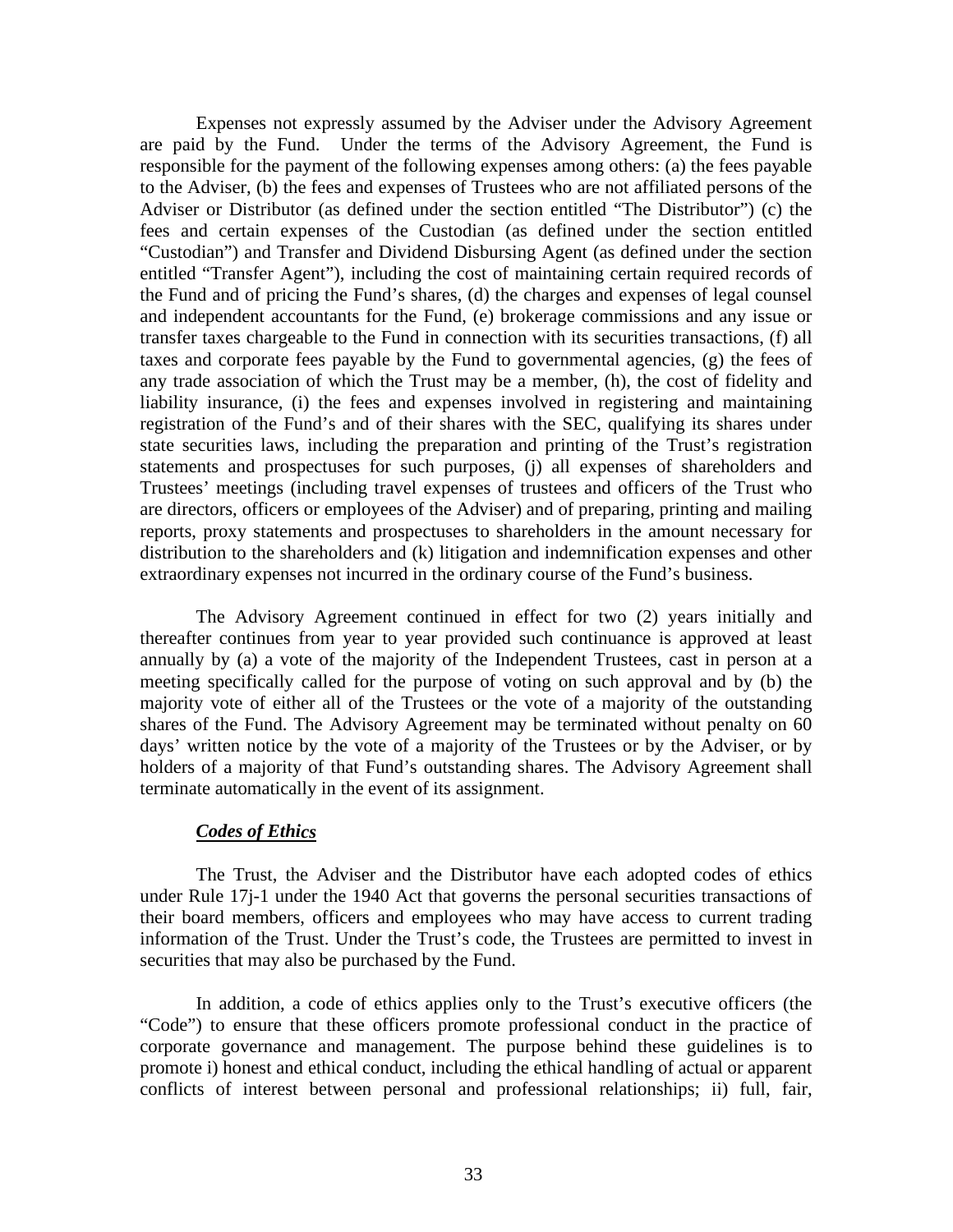accurate, timely, and understandable disclosure in reports and documents that a registrant files with, or submits to, the SEC and in other public communications made by the Fund; iii) compliance with applicable governmental laws, rule and regulations; iv) the prompt internal reporting of violations of the Code to an appropriate person or persons identified in the Code; and v) accountability for adherence to the Code.

### *Proxy Voting Policies*

The Board has adopted Proxy Voting Policies and Procedures ("Policies") on behalf of the Trust, which delegate the responsibility for voting proxies to the Adviser, subject to the Board's continuing oversight. The Policies require that the Adviser vote proxies received in a manner consistent with the best interests of the Fund and its shareholders. The Policies also require the Adviser to present to the Board, at least annually, the Policies and a record of each proxy voted by the Adviser on behalf of the Fund, including a report on the resolution of all proxies identified by the Adviser as involving a conflict of interest.

The Adviser has adopted Policies which are attached to this SAI as Appendix A.

*More information*. Information regarding how the Fund voted proxies relating to portfolio securities during the most recent 12-month period ended June 30 is available (1) without charge, upon request, by calling the Fund at 1-800-672-9152 and (2) on the SEC's website at [http://www.sec.gov.](http://www.sec.gov/)

## **THE DISTRIBUTOR**

Northern Lights Distributors, LLC (the "Distributor") located at 4221 North 203<sup>rd</sup> Street, Suite 100 Elkhorn, Nebraska 68022 serves as the principal underwriter and national distributor for the shares of the Fund pursuant to an Underwriting Agreement with the Trust (the "Underwriting Agreement"). The Distributor is registered as a brokerdealer under the Securities Exchange Act of 1934 and each state's securities laws and is a member of the Financial Industry Regulatory Authority, Inc. ("FINRA"). The offering of the Fund's shares are continuous. The Underwriting Agreement provides that the Distributor, as agent in connection with the distribution of Fund shares, will use reasonable efforts to facilitate the sale of the Fund's shares.

The Underwriting Agreement provides that, unless sooner terminated, it will continue in effect for two years initially and thereafter shall continue from year to year, subject to annual approval by (a) the Board or a vote of a majority of the outstanding shares, and (b) by a majority of the Trustees who are not interested persons of the Trust or of the Distributor by vote cast in person at a meeting called for the purpose of voting on such approval.

The Underwriting Agreement may be terminated by the Fund at any time, without the payment of any penalty, by vote of a majority of the entire Board or by vote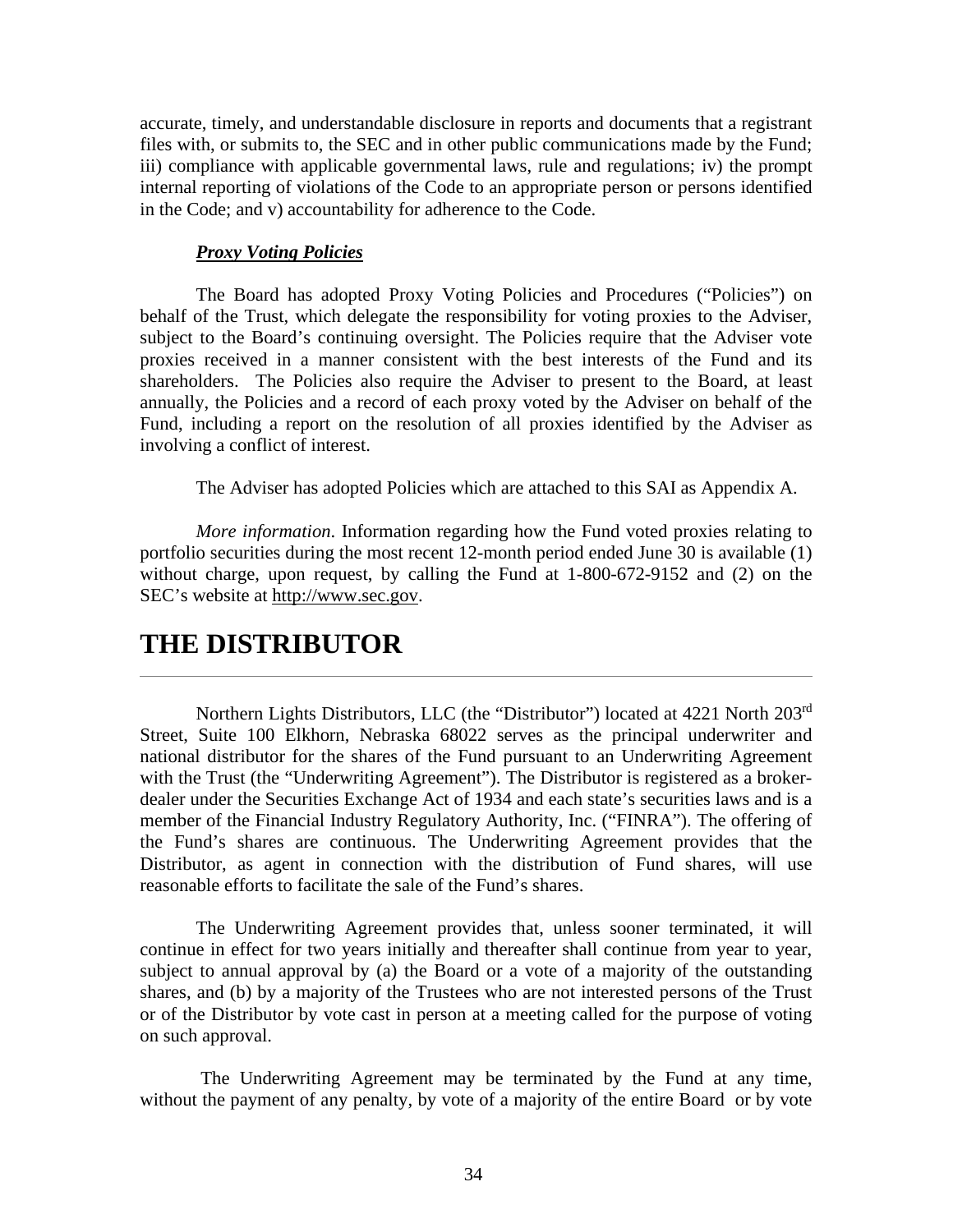of a majority of the outstanding shares of the Fund on 60 days' written notice to the Distributor, or by the Distributor at any time, without the payment of any penalty, on 60 days' written notice to the Fund. The Underwriting Agreement will automatically terminate in the event of its assignment.

The Distributor may enter into selling agreements with broker-dealers that solicit orders for the sale of shares of the Fund and may allow concessions to dealers that sell shares of the Fund. The Distributor receives the portion of the sales charge on all direct initial investments in the Fund and on all investments in accounts with no designated dealer of record.

The following table sets forth the total compensation received by the Distributor from the Fund during the fiscal year ended December 31, 2021:

|                  | Net<br><b>Underwriting</b><br><b>Discounts and</b> | <b>Compensation</b><br>on Redemptions | <b>Brokerage</b>   | <b>Other</b>        |
|------------------|----------------------------------------------------|---------------------------------------|--------------------|---------------------|
| <b>Fund</b>      | <b>Commissions</b>                                 | and Repurchases                       | <b>Commissions</b> | <b>Compensation</b> |
| The Biondo Focus |                                                    |                                       |                    |                     |
| Fund             | \$0                                                |                                       | \$0                | ∗                   |

\*The Distributor received \$14,953 from the Adviser as compensation for its distribution services to the Fund.

The Distributor also receives 12b-1 fees from the Funds as described under the following section entitled "Rule 12b-1 Plan".

The following table sets forth the total compensation received by the Distributor from the Fund during the fiscal year ended December 31, 2020:

|                  | <b>Net</b><br><b>Underwriting</b><br><b>Discounts and</b> | <b>Compensation</b><br>on Redemptions | <b>Brokerage</b>   | <b>Other</b>        |
|------------------|-----------------------------------------------------------|---------------------------------------|--------------------|---------------------|
| <b>Fund</b>      | <b>Commissions</b>                                        | and Repurchases                       | <b>Commissions</b> | <b>Compensation</b> |
| The Biondo Focus |                                                           |                                       |                    |                     |
| Fund             |                                                           |                                       | \$Ο                | *                   |

\*The Distributor received \$14,556 from the Adviser as compensation for its distribution services to the Fund.

The Distributor also receives 12b-1 fees from the Funds as described under the following section entitled "Rule 12b-1 Plan".

The following table sets forth the total compensation received by the Distributor from the Fund during the fiscal year ended December 31, 2019:

|                  | <b>Net</b><br><b>Underwriting</b>          | <b>Compensation</b>               |                                        |                                     |
|------------------|--------------------------------------------|-----------------------------------|----------------------------------------|-------------------------------------|
| <b>Fund</b>      | <b>Discounts and</b><br><b>Commissions</b> | on Redemptions<br>and Repurchases | <b>Brokerage</b><br><b>Commissions</b> | <b>Other</b><br><b>Compensation</b> |
| The Biondo Focus |                                            |                                   |                                        |                                     |
| Fund             | \$0                                        | 80                                | \$0                                    | ∗                                   |

\*The Distributor received \$13,781 from the Adviser as compensation for its distribution services to the Fund.

The Distributor also receives 12b-1 fees from the Fund as described under the following section entitled "Rule 12b-1 Plan".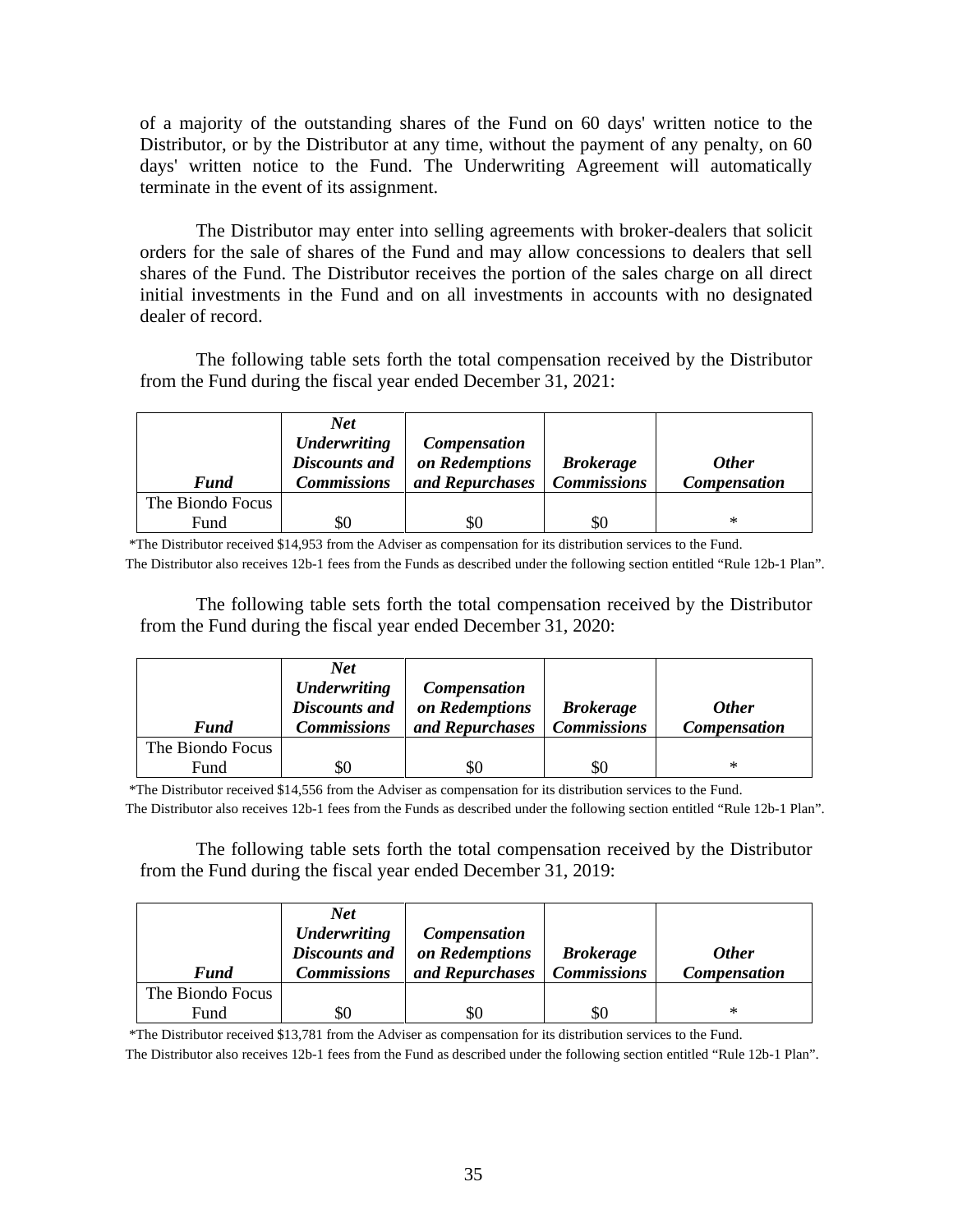#### *Rule 12b-1 Plan*

The Trust, with respect to the Fund, has adopted the Trust's Master Distribution Plan and Shareholder Servicing Plan pursuant to Rule 12b-1 under the 1940 Act for the Fund's Investor Class shares (the "Plan") pursuant to which the Fund is authorized to pay the Distributor, as compensation for Distributor's account maintenance services under the respective Plan, a distribution and shareholder servicing fee at the rate of up to 0.25% for the Fund's Investor Class shares of such Fund's average daily net assets. Such fees are to be paid by the Fund monthly, or at such other intervals, as the Board shall determine. Such fees shall be based upon each share class's average daily net assets during the preceding month, and shall be calculated and accrued daily. The Fund may pay fees to the Distributor at a lesser rate, as agreed upon by the Board and the Distributor. The Plan authorizes payments to the Distributor as compensation for providing account maintenance services to Fund shareholders, including arranging for certain securities dealers or brokers, administrators and others ("Recipients") to provide these services and paying compensation for these services.

Under the terms of the Plan, the Distributor receives fees for providing servicing to the Fund's Investor Class shares. In addition, pursuant to the Plan, the Fund is authorized to use a portion of its assets to finance certain activities relating to the distribution of its Investor Class shares to investors. The Plan allows the Fund to pay the Distributor quarterly at a rate equal to 0.25% of the average daily net assets of the Fund's Investor Class shares during that quarter for distribution related services.

The services to be provided by Recipients may include, but are not limited to, the following: assistance in the offering and sale of the Fund's Investor Class shares and in other aspects of the marketing of the shares to clients or prospective clients of the respective recipients; answering routine inquiries concerning the Fund's Investor Class shares; assisting in the establishment and maintenance of accounts or sub-accounts in the Fund's Investor Class shares and in processing purchase and redemption transactions; making the Fund's Investor Class shares investment plan and shareholder services available; and providing such other information and services to investors in shares of the Fund as the Distributor or the Trust, on behalf of the Fund's Investor Class shares, may reasonably request. The distribution services shall also include any advertising and marketing services provided by or arranged by the Distributor with respect to the Fund.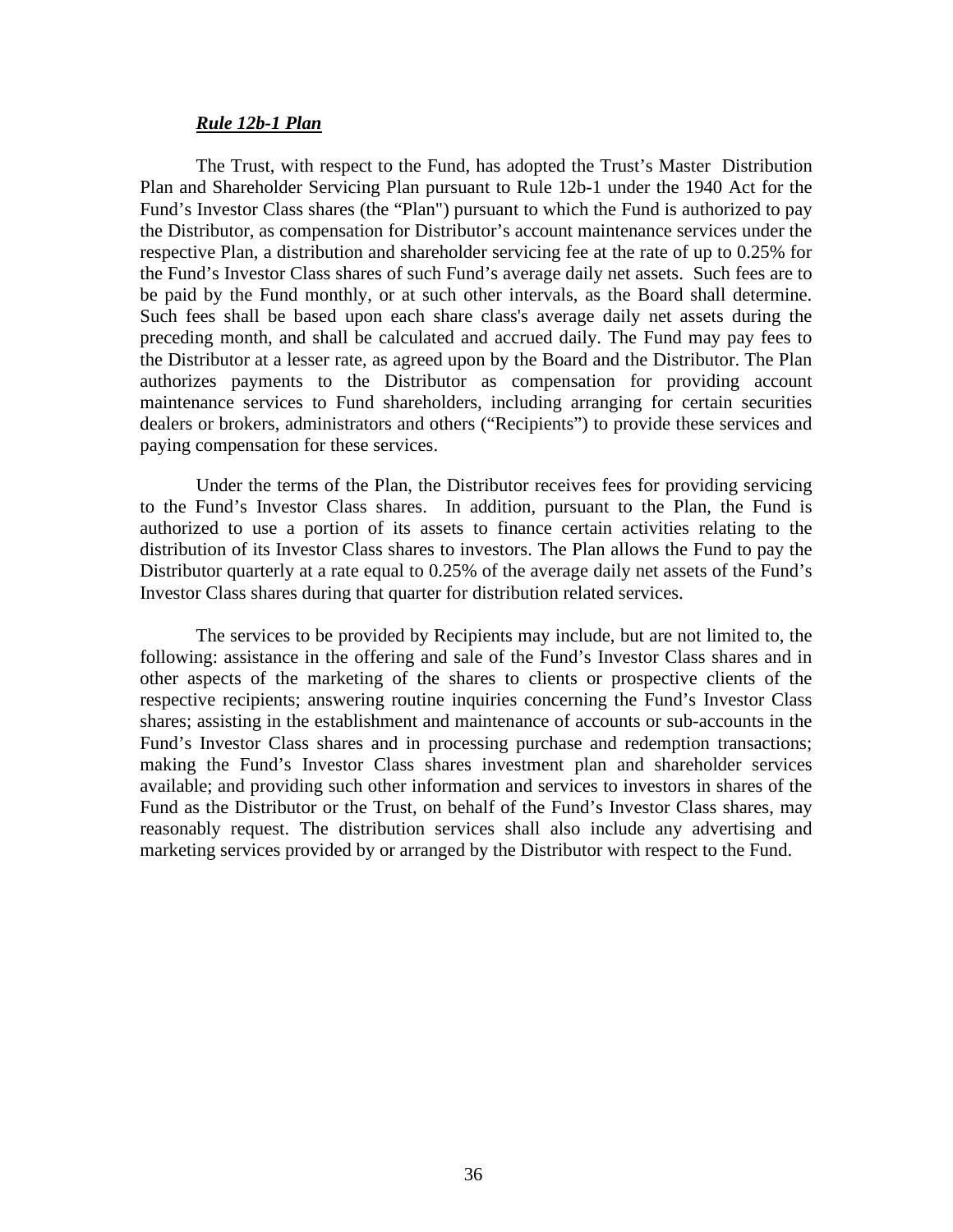During the fiscal year ended December 31, 2021, the Fund paid \$197,575 in distribution related fees pursuant to the Plan. These fees were allocated as follows:

| Actual 12b-1 Expenditures Paid by for the  |           |  |
|--------------------------------------------|-----------|--|
| <b>Fiscal Year Ended December 31, 2021</b> |           |  |
| <b>The Biondo Focus Fund</b>               |           |  |
| Advertising/Marketing                      | None      |  |
| Printing/Postage                           | None      |  |
| Payment to distributor                     | \$3,603   |  |
| Payment to dealers                         | \$193,972 |  |
| Compensation to sales personnel            | None      |  |
| Other                                      | \$0       |  |
| <b>Total</b>                               | \$197,575 |  |

During the fiscal year ended December 31, 2020, the Fund paid \$161,141 in distribution related fees pursuant to the Plan. These fees were allocated as follows:

| Actual 12b-1 Expenditures Paid by for the<br><b>Fiscal Year Ended December 31, 2020</b> |           |  |
|-----------------------------------------------------------------------------------------|-----------|--|
| <b>The Biondo Focus Fund</b>                                                            |           |  |
| Advertising/Marketing                                                                   | None      |  |
| Printing/Postage                                                                        | None      |  |
| Payment to distributor                                                                  | \$2,813   |  |
| Payment to dealers                                                                      | \$158,328 |  |
| Compensation to sales personnel                                                         | None      |  |
| Other                                                                                   | \$0       |  |
| <b>Total</b>                                                                            | \$161,141 |  |

During the fiscal year ended December 31, 2019, the Biondo Focus Fund paid \$152,043 in distribution related fees pursuant to the Plan. These fees were allocated as follows:

| Actual 12b-1 Expenditures Paid by for the<br><b>Fiscal Year Ended December 31, 2019</b> |           |  |
|-----------------------------------------------------------------------------------------|-----------|--|
| <b>The Biondo Focus Fund</b>                                                            |           |  |
| Advertising/Marketing                                                                   | None      |  |
| Printing/Postage                                                                        | None      |  |
| Payment to distributor                                                                  | \$2,953   |  |
| Payment to dealers                                                                      | \$149,090 |  |
| Compensation to sales personnel                                                         | None      |  |
| Other                                                                                   | \$0       |  |
| <b>Total</b>                                                                            | \$152,043 |  |

The Distributor is required to provide a written report, at least quarterly to the Board, specifying in reasonable detail the amounts expended pursuant to the Plan and the purposes for which such expenditures were made. Further, the Distributor will inform the Board of any Rule 12b-1 fees to be paid by the Distributor to Recipients.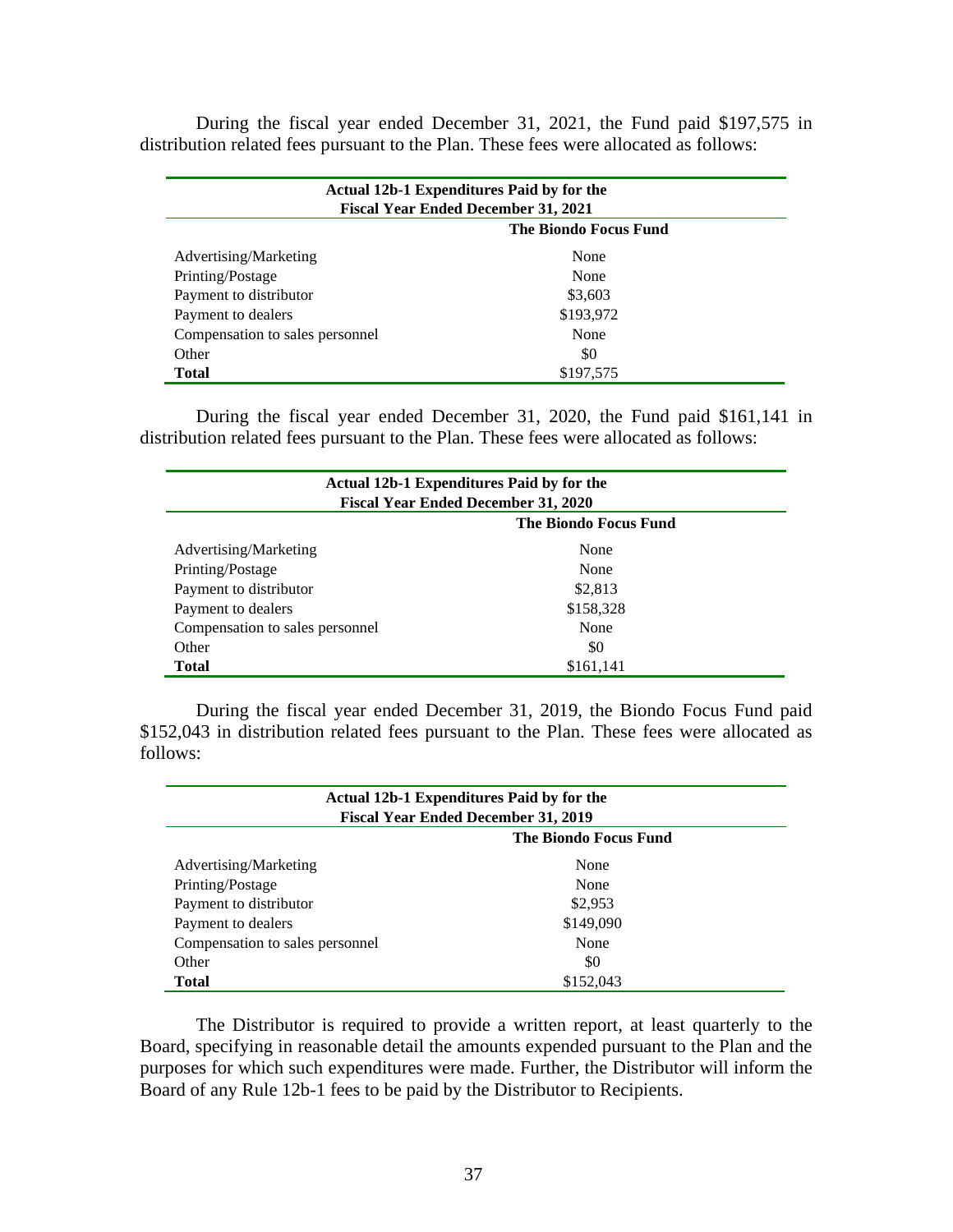The initial term of the Plan is one year and this will continue in effect from year to year thereafter, provided such continuance is specifically approved at least annually by a majority of the Board of the Trust and a majority of the Trustees who are not "interested persons" of the Trust and do not have a direct or indirect financial interest in the Plan ("Rule 12b-1 Trustees") by votes cast in person at a meeting called for the purpose of voting on the Plan. The Plan may be terminated at any time by the Trust or the Fund by vote of a majority of the Rule 12b-1 Trustees or by vote of a majority of the outstanding voting shares of the Fund. The Plan will terminate automatically in the event of their assignment (as defined in the 1940 Act).

The Plan may not be amended to increase materially the amount of the Distributor's compensation to be paid by the Fund, unless such amendment is approved by the vote of a majority of the outstanding voting securities of the affected class of the Fund (as defined in the 1940 Act). All material amendments must be approved by a majority of the Board and a majority of the Rule 12b- 1 Trustees by votes cast in person at a meeting called for the purpose of voting on the Plan. During the term of the Plan, the selection and nomination of non-interested Trustees of the Trust will be committed to the discretion of current non-interested Trustees. The Distributor will preserve copies of the Plans, any related agreements, and all reports, for a period of not less than six years from the date of such document and for at least the first two years in an easily accessible place.

Any agreement related to the Plan will be in writing and provide that: (a) it may be terminated by the Trust or the Fund at any time upon sixty days' written notice, without the payment of any penalty, by vote of a majority of the respective Rule 12b-1 Trustees, or by vote of a majority of the outstanding voting securities of the Trust or the Fund; (b) it will automatically terminate in the event of its assignment (as defined in the 1940 Act); and (c) it will continue in effect for a period of more than one year from the date of its execution or adoption only so long as such continuance is specifically approved at least annually by a majority of the Board and a majority of the Rule 12b-1 Trustees by votes cast in person at a meeting called for the purpose of voting on such agreement.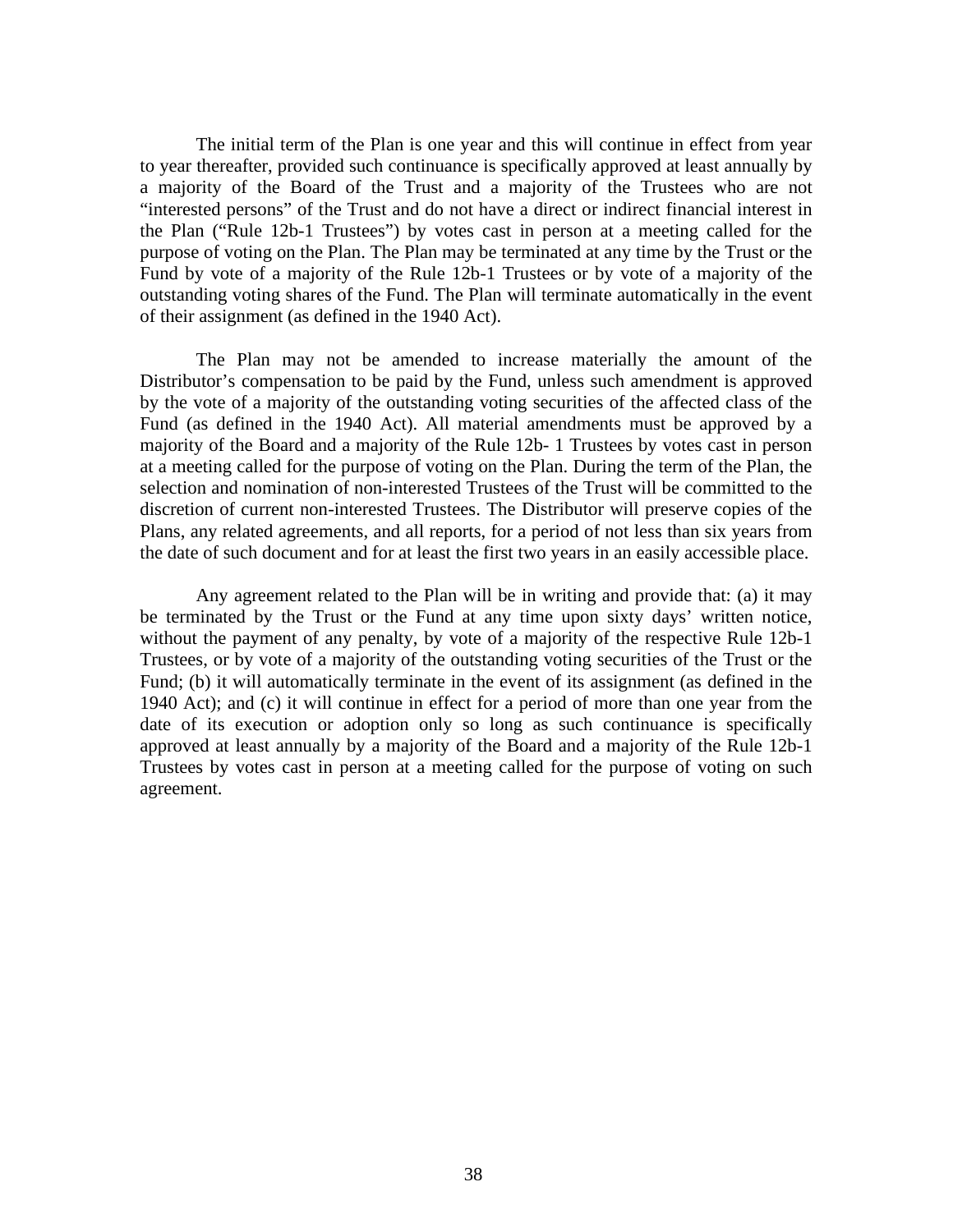# **PORTFOLIO MANAGERS**

Mr. Joseph R. Biondo, Mr. Joseph P. Biondo and Mr. Scott A. Goginsky are each co-Portfolio Managers of the Fund, are responsible for the day-to-day management of the Fund. As of December 31, 2021, they were responsible for the management of the following types of accounts in addition to the Fund:

| <b>Account Type</b>                 | Number of<br><b>Accounts by</b><br><b>Account Type</b> | <b>Total Assets by</b><br><b>Account Type</b> | Number of<br><b>Accounts by Type</b><br>Subject to a<br><b>Performance Fee</b> | <b>Total Assets by</b><br><b>Account Type</b><br>Subject to a<br><b>Performance Fee</b> |
|-------------------------------------|--------------------------------------------------------|-----------------------------------------------|--------------------------------------------------------------------------------|-----------------------------------------------------------------------------------------|
| Mr. Joseph R. Biondo                |                                                        |                                               |                                                                                |                                                                                         |
| Registered Investment<br>Companies  | None                                                   | None                                          | None                                                                           | None                                                                                    |
| Other Pooled Investment<br>Vehicles | None                                                   | None                                          | None                                                                           | None                                                                                    |
| <b>Other Accounts</b>               | 930                                                    | \$728,944,564                                 | None                                                                           | None                                                                                    |
| <b>Account Type</b>                 | Number of<br><b>Accounts by</b><br><b>Account Type</b> | <b>Total Assets by</b><br><b>Account Type</b> | Number of<br><b>Accounts by Type</b><br>Subject to a<br><b>Performance Fee</b> | <b>Total Assets by</b><br><b>Account Type</b><br>Subject to a<br><b>Performance Fee</b> |
| Mr. Joseph P. Biondo                |                                                        |                                               |                                                                                |                                                                                         |
| Registered Investment<br>Companies  | None                                                   | None                                          | None                                                                           | None                                                                                    |
| Other Pooled Investment<br>Vehicles | None                                                   | None                                          | None                                                                           | None                                                                                    |
| <b>Other Accounts</b>               | 930                                                    | \$728,944,564                                 | None                                                                           | None                                                                                    |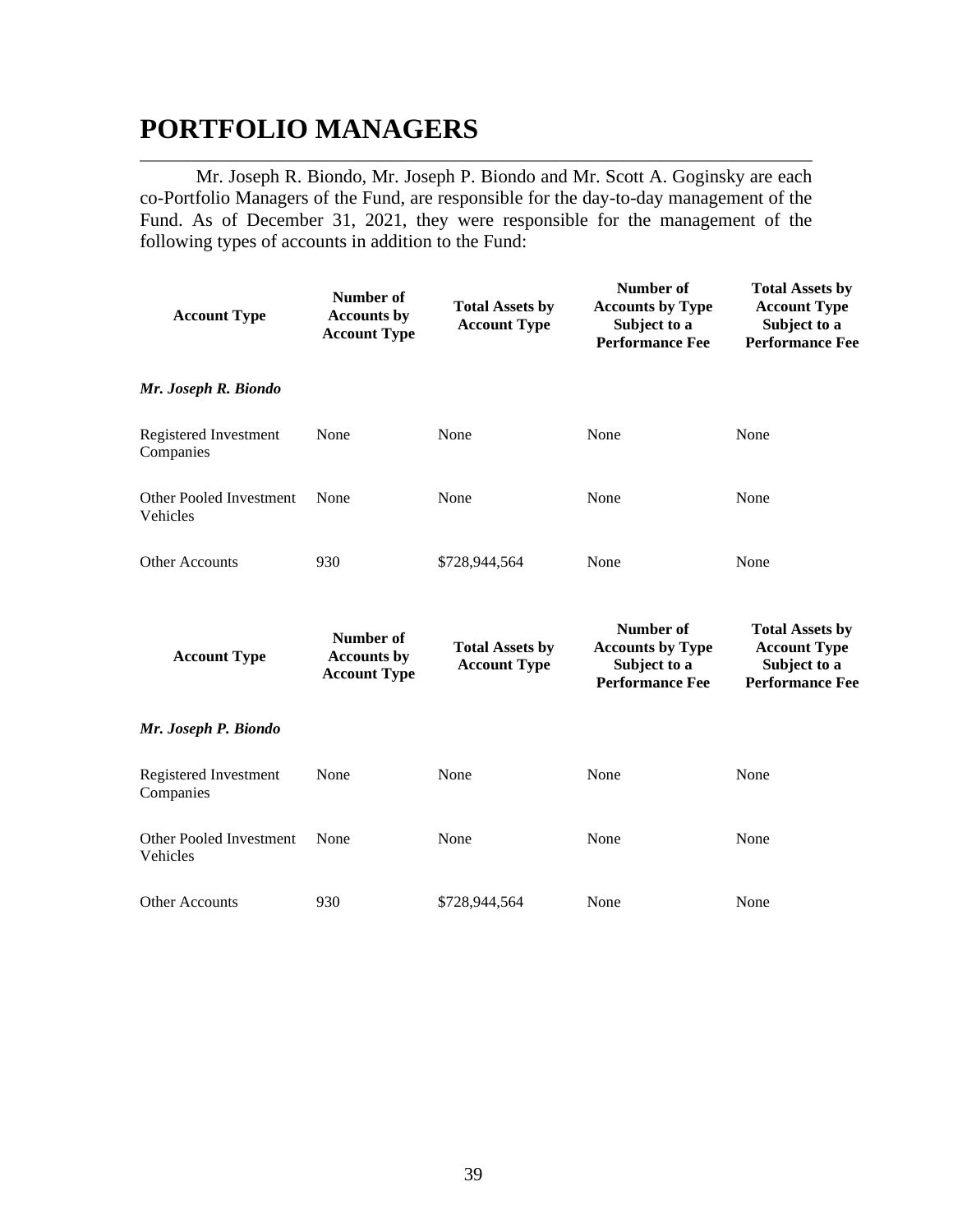| <b>Account Type</b>                        | Number of<br><b>Accounts by</b><br><b>Account Type</b> | <b>Total Assets by</b><br><b>Account Type</b> | Number of<br><b>Accounts by Type</b><br>Subject to a<br><b>Performance Fee</b> | <b>Total Assets by</b><br><b>Account Type</b><br>Subject to a<br><b>Performance Fee</b> |
|--------------------------------------------|--------------------------------------------------------|-----------------------------------------------|--------------------------------------------------------------------------------|-----------------------------------------------------------------------------------------|
| Mr. Scott A. Goginsky                      |                                                        |                                               |                                                                                |                                                                                         |
| Registered Investment<br>Companies         | None                                                   | None                                          | None                                                                           | None                                                                                    |
| <b>Other Pooled Investment</b><br>Vehicles | None                                                   | None                                          | None                                                                           | None                                                                                    |
| <b>Other Accounts</b>                      | 930                                                    | \$728,944,564                                 | None                                                                           | None                                                                                    |

### *Conflicts of Interest.*

When a portfolio manager has responsibility for managing more than one account, potential conflicts of interest may arise. Those conflicts could include preferential treatment of one account over others in terms of allocation of resources or of investment opportunities. For instance, the Adviser may receive fees from certain accounts that are higher than the fee it receives from the Fund, or it may receive a performance-based fee on certain accounts. The procedures to address conflicts of interest, if any, are described below.

The portfolio managers' management of "other accounts" may give rise to potential conflicts of interest in connection with their management of the Fund's investments, on the one hand, and the investments of the other accounts, on the other. The other accounts may have the same investment objective as the Fund. Therefore, a potential conflict of interest may arise as a result of the identical investment objectives, whereby the portfolio manager could favor one account over another. Another potential conflict could include the portfolio managers' knowledge about the size, timing and possible market impact of Fund trades, whereby a portfolio manager could use this information to the advantage of other accounts and to the disadvantage of the Fund. However, the Adviser has established policies and procedures to ensure that the purchase and sale of securities among all accounts it manages are fairly and equitably allocated.

### *Compensation*.

For their services as portfolio managers to the Fund, Mr. Joseph R. Biondo, Mr. Joseph P. Biondo and Mr. Scott A. Goginsky will each receive compensation based on a percentage of the Adviser's revenue.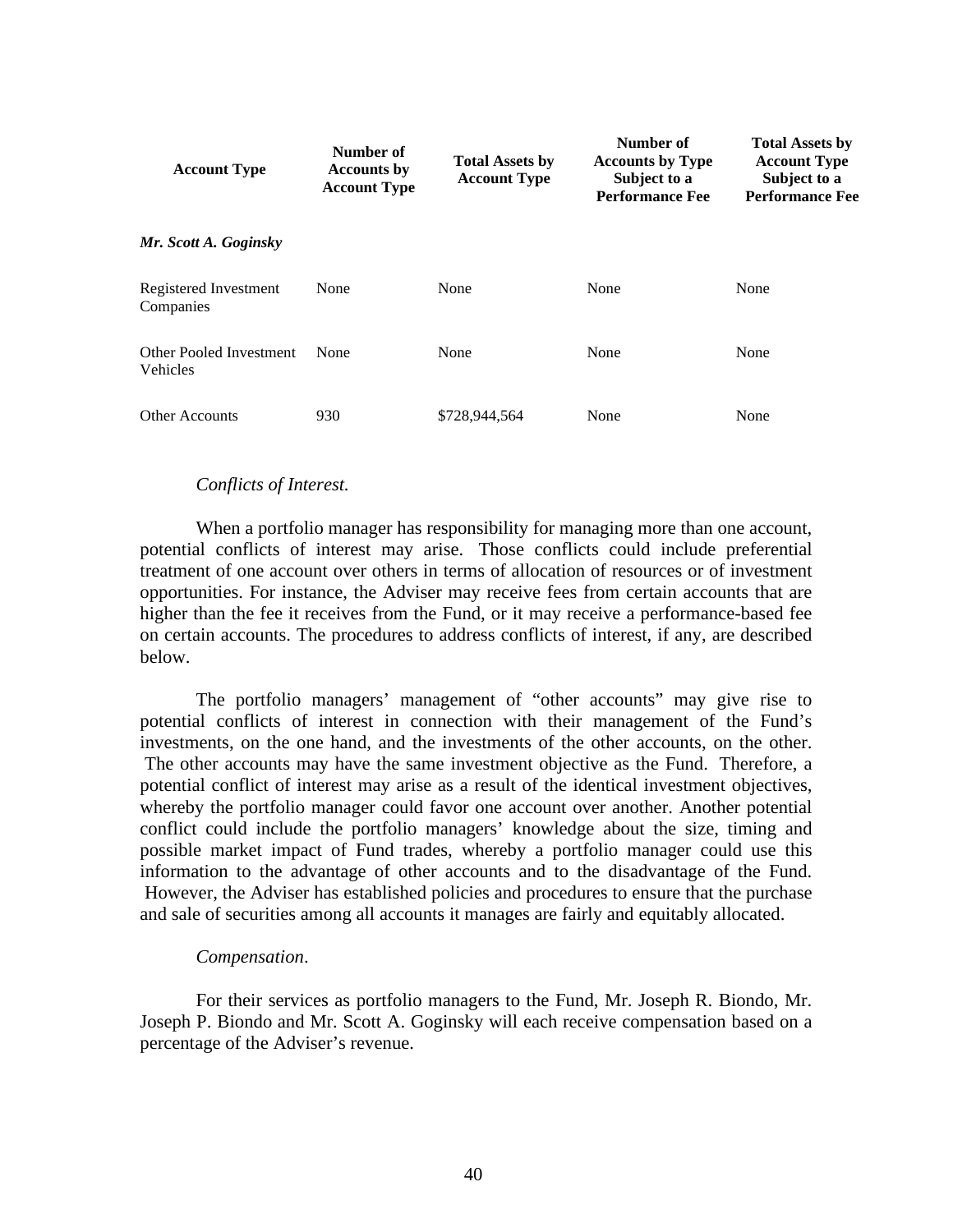### *Ownership of Securities*.

The following table shows the dollar range of equity securities beneficially owned by the Portfolio Managers in the Fund as of December 31, 2021.

| <b>Name of Portfolio</b><br><b>Manger</b> | <b>Dollar Range of Equity Securities</b><br>in The Biondo Focus Fund |
|-------------------------------------------|----------------------------------------------------------------------|
| Joseph R. Biondo                          | $$100,001 - $500,000$                                                |
| Joseph P. Biondo                          | Over \$1,000,00                                                      |
| Scott A. Goginsky                         | $$100,001 - $500,000$                                                |

# **ALLOCATION OF PORTFOLIO BROKERAGE**

Specific decisions to purchase or sell securities for the Fund are made by the portfolio managers who are employees of the Adviser. The Adviser is authorized by the Trustees to allocate the orders placed by it on behalf of the Fund to brokers or dealers who may, but need not, provide research or statistical material or other services to the Fund or the Adviser for the Fund's use. Such allocation is to be in such amounts and proportions as the Adviser may determine.

In selecting a broker or dealer to execute each particular transaction, the Adviser will take the following into consideration:

- the best net price available;
- the reliability, integrity and financial condition of the broker or dealer;
- the size of and difficulty in executing the order; and
- the value of the expected contribution of the broker or dealer to the investment performance of the Fund on a continuing basis.

Brokers or dealers executing a portfolio transaction on behalf of the Fund may receive a commission in excess of the amount of commission another broker or dealer would have charged for executing the transaction if the Adviser determines in good faith that such commission is reasonable in relation to the value of brokerage, research and other services provided to the Fund. In allocating portfolio brokerage, the Adviser may select brokers or dealers who also provide brokerage, research and other services to other accounts over which the Adviser exercises investment discretion. Some of the services received as the result of Fund transactions may primarily benefit accounts other than the Fund, while services received as the result of portfolio transactions effected on behalf of those other accounts may primarily benefit the Fund. For the fiscal year ended December 31, 2019, the Fund paid brokerage commissions of approximately \$28,550. For the fiscal year ended December 31, 2020, the Fund paid brokerage commissions of approximately \$61,020. For the fiscal year ended December 31, 2021, the Fund paid brokerage commissions of approximately \$11,428.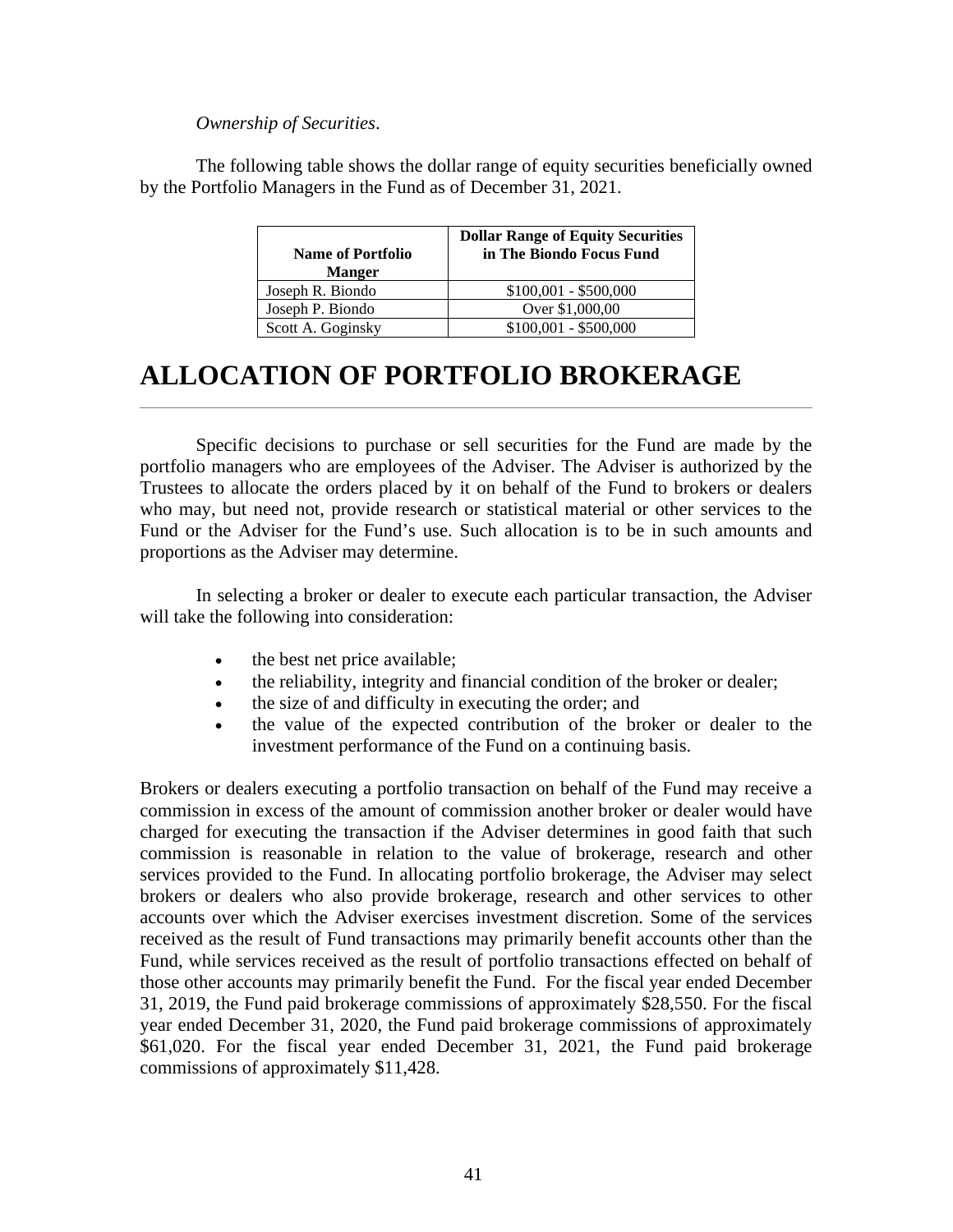# **PORTFOLIO TURNOVER**

The Fund's portfolio turnover rate is calculated by dividing the lesser of purchases or sales of portfolio securities for the fiscal year by the monthly average of the value of the portfolio securities owned by the Fund during the fiscal year. The calculation excludes from both the numerator and the denominator securities with maturities at the time of acquisition of one year or less. High portfolio turnover involves correspondingly greater brokerage commissions and other transaction costs, which will be borne directly by the Fund. A 100% turnover rate would occur if all of the Fund's portfolio securities were replaced once within a one-year period.

For the fiscal year ended December 31, 2021, the Fund portfolio turnover rate was 21%. For the fiscal year ended December 31, 2020, the Fund portfolio turnover rate was 29%.

# **OTHER SERVICE PROVIDERS**

### Fund Administration, Fund Accounting and Transfer Agent Services

Ultimus Fund Solutions, LLC, ("UFS" or the "Administrator"), which has its principal office at 4221 North 203rd Street, Suite 100, Elkhorn, Nebraska 68022, serves as administrator, fund accountant and transfer agent for the Fund pursuant to the Fund Services Agreement (the "Agreement") with the fund and subject to the supervision of the Board. UFS is primarily in the business of providing administrative, fund accounting and transfer agent services to retail and institutional mutual funds. UFS is an affiliate of the Distributor. UFS may also provide persons to serve as officers of the Fund. Such officers may be directors, officers or employees of UFS or its affiliates.

Effective February 1, 2019, NorthStar Financial Services Group, LLC, the parent company of Gemini Fund Services, LLC and its affiliated companies including Northern Lights Distributors, LLC ("NLD") and Northern Lights Compliance Services, LLC ("NLCS") (collectively, the "Gemini Companies"), sold its interest in the Gemini Companies to a third party private equity firm that contemporaneously acquired Ultimus Fund Solutions, LLC (an independent mutual fund administration firm) ("UFS") and its affiliates (collectively, the "Ultimus Companies"). As a result of these separate transactions, the Gemini Companies and the Ultimus Companies are now indirectly owned through a common parent entity, The Ultimus Group, LLC.

The Agreement became effective on June 22, 2011 and remained in effect for two years from the applicable effective date for the Fund, and continues in effect for successive twelve-month periods provided that such continuance is specifically approved at least annually by a majority of the Board. The Agreement is terminable by the Board or UFS on 90 days' written notice and may be assigned by either party, provided that the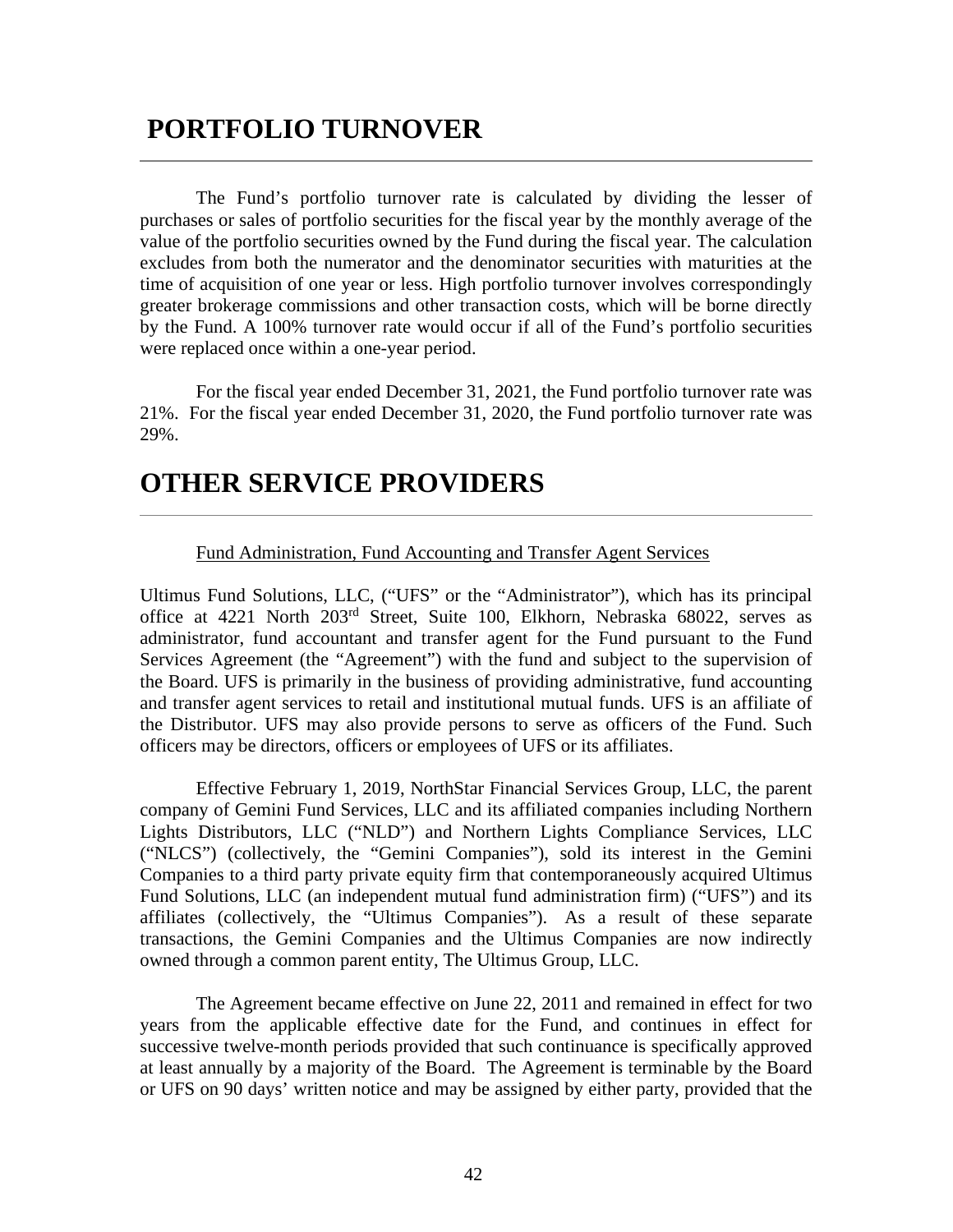Trust may not assign this Agreement without the prior written consent of UFS. The Agreement provides that UFS shall be without liability for any action reasonably taken or omitted pursuant to the Agreement.

Under the Agreement, UFS performs administrative services, including: (1) monitoring the performance of administrative and professional services rendered to the Trust by others service providers; (2) monitoring Fund holdings and operations for posttrade compliance with the Fund's registration statement and applicable laws and rules; (3) preparing and coordinating the printing of semi-annual and annual financial statements; (4) preparing selected management reports for performance and compliance analyses; (5) preparing and disseminating materials for and attending and participating in meetings of the Board; (6) determining income and capital gains available for distribution and calculating distributions required to meet regulatory, income, and excise tax requirements; (7) reviewing the Trust's federal, state, and local tax returns as prepared and signed by the Trust's independent public accountants; (8) preparing and maintaining the Trust's operating expense budget to determine proper expense accruals to be charged to the Fund to calculate its daily net asset value; (9) assisting in and monitoring the preparation, filing, printing and where applicable, dissemination to shareholders of amendments to the Trust's Registration Statement on Form N-1A, periodic reports to the Trustees, shareholders and the SEC, notices pursuant to Rule 24f-2, proxy materials and reports to the SEC on Forms N-CEN, N-CSR, N-PORT and N-PX; (10) coordinating the Trust's audits and examinations by assisting the Fund's independent public accountants; (11) determining, in consultation with others, the jurisdictions in which shares of the Trust shall be registered or qualified for sale and facilitating such registration or qualification; (12) monitoring sales of shares and ensuring that the shares are properly and duly registered with the SEC; (13) monitoring the calculation of performance data for the Fund; (14) preparing, or causing to be prepared, expense and financial reports; (15) preparing authorizations for the payment of Trust expenses and pay, from Trust assets, all bills of the Trust; (16) providing information typically supplied in the investment company industry to companies that track or report price, performance or other information with respect to investment companies; (17) upon request, assisting the Fund in the evaluation and selection of other service providers, such as independent public accountants, printers, EDGAR providers and proxy solicitors (such parties may be affiliates of UFS) and (18) performing other services, recordkeeping and assistance relating to the affairs of the Trust as the Trust may, from time to time, reasonably request.

For the administrative services rendered to the Fund by UFS, the Fund pays UFS the Fund administration fee of the greater of an annual minimum fee or an asset based fee, which scales downward based upon net assets of the Fund. The Fund also pays UFS for any out-of-pocket expenses. During the fiscal year ended December 31, 2019, the Fund paid \$63,102 for administrative fees. During the fiscal year ended December 31, 2020, the Fund paid \$66,292 for administrative fees. During the fiscal year ended December 31, 2021, the Fund paid \$102,752 for administrative fees UFS also provides the Fund with accounting services, including: (i) daily computation of NAV; (ii) maintenance of security ledgers and books and records as required by the 1940 Act; (iii) production of the Fund's listing of portfolio securities and general ledger reports; (iv)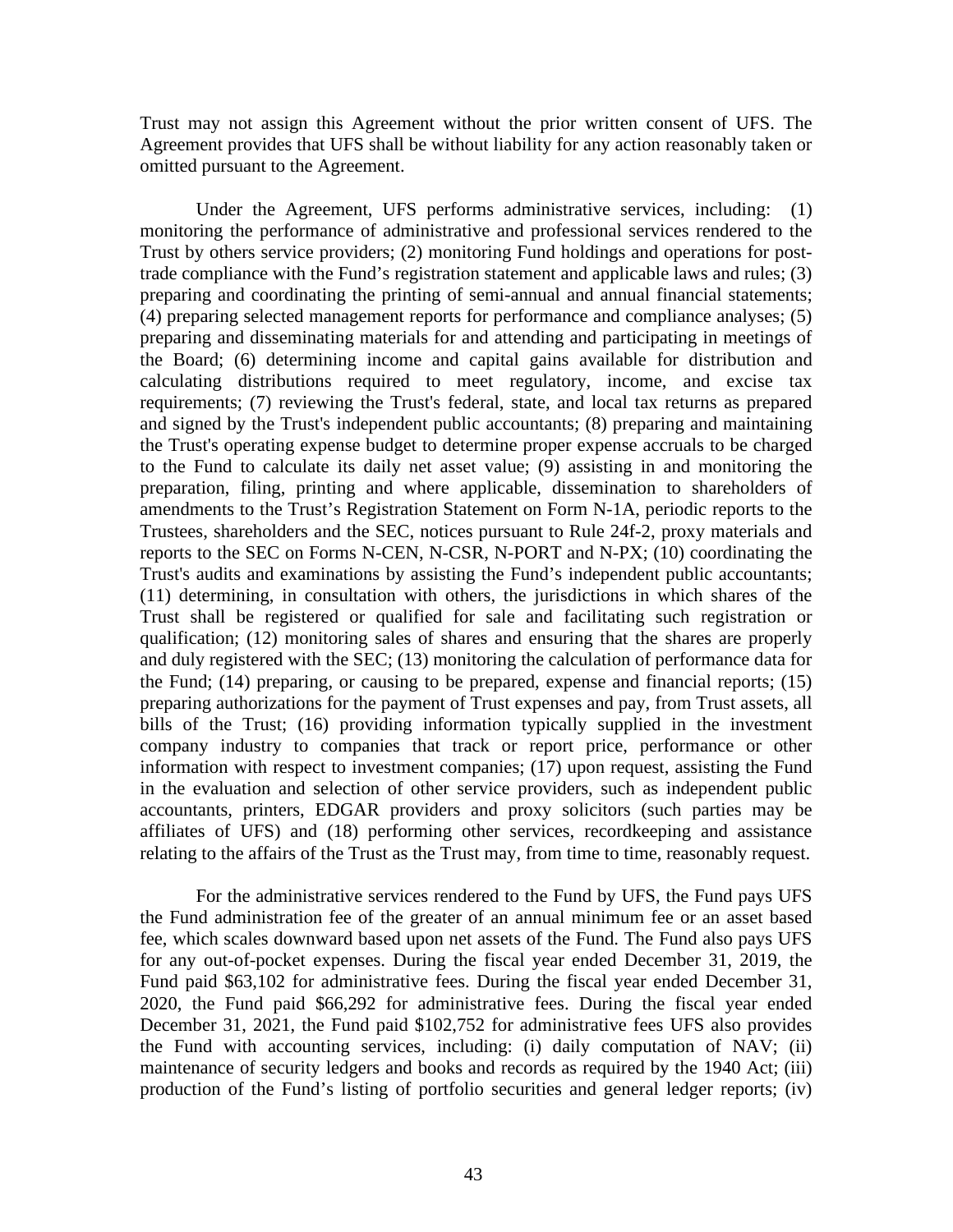reconciliation of accounting records; (v) calculation of yield and total return for the Fund; (vi) maintenance of certain books and records described in Rule 31a-1 under the 1940 Act, and reconciliation of account information and balances among the Funds' custodian and co-advisers; and (vii) monitoring and evaluation of daily income and expense accruals, and sales and redemptions of shares of the Fund.

For the fund accounting services rendered to the Fund under the Agreement, the Fund pays UFS the greater of an annual minimum fee or an asset based fee, which scales downward based upon net assets of the Fund. The Fund also pays UFS for any out-ofpocket expenses. During the fiscal year ended December 31, 2019, the Fund paid \$31,107, for fund accounting fees. During the fiscal year ended December 31, 2020, the Fund paid \$36,048, for fund accounting fees. During the fiscal year ended December 31, 2021, the Fund paid \$31,224, for fund accounting fees.

UFS also acts as transfer, dividend disbursing, and shareholder servicing agent for the Fund pursuant to the Agreement. Under the Agreement, UFS is responsible for administering and performing transfer agent functions, dividend distribution, shareholder administration, and maintaining necessary records in accordance with applicable rules and regulations. For such services rendered to the Fund under the Agreement, the Fund pays UFS a transfer agency fee of the greater of an annual minimum fee or an asset based fee, which scales downward based upon net assets of the Fund. The Fund also pays UFS for any out-of-pocket expenses. During the fiscal year ended December 31, 2019, the Fund paid \$29,308, for transfer agent fees. During the fiscal year ended December 31, 2020, the Fund paid \$31,700 for transfer agent fees. During the fiscal year ended December 31, 2021, the Fund paid \$35,040 for transfer agent fees.

#### Custodian

U.S Bank, N.A., (the "Custodian"), 60 Livingston Ave. St. Paul, MN 55107-1419 serves as the custodian of the Fund's assets pursuant to a custody agreement (the "Custody Agreement") by and between the Custodian and the Trust on behalf of the Fund. The Custodian's responsibilities include safeguarding and controlling the Fund's cash and securities, handling the receipt and delivery of securities, and collecting interest and dividends on the Fund's investments. Pursuant to the Custody Agreement, the Custodian also maintains original entry documents and books of record and general ledgers; posts cash receipts and disbursements; and records purchases and sales based upon communications from the adviser. The Fund may employ foreign sub-custodians that are approved by the Board to hold foreign assets.

### Compliance Officer

Northern Light Compliance Services, LLC, North 203rd Street, Suite 100, Elkhorn, Nebraska 68022-3474, an affiliate of UFS and the Distributor, provides a Chief Compliance Officer to the Trust as well as related compliance services pursuant to a consulting agreement between NLCS and the Trust. NLCS's compliance services consist primarily of reviewing and assessing the policies and procedures of the Trust and its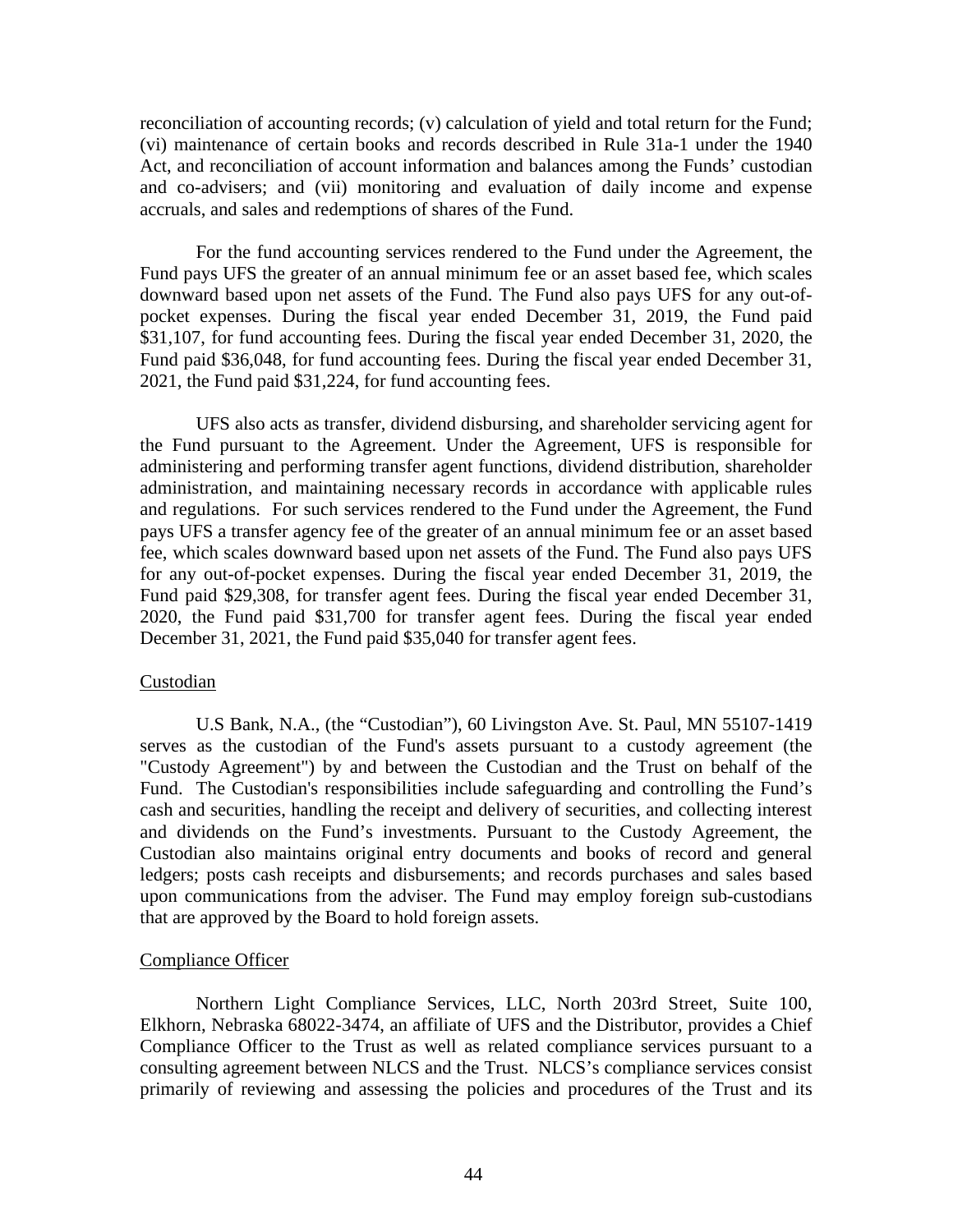service providers pertaining to compliance with applicable federal securities laws, including Rule 38a-1 under the 1940 Act. For the compliance services rendered to the Fund, the Fund pays NLCS an annual fixed fee and an asset based fee, which scales downward based upon the Fund's net assets. During the fiscal year ended December 31, 2019, the Fund paid \$21,917, for compliance service fees. During the fiscal year ended December 31, 2020, the Fund paid \$23,012 for compliance service fees. During the fiscal year ended December 31, 2021, the Fund paid \$20,390 for compliance service fees.

## **DESCRIPTION OF SHARES**

Each share of beneficial interest of the Trust has one vote in the election of Trustees. Cumulative voting is not authorized for the Trust. This means that the holders of more than 50% of the shares voting for the election of Trustees can elect 100% of the Trustees if they choose to do so, and, in that event, the holders of the remaining shares will be unable to elect any Trustees.

Shareholders of the Trust and any other future series of the Trust will vote in the aggregate and not by series except as otherwise required by law or when the Board determines that the matter to be voted upon affects only the interest of the shareholders of a particular series. Matters such as ratification of the independent public accountants and election of Trustees are not subject to separate voting requirements and may be acted upon by shareholders of the Trust voting without regard to series. Each class of shares may vote separately on matters related to its Rule 12b-1 Plan.

The Trust is authorized to issue an unlimited number of shares of beneficial interest. Each share has equal dividend, distribution and liquidation rights. There are no conversion or preemptive rights applicable to any shares of the Fund. All shares issued are fully paid and non-assessable.

## **ANTI-MONEY LAUNDERING PROGRAM**

The Trust has established an Anti-Money Laundering Compliance Program (the "Program") as required by Section 352 the Uniting and Strengthening America by Providing Appropriate Tools Required to Intercept and Obstruct Terrorism Act of 2001 ("USA PATRIOT Act"). To ensure compliance with this law, the Trust's Program is written and has been approved by the Board. The Program provides for the development of policies, procedures and internal controls reasonably designed to prevent money laundering, the designation of an anti-money laundering compliance officers who are responsible for implementing and monitoring the Program, ongoing anti-money laundering training for appropriate persons and an independent audit function to determine the effectiveness of the Program. The Trust's secretary serves as its Anti-Money Laundering Compliance Officer.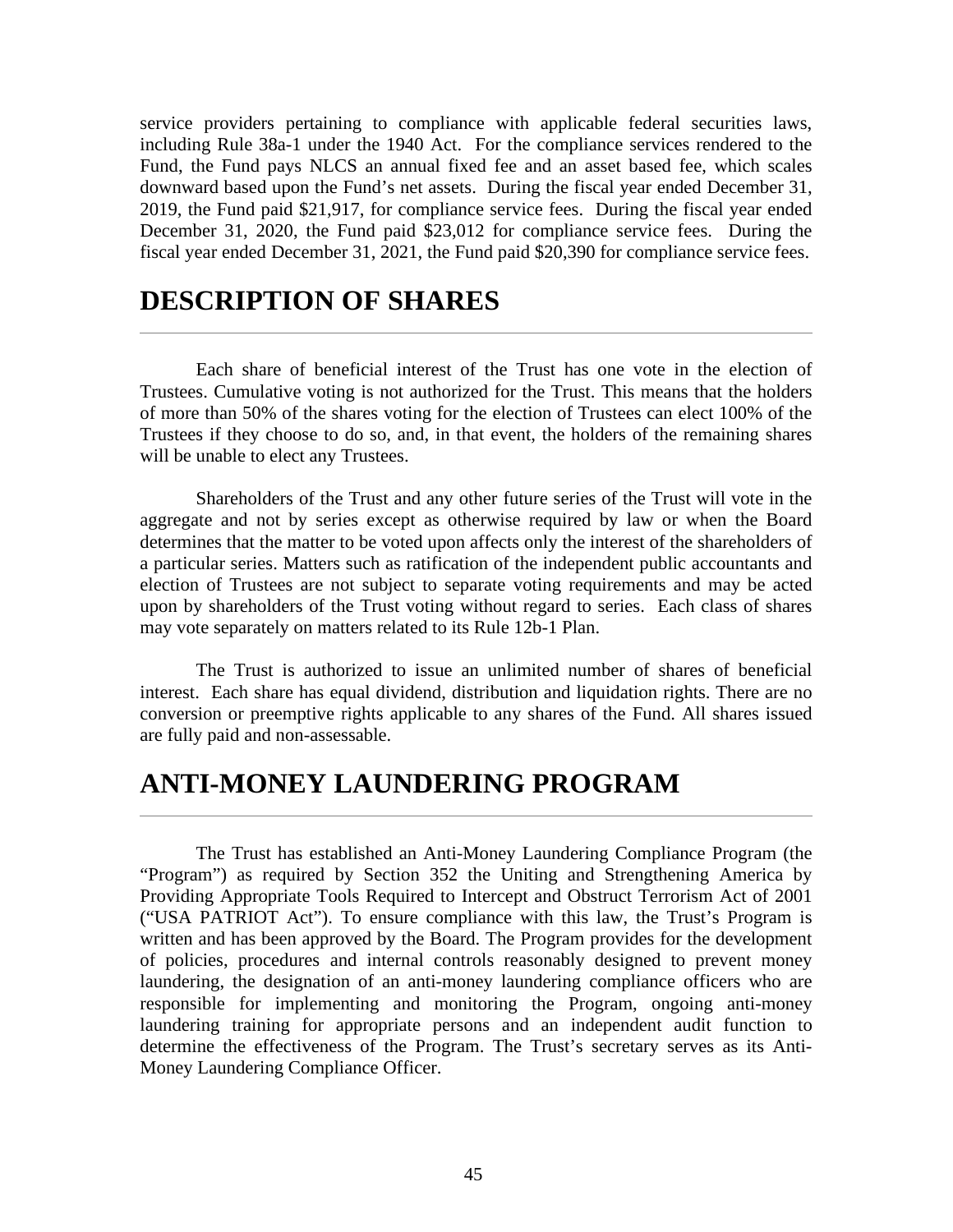Procedures to implement the Program include, but are not limited to, determining that the Fund's Distributor and Transfer Agent have established reasonable anti-money laundering procedures, have reported suspicious and/or fraudulent activity and have completed thorough reviews of all new opening account applications. The Trust will not transact business with any person or entity whose identity cannot be adequately verified under the provisions of the USA PATRIOT Act.

As a result of the Program, the Trust may be required to "freeze" the account of a shareholder if the shareholder appears to be involved in suspicious activity or if certain account information matches information on government lists of known terrorists or other suspicious persons, or the Trust may be required to transfer the account or proceeds of the account to a governmental agency.

## **PURCHASE, REDEMPTION AND PRICING OF SHARES**

### Calculation of Share Price

As indicated in the Prospectus under the heading "Net Asset Value," NAV of the Fund's shares is determined by dividing the total value of the Fund's portfolio investments and other assets, less any liabilities, by the total number of shares outstanding of the Fund.

Generally, the Fund's domestic securities (including underlying ETFs which hold portfolio securities primarily listed on foreign (non-U.S.) exchanges) are valued each day at the last quoted sales price on each security's primary exchange. Securities traded or dealt in upon one or more securities exchanges for which market quotations are readily available and not subject to restrictions against resale shall be valued at the last quoted sales price on the primary exchange or, in the absence of a sale on the primary exchange, at the mean between the current bid and ask prices on such exchange. Securities primarily traded in the National Association of Securities Dealers' Automated Quotation System ("NASDAQ") National Market System for which market quotations are readily available shall be valued using the NASDAQ Official Closing Price. If market quotations are not readily available, securities will be valued at their fair market value as determined in good faith by the Fund's fair value committee in accordance with procedures approved by the Board and as further described below. Securities that are not traded or dealt in any securities exchange (whether domestic or foreign) and for which over-the-counter market quotations are readily available generally shall be valued at the last sale price or, in the absence of a sale, at the mean between the current bid and ask price on such over-thecounter market.

Certain securities or investments for which daily market quotes are not readily available may be valued, pursuant to guidelines established by the Board, with reference to other securities or indices. Debt securities not traded on an exchange may be valued at prices supplied by a pricing agent(s) based on broker or dealer supplied valuations or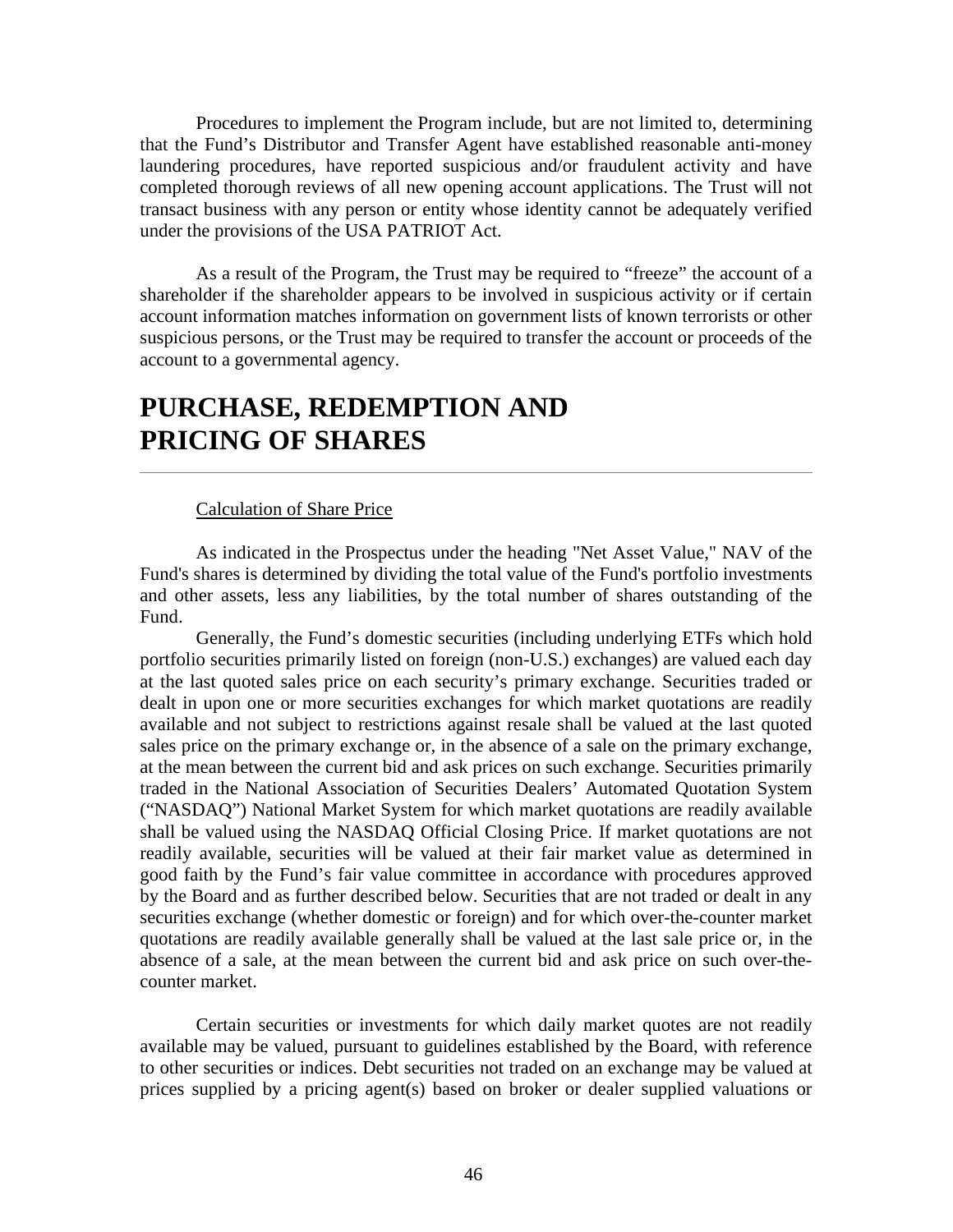matrix pricing, a method of valuing securities by reference to the value of other securities with similar characteristics, such as rating, interest rate and maturity. Short-term investments having a maturity of 60 days or less may be generally valued at amortized cost.

Exchange traded options are valued at the last quoted sales price or, in the absence of a sale, at the mean between the current bid and ask prices on the exchange on which such options are traded. Futures and options on futures are valued at the settlement price determined by the exchange. Other securities for which market quotes are not readily available are valued at fair value as determined in good faith by the Board or persons acting at their direction. Swap agreements and other derivatives are generally valued daily based upon quotations from market makers or by a pricing service in accordance with the valuation procedures approved by the Board.

Under certain circumstances, the Fund may use an independent pricing service to calculate the fair market value of foreign equity securities on a daily basis by applying valuation factors to the last sale price or the mean price as noted above. The fair market values supplied by the independent pricing service will generally reflect market trading that occurs after the close of the applicable foreign markets of comparable securities or the value of other instruments that have a strong correlation to the fair-valued securities. The independent pricing service will also take into account the current relevant currency exchange rate. A security that is fair valued may be valued at a price higher or lower than actual market quotations or the value determined by other funds using their own fair valuation procedures. Because foreign securities may trade on days when Fund shares are not priced, the value of securities held by the Fund can change on days when Fund shares cannot be redeemed or purchased. In the event that a foreign security's market quotations are not readily available or are deemed unreliable (for reasons other than because the foreign exchange on which it trades closed before the Fund's calculation of NAV), the security will be valued at its fair market value as determined in good faith by the Fund's fair value committee in accordance with procedures approved by the Board as discussed below. Without fair valuation, it is possible that short-term traders could take advantage of the arbitrage opportunity and dilute the NAV of long-term investors. Fair valuation of the Fund's portfolio securities can serve to reduce arbitrage opportunities available to short-term traders, but there is no assurance that it will prevent dilution of the Fund's NAV by short-term traders. In addition, because the Fund may invest in underlying ETFs which hold portfolio securities primarily listed on foreign (non-U.S.) exchanges, and these exchanges may trade on weekends or other days when the underlying ETFs do not price their shares, the value of these portfolio securities may change on days when you may not be able to buy or sell Fund shares.

Investments initially valued in currencies other than the U.S. dollar are converted to U.S. dollars using exchange rates obtained from pricing services. As a result, the NAV of the Fund's shares may be affected by changes in the value of currencies in relation to the U.S. dollar. The value of securities traded in markets outside the United States or denominated in currencies other than the U.S. dollar may be affected significantly on a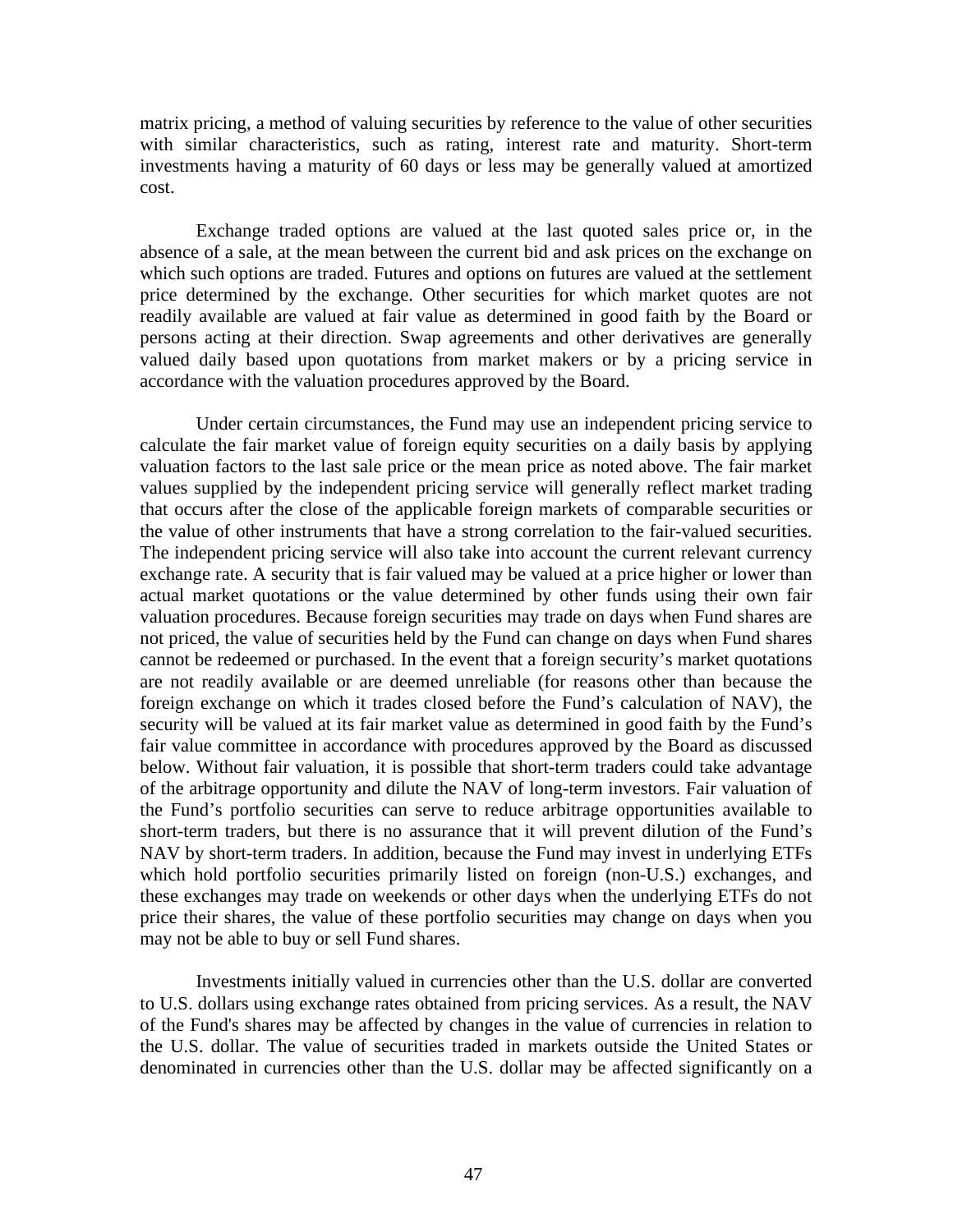day that the NYSE is closed and an investor is not able to purchase, redeem or exchange shares.

Fund shares are valued at the close of regular trading on the NYSE (normally 4:00 p.m., Eastern time) (the "NYSE Close") on each day that the New York Stock Exchange is open. For purposes of calculating the NAV, the Fund normally uses pricing data for domestic equity securities received shortly after the NYSE Close and do not normally take into account trading, clearances or settlements that take place after the NYSE Close. Domestic fixed income and foreign securities are normally priced using data reflecting the earlier closing of the principal markets for those securities. Information that becomes known to the Fund or its agents after the NAV has been calculated on a particular day will not generally be used to retroactively adjust the price of the security or the NAV determined earlier that day.

When market quotations are insufficient or not readily available, the Fund may value securities at fair value or estimate their value as determined in good faith by the Board or their designees, pursuant to procedures approved by the Board. Fair valuation may also be used by the Board if extraordinary events occur after the close of the relevant market but prior to the NYSE Close.

The Fund may hold securities, such as private placements, interests in commodity pools, other non-traded securities or temporarily illiquid securities, for which market quotations are not readily available or are determined to be unreliable. These securities will be valued at their fair market value as determined using the "fair value" procedures approved by the Board. The Board has delegated execution of these procedures to a fair value team composed of one of more representatives from each of the (i) Trust, (ii) administrator, and (iii) Adviser. The team may also enlist third party consultants such as an audit firm or financial officer of a security issuer on an as-needed basis to assist in determining a security-specific fair value. The Board reviews and ratifies the execution of this process and the resultant fair value prices at least quarterly to assure the process produces reliable results.

Fair Value Committee and Valuation Process. This committee is composed of one or more representatives from each of the (i) Trust, (ii) administrator, and (iii) Adviser. The applicable investments are valued collectively via inputs from each of these groups. For example, fair value determinations are required for the following securities: (i) securities for which market quotations are insufficient or not readily available on a particular business day (including securities for which there is a short and temporary lapse in the provision of a price by the regular pricing source), (ii) securities for which, in the judgment of the Adviser, the prices or values available do not represent the fair value of the instrument. Factors which may cause the Adviser or sub-adviser to make such a judgment include, but are not limited to, the following: only a bid price or an asked price is available; the spread between bid and asked prices is substantial; the frequency of sales; the thinness of the market; the size of reported trades; and actions of the securities markets, such as the suspension or limitation of trading; (iii) securities determined to be illiquid; (iv) securities with respect to which an event that will affect the value thereof has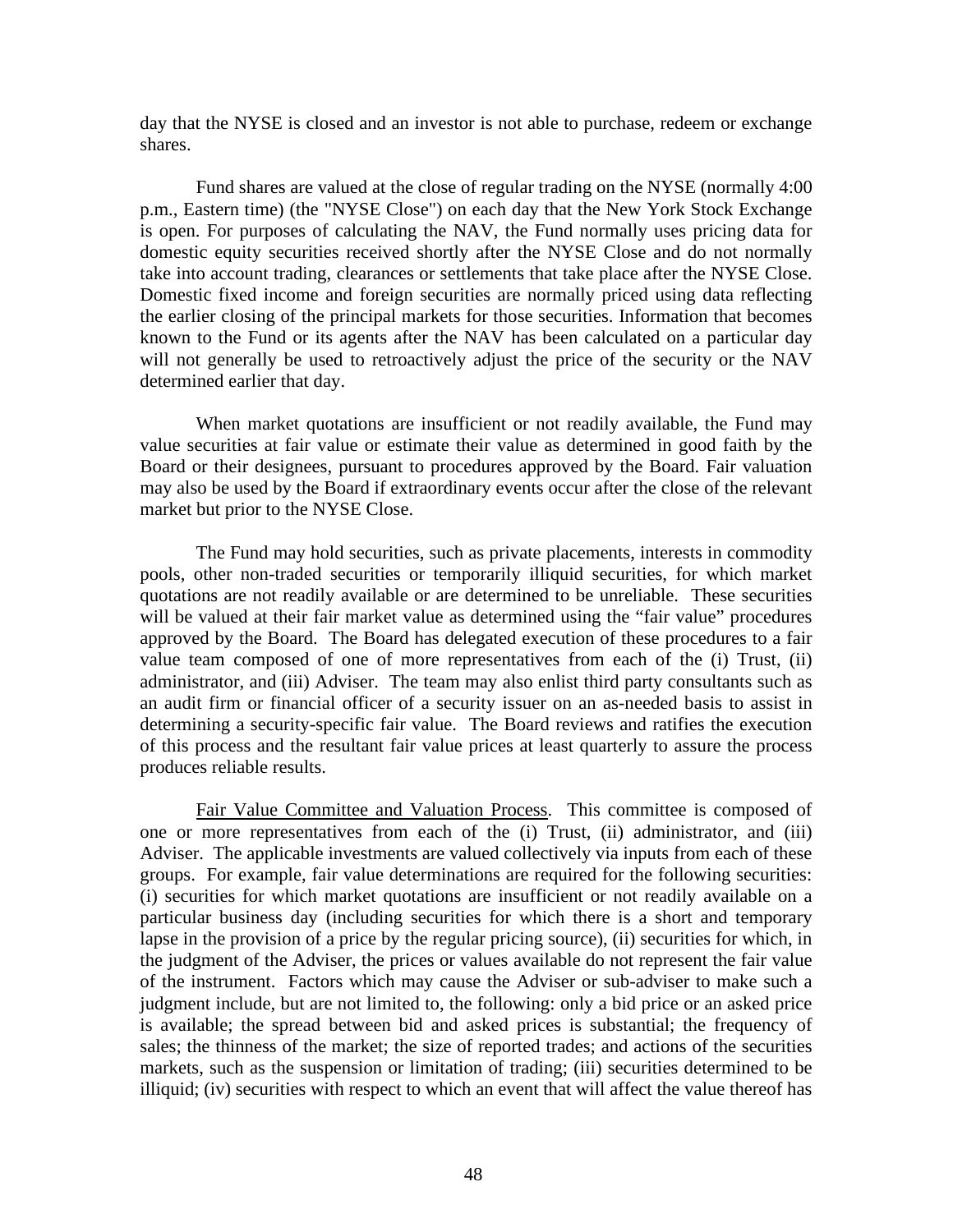occurred (a "significant event") since the closing prices were established on the principal exchange on which they are traded, but prior to the Fund's calculation of its net asset value. Specifically, interests in commodity pools or managed futures pools are valued on a daily basis by reference to the closing market prices of each futures contract or other asset held by a pool, as adjusted for pool expenses. Restricted or illiquid securities, such as private placements or non-traded securities are valued via inputs from the Adviser valuation based upon the current bid for the security from two or more independent dealers or other parties reasonably familiar with the facts and circumstances of the security (who should take into consideration all relevant factors as may be appropriate under the circumstances). If the Adviser is unable to obtain a current bid from such independent dealers or other independent parties, the fair value team shall determine the fair value of such security using the following factors: (i) the type of security; (ii) the cost at date of purchase; (iii) the size and nature of the Fund's holdings; (iv) the discount from market value of unrestricted securities of the same class at the time of purchase and subsequent thereto; (v) information as to any transactions or offers with respect to the security; (vi) the nature and duration of restrictions on disposition of the security and the existence of any registration rights; (vii) how the yield of the security compares to similar securities of companies of similar or equal creditworthiness; (viii) the level of recent trades of similar or comparable securities; (ix) the liquidity characteristics of the security; (x) current market conditions; and (xi) the market value of any securities into which the security is convertible or exchangeable.

Standards for Fair Value Determinations. As a general principle, the fair value of a security is the amount that the Fund might reasonably expect to realize upon its current sale. The Trust has adopted Financial Accounting Standards Board Statement of Financial Accounting Standards Codification Topic 820, Fair Value Measurements and Disclosures ("ASC 820"). In accordance with ASC 820, fair value is defined as the price that the Fund would receive upon selling an investment in a timely transaction to an independent buyer in the principal or most advantageous market of the investment. ASC 820 establishes a three-tier hierarchy to maximize the use of observable market data and minimize the use of unobservable inputs and to establish classification of fair value measurements for disclosure purposes. Inputs refer broadly to the assumptions that market participants would use in pricing the asset or liability, including assumptions about risk, for example, the risk inherent in a particular valuation technique used to measure fair value including such a pricing model and/or the risk inherent in the inputs to the valuation technique. Inputs may be observable or unobservable. Observable inputs are inputs that reflect the assumptions market participants would use in pricing the asset or liability developed based on market data obtained from sources independent of the reporting entity. Unobservable inputs are inputs that reflect the reporting entity's own assumptions about the assumptions market participants would use in pricing the asset or liability, developed based on the best information available under the circumstances.

Various inputs are used in determining the value of the Fund's investments relating to ASC 820. These inputs are summarized in the three broad levels listed below.

Level 1 – quoted prices in active markets for identical securities.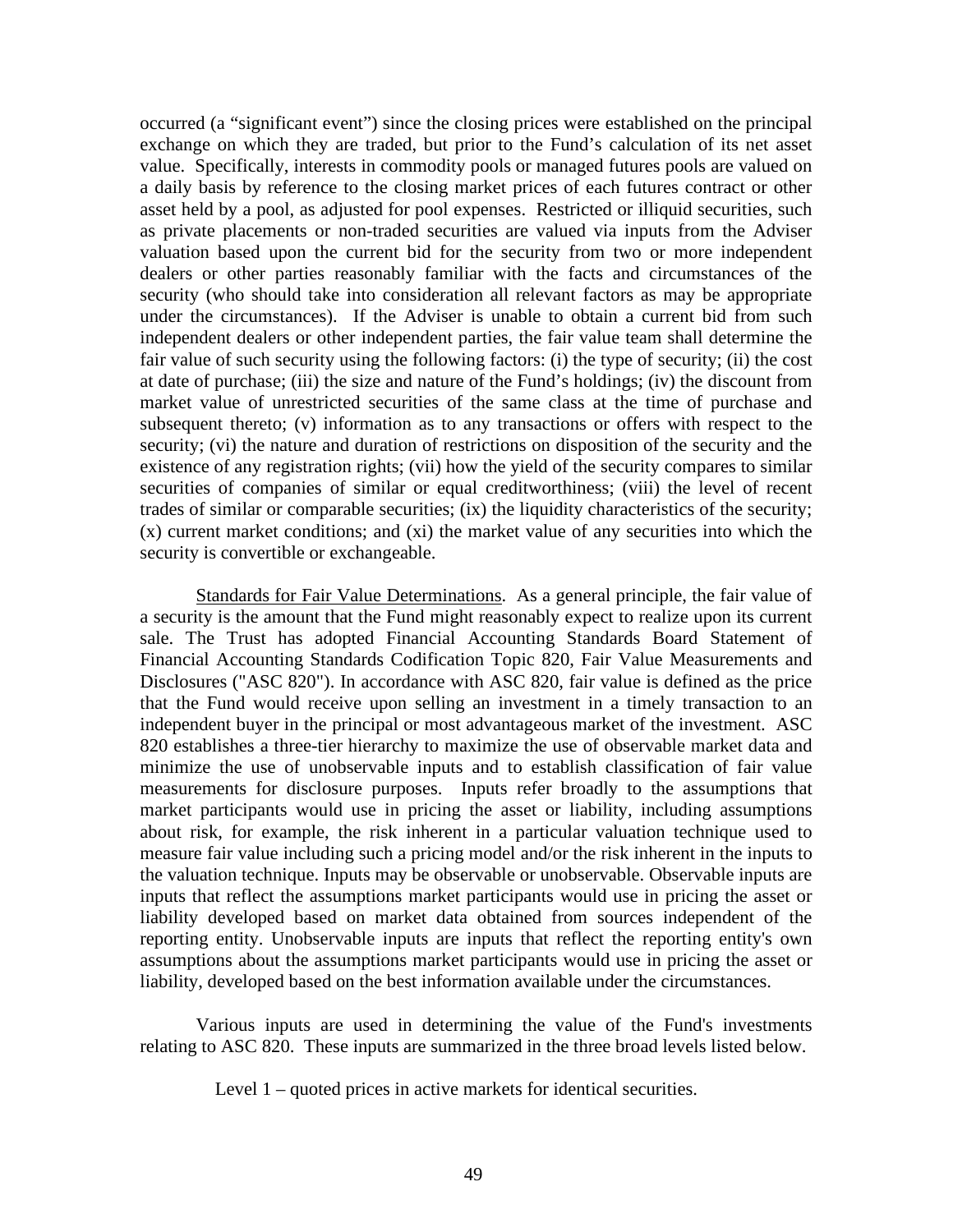Level 2 – other significant observable inputs (including quoted prices for similar securities, interest rates, prepayment speeds, credit risk, etc.).

Level 3 – significant unobservable inputs (including the Fund's own assumptions in determining the fair value of investments).

The fair value committee takes into account the relevant factors and surrounding circumstances, which may include: (i) the nature and pricing history (if any) of the security; (ii) whether any dealer quotations for the security are available; (iii) possible valuation methodologies that could be used to determine the fair value of the security; (iv) the recommendation of a portfolio manager of the Fund with respect to the valuation of the security; (v) whether the same or similar securities are held by other funds managed by the Adviser or other funds and the method used to price the security in those funds; (vi) the extent to which the fair value to be determined for the security will result from the use of data or formulae produced by independent third parties and (vii) the liquidity or illiquidity of the market for the security.

Board of Trustees Determination. The Board meets at least quarterly to consider the valuations provided by fair value committee and to ratify the valuations made for the applicable securities. The Board considers the reports provided by the fair value committee, including follow up studies of subsequent market-provided prices when available, in reviewing and determining in good faith the fair value of the applicable portfolio securities.

### Purchase of Shares

Orders for shares received by the Fund in good order prior to the close of business on the NYSE on each day during such periods that the NYSE is open for trading are priced at net asset value per share computed as of the close of the regular session of trading on the NYSE. Orders received in good order after the close of the NYSE, or on a day it is not open for trading, are priced at the close of such NYSE on the next day on which it is open for trading at the next determined net asset value per share.

The Trust expects that the New York Stock Exchange will be closed on the following holidays: New Year's Day, Martin Luther King, Jr. Day, Presidents' Day, Good Friday, Memorial Day, Juneteenth, Independence Day, Labor Day, Thanksgiving Day, and Christmas Day.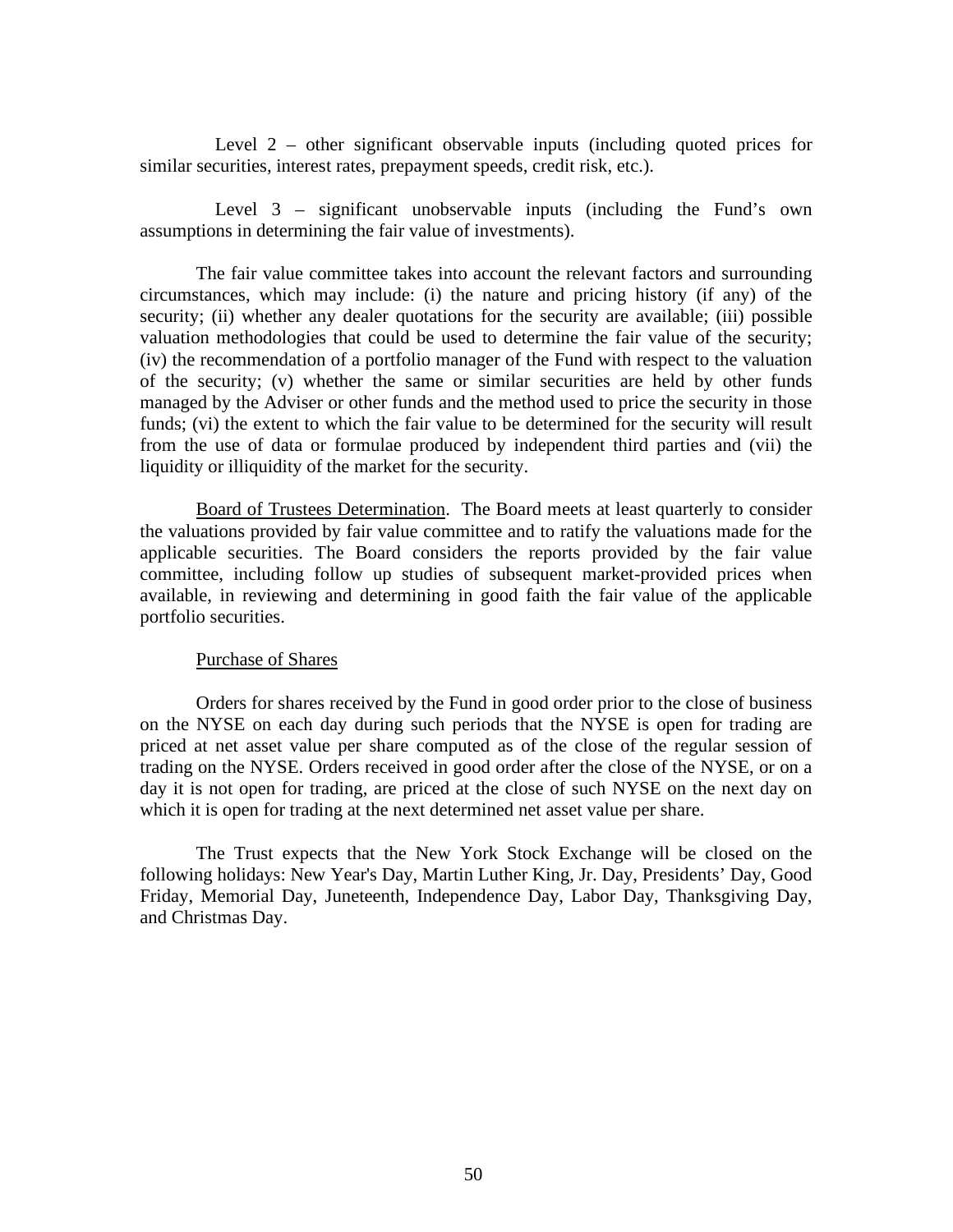#### Notice to Texas Shareholders

Under section 72.1021(a) of the Texas Property Code, initial investors in the Fund who are Texas residents may designate a representative to receive notices of abandoned property in connection with Fund shares. Texas shareholders who wish to appoint a representative should notify the Trust's Transfer Agent by writing to the address below to obtain a form for providing written notice to the Trust:

> The Biondo Focus Fund c/o Ultimus Fund Solutions, LLC North 203rd Street, Suite 100, Elkhorn, Nebraska 68022-3474

#### Redemption of Shares

The Fund will redeem all or any portion of a shareholder's shares of the Fund when requested in accordance with the procedures set forth in the "Redemptions" section of the Prospectus. For shares held less than 30 days, the Fund will deduct a 2% redemption fee on your redemption amount if you sell your shares or your shares are redeemed for failure to maintain the Fund's balance minimum. Under the 1940 Act, a shareholder's right to redeem shares and to receive payment therefore may be suspended at times:

(a) when the NYSE is closed, other than customary weekend and holiday closings;

(b) when trading on that exchange is restricted for any reason;

(c) when an emergency exists as a result of which disposal by the Fund of securities owned by it is not reasonably practicable or it is not reasonably practicable for the Fund fairly to determine the value of its net assets, provided that applicable rules and regulations of the SEC (or any succeeding governmental authority) will govern as to whether the conditions prescribed in (b) or (c) exist; or

(d) when the SEC by order permits a suspension of the right to redemption or a postponement of the date of payment on redemption.

In case of suspension of the right of redemption, payment of a redemption request will be made based on the net asset value next determined after the termination of the suspension.

Supporting documents in addition to those listed under "Redemptions" in the Prospectus will be required from executors, administrators, Trustees, or if redemption is requested by someone other than the shareholder of record. Such documents include, but are not restricted to, stock powers, Trust instruments, certificates of death, appointments as executor, certificates of corporate authority and waiver of tax required in some states when settling estates.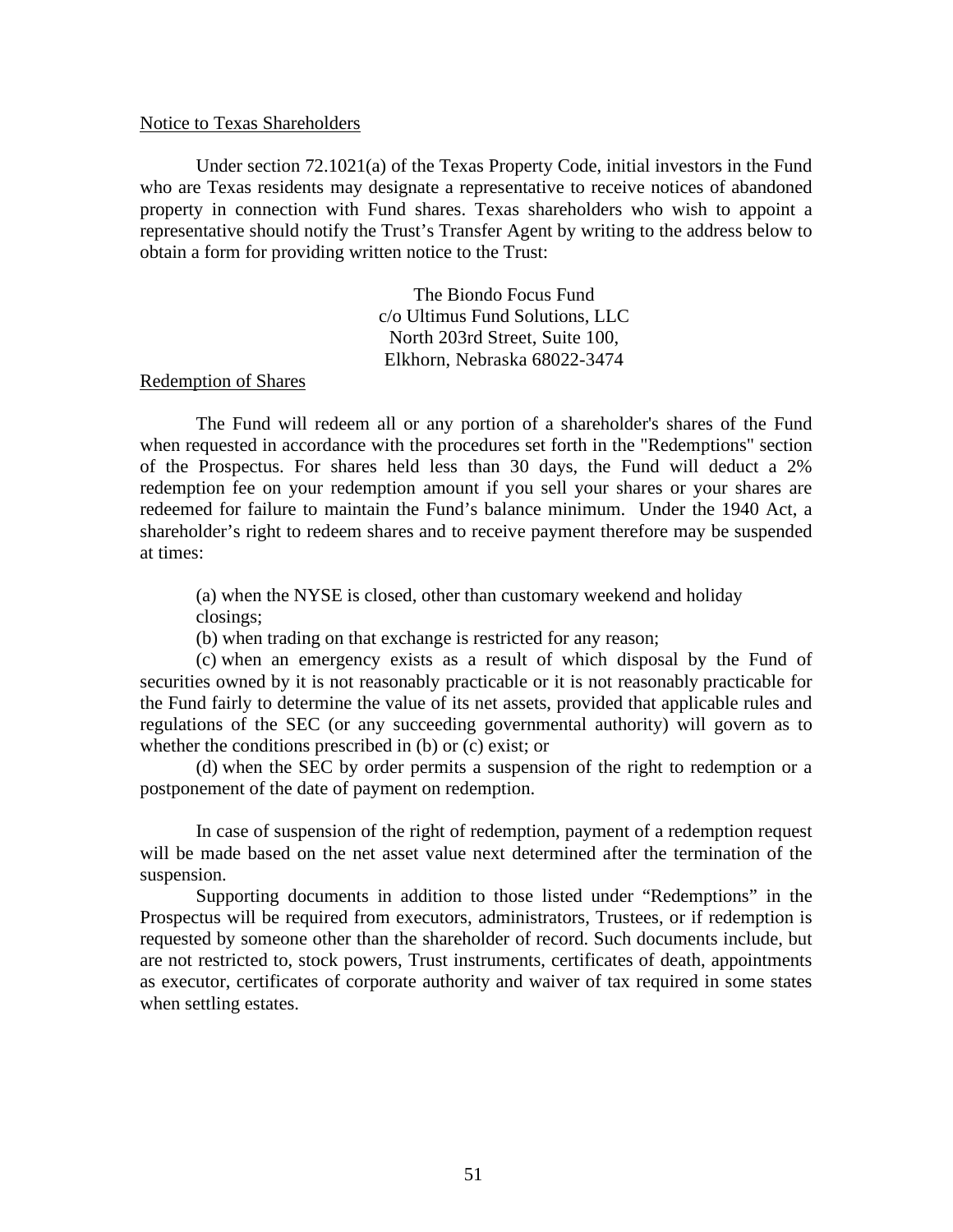## **TAX STATUS**

The following discussion is general in nature and should not be regarded as an exhaustive presentation of all possible tax ramifications. All shareholders should consult a qualified tax adviser regarding their investment in the Fund.

The Fund intends to continue to qualify as a regulated investment company under Subchapter M of the Code. Such qualification does not involve supervision of management or investment practices or policies by any government agency or bureau. By so qualifying, the Fund should not be subject to federal income or excise tax on its net investment income or net capital gain which are distributed to shareholders in accordance with the applicable timing requirements. Net investment income and net capital gain of the Fund will be computed in accordance with Section 852 of the Code.

Net investment income is made up of dividends and interest less expenses. Net capital gain for a fiscal year is computed by taking into account any capital loss carryforward of the Fund. Capital losses incurred in tax years beginning after December 22, 2010 may now be carried forward indefinitely and retain the character of the original loss. Under previously enacted laws, capital losses could be carried forward to offset any capital gains for only eight years, and carried forward as short-term capital losses, irrespective of the character of the original loss. Capital loss carryforwards are available to offset future realized capital gains. To the extent that these carryforwards are used to offset future capital gains it is probable that the amount offset will not be distributed to shareholders. The Fund had no capital loss carryforwards as of December 31, 2021.

The Fund intends to distribute all of its net investment income, any excess of net short-term capital gains over net long-term capital losses, and any excess of net long-term capital gains over net short-term capital losses in accordance with the timing requirements imposed by the Code and therefore should not be required to pay any federal income or excise taxes. The Fund intends to distribute substantially all of its net investment income and net capital gain annually in December. Both types of distributions will be in shares of the Fund unless a shareholder elects to receive cash.

To be treated as a regulated investment company under Subchapter M of the Code, the Fund must also (a) derive at least 90% of its gross income from dividends, interest, payments with respect to securities loans, net income from certain publicly traded partnerships and gains from the sale or other disposition of securities or foreign currencies, or other income (including, but not limited to, gains from options, futures or forward contracts) derived with respect to the business of investing in such securities or currencies, and (b) diversify its holding so that, at the end of each fiscal quarter, (i) at least 50% of the market value of the Fund's assets is represented by cash, U.S. government securities and securities of other regulated investment companies, and other securities (for purposes of this calculation, generally limited in respect of any one issuer, to an amount not greater than 5% of the market value of the Fund's assets and 10% of the outstanding voting securities of such issuer) and (ii) not more than 25% of the value of its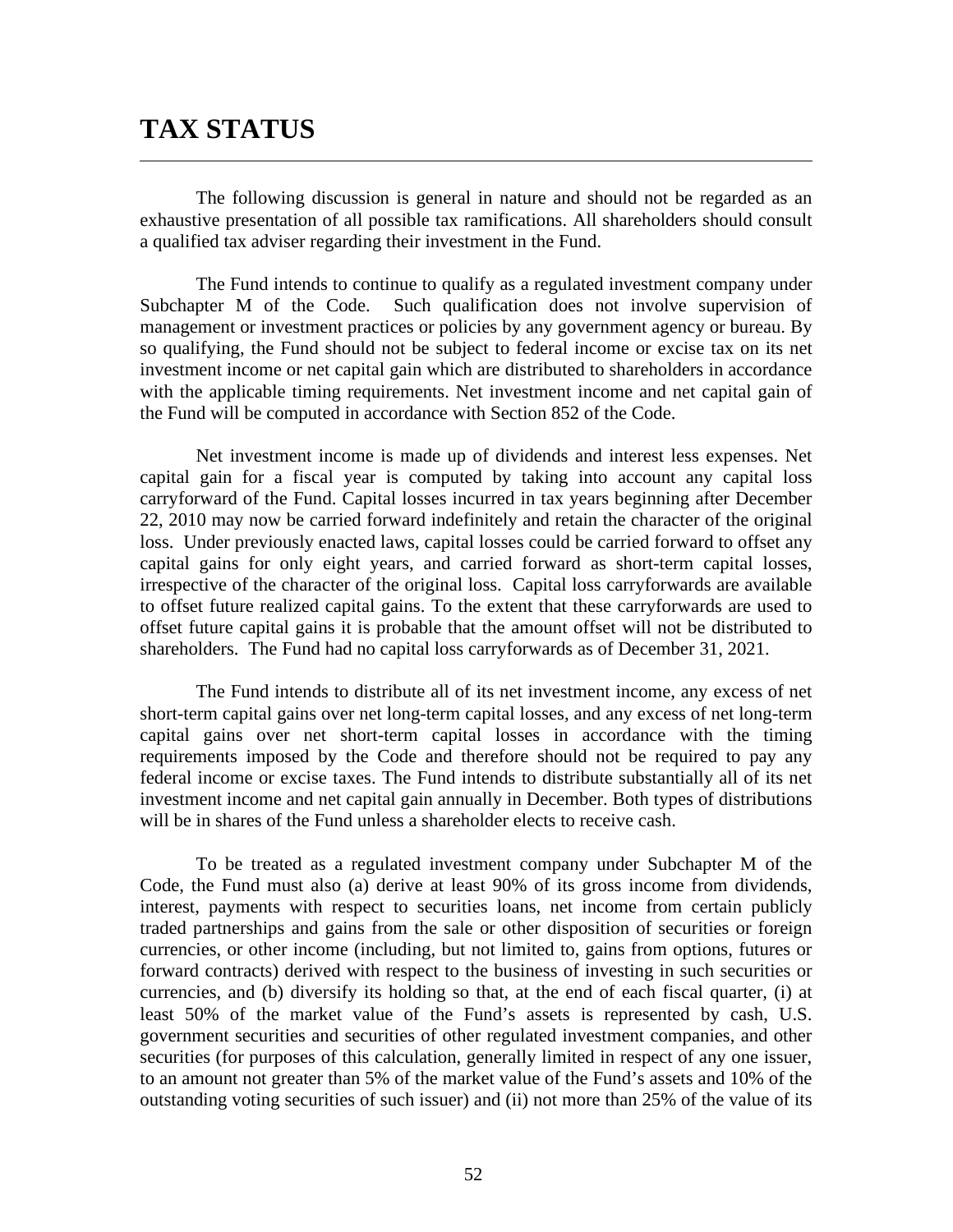assets is invested in the securities of (other than U.S. government securities or the securities of other regulated investment companies) any one issuer, two or more issuers which the Fund controls and which are determined to be engaged in the same or similar trades or businesses, or the securities of certain publicly traded partnerships.

If the Fund fails to qualify as a regulated investment company under Subchapter M in any fiscal year, it will be treated as a corporation for federal income tax purposes. As such, the Fund would be required to pay income taxes on its net investment income and net realized capital gains, if any, at the rates generally applicable to corporations. Shareholders of the Fund generally would not be liable for income tax on the Fund's net investment income or net realized capital gains in their individual capacities. Distributions to shareholders, whether from the Fund's net investment income or net realized capital gains, would be treated as taxable dividends to the extent of current or accumulated earnings and profits of the Fund.

The Fund are subject to a 4% nondeductible excise tax on certain undistributed amounts of ordinary income and capital gain under a prescribed formula contained in Section 4982 of the Code. The formula requires payment to shareholders during a calendar year of distributions representing at least 98% of the Fund's ordinary income for the calendar year and at least 98.2% of its capital gain net income (i.e., the excess of its capital gains over capital losses) realized during the one-year period ending October 31 during such year plus 100% of any income that was neither distributed nor taxed to the Fund during the preceding calendar year. Under ordinary circumstances, the Fund expects to time its distributions so as to avoid liability for this tax.

The following discussion of tax consequences is for the general information of shareholders that are subject to tax. Shareholders that are IRAs or other qualified retirement plans are exempt from income taxation under the Code.

Distributions of taxable net investment income and the excess of net short-term capital gain over net long-term capital loss are taxable to shareholders as ordinary income.

Distributions of net capital gain ("capital gain dividends") generally are taxable to shareholders as long-term capital gain, regardless of the length of time the shares of the Trust have been held by such shareholders.

For taxable years beginning after December 31, 2012, certain U.S. shareholders, including individuals and estates and trusts, will be subject to an additional 3.8% Medicare tax on all or a portion of their "net investment income," which should include dividends from the Fund and net gains from the disposition of shares of the Fund. U.S. Shareholders are urged to consult their own tax advisers regarding the implications of the additional Medicare tax resulting from an investment in the Fund.

A redemption of Fund shares by a shareholder will result in the recognition of taxable gain or loss in an amount equal to the difference between the amount realized and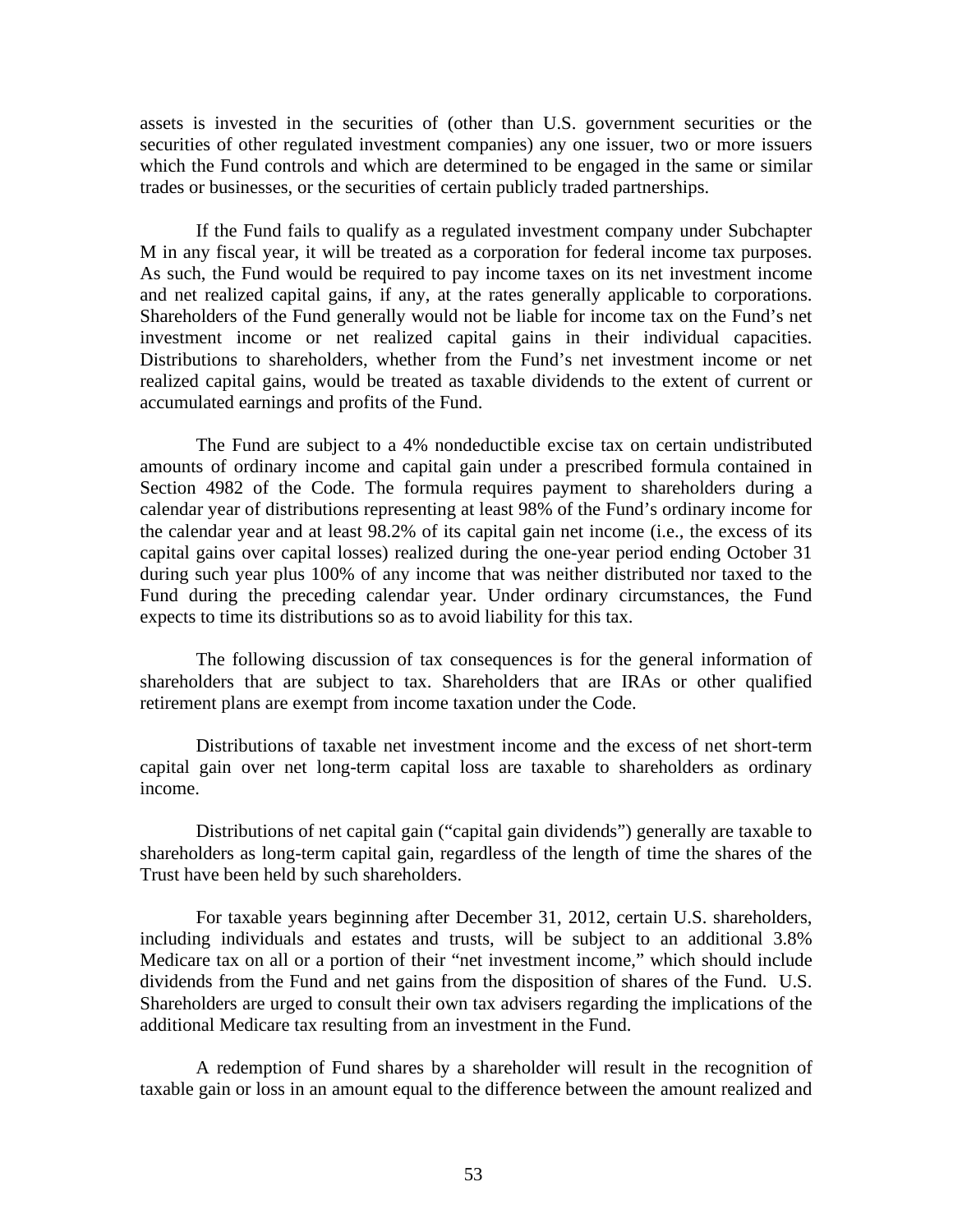the shareholder's tax basis in his or her Fund shares. Such gain or loss is treated as a capital gain or loss if the shares are held as capital assets. However, any loss realized upon the redemption of shares within six months from the date of their purchase will be treated as a long-term capital loss to the extent of any amounts treated as capital gain dividends during such six-month period. All or a portion of any loss realized upon the redemption of shares may be disallowed to the extent shares are purchased (including shares acquired by means of reinvested dividends) within 30 days before or after such redemption.

Distributions of taxable net investment income and net capital gain will be taxable as described above, whether received in additional cash or shares. Shareholders electing to receive distributions in the form of additional shares will have a cost basis for federal income tax purposes in each share so received equal to the net asset value of a share on the reinvestment date.

All distributions of taxable net investment income and net capital gain, whether received in shares or in cash, must be reported by each taxable shareholder on his or her federal income tax return. Dividends or distributions declared in October, November or December as of a record date in such a month, if any, will be deemed to have been received by shareholders on December 31, if paid during January of the following year. Redemptions of shares may result in tax consequences (gain or loss) to the shareholder and are also subject to these reporting requirements.

Under the Code, the Fund will be required to report to the Internal Revenue Service all distributions of taxable income and capital gains as well as gross proceeds from the redemption or exchange of Fund shares, except in the case of certain exempt shareholders. Under the backup withholding provisions of Section 3406 of the Code, distributions of taxable net investment income and net capital gain and proceeds from the redemption or exchange of the shares of a regulated investment company may be subject to withholding of federal income tax in the case of non-exempt shareholders who fail to furnish the investment company with their taxpayer identification numbers and with required certifications regarding their status under the federal income tax law, or if the Fund is notified by the IRS or a broker that withholding is required due to an incorrect TIN or a previous failure to report taxable interest or dividends. If the withholding provisions are applicable, any such distributions and proceeds, whether taken in cash or reinvested in additional shares, will be reduced by the amounts required to be withheld.

### Other Reporting and Withholding Requirements

Payments to a shareholder that is either a foreign financial institution ("FFI") or a non-financial foreign entity ("NFFE") within the meaning of the Foreign Account Tax Compliance Act ("FATCA") may be subject to a generally nonrefundable 30% withholding tax on: (a) income dividends paid by the Fund after June 30, 2014 and (b) certain capital gain distributions and the proceeds arising from the sale of Fund shares paid by the Fund after December 31, 2016. FATCA withholding tax generally can be avoided: (a) by an FFI, subject to any applicable intergovernmental agreement or other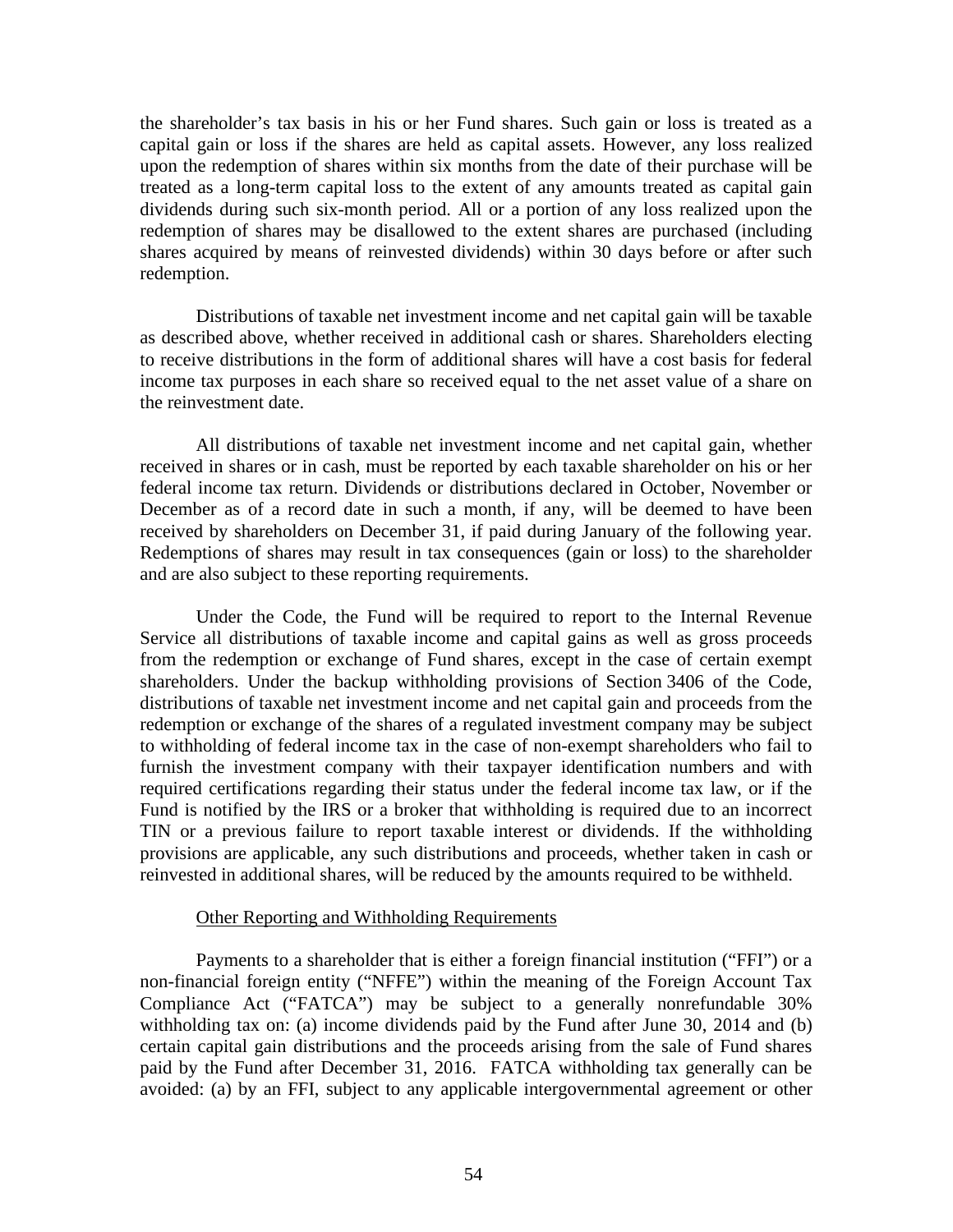exemption, if it enters into a valid agreement with the IRS to, among other requirements, report required information about certain direct and indirect ownership of foreign financial accounts held by U.S. persons with the FFI and (b) by an NFFE, if it: (i) certifies that it has no substantial U.S. persons as owners or (ii) if it does have such owners, reports information relating to them. The Fund may disclose the information that it receives from its shareholders to the IRS, non-U.S. taxing authorities or other parties as necessary to comply with FATCA. Withholding also may be required if a foreign entity that is a shareholder of the Fund fails to provide the Fund with appropriate certifications or other documentation concerning its status under FATCA.

### Options, Futures, Forward Contracts and Swap Agreements

To the extent such investments are permissible for the Fund, the Fund's transactions in options, futures contracts, hedging transactions, forward contracts, straddles and foreign currencies will be subject to special tax rules (including mark-tomarket, constructive sale, straddle, wash sale and short sale rules), the effect of which may be to accelerate income to the Fund, defer losses to the Fund, cause adjustments in the holding periods of the Fund's securities, convert long-term capital gains into shortterm capital gains and convert short-term capital losses into long-term capital losses. These rules could therefore affect the amount, timing and character of distributions to shareholders.

To the extent such investments are permissible, certain of the Fund's hedging activities (including its transactions, if any, in foreign currencies or foreign currencydenominated instruments) are likely to produce a difference between its book income and its taxable income. If the Fund's book income exceeds its taxable income, the distribution (if any) of such excess book income will be treated as (i) a dividend to the extent of the Fund's remaining earnings and profits (including earnings and profits arising from taxexempt income), (ii) thereafter, as a return of capital to the extent of the recipient's basis in the shares, and (iii) thereafter, as gain from the sale or exchange of a capital asset. If the Fund's book income is less than taxable income, the Fund could be required to make distributions exceeding book income to qualify as a regular investment company that is accorded special tax treatment.

### Passive Foreign Investment Companies

Investment by the Fund in certain "passive foreign investment companies" ("PFICs") could subject the Fund to a U.S. federal income tax (including interest charges) on distributions received from the company or on proceeds received from the disposition of shares in the company, which tax cannot be eliminated by making distributions to Fund shareholders. However, the Fund may elect to treat a PFIC as a "qualified electing fund" ("QEF"), in which case the Fund will be required to include its share of the company's income and net capital gains annually, regardless of whether it receives any distribution from the company.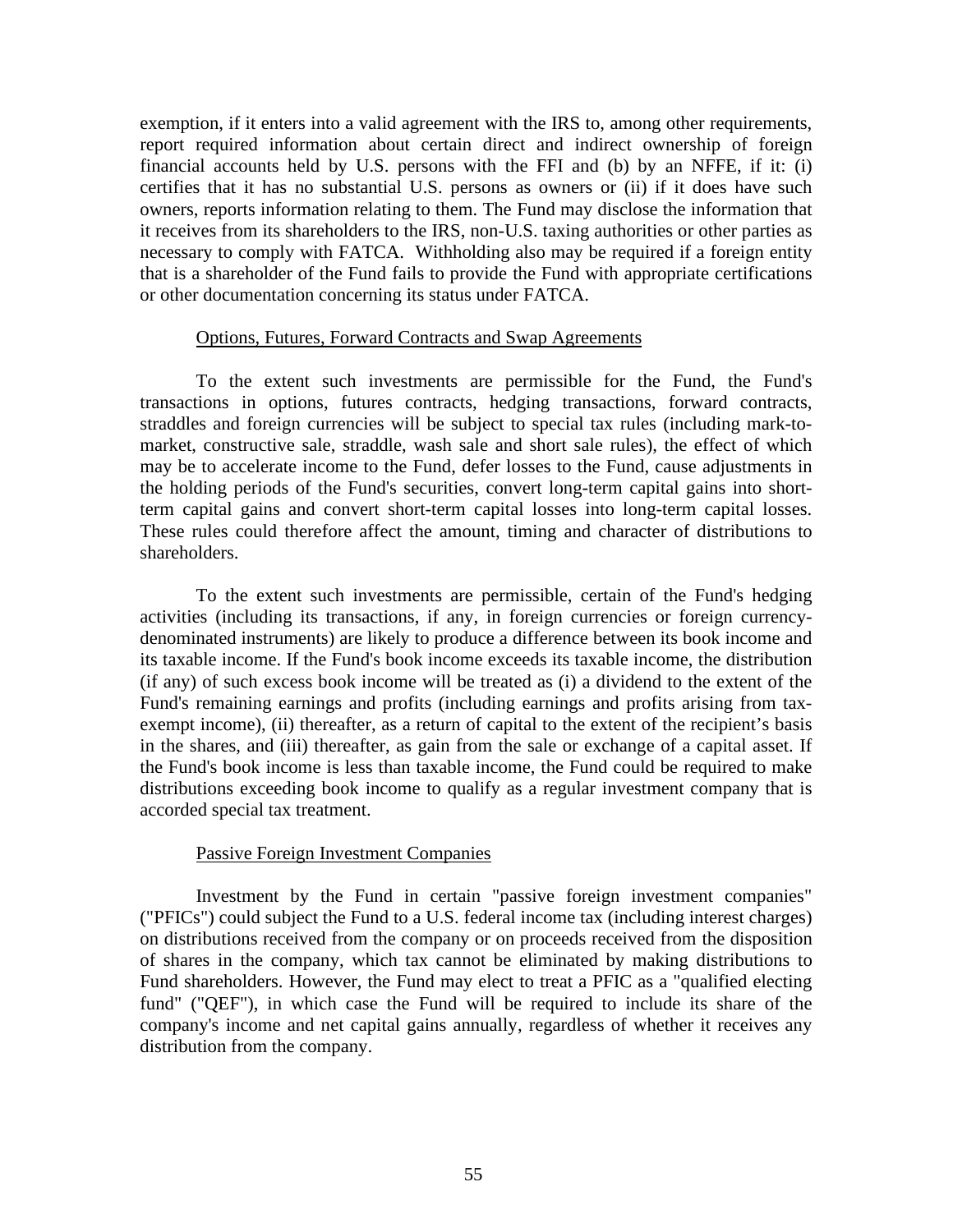The Fund also may make an election to mark the gains (and to a limited extent losses) in such holdings "to the market" as though it had sold and repurchased its holdings in those PFICs on the last day of the Fund's taxable year. Such gains and losses are treated as ordinary income and loss. The QEF and mark-to-market elections may accelerate the recognition of income (without the receipt of cash) and increase the amount required to be distributed for the Fund to avoid taxation. Making either of these elections therefore may require the Fund to liquidate other investments (including when it is not advantageous to do so) to meet its distribution requirement, which also may accelerate the recognition of gain and affect the Fund's total return.

### Foreign Currency Transactions

The Fund's transactions in foreign currencies, foreign currency-denominated debt securities and certain foreign currency options, futures contracts and forward contracts (and similar instruments) may give rise to ordinary income or loss to the extent such income or loss results from fluctuations in the value of the foreign currency concerned.

### Foreign Taxation

Income received by the Fund from sources within foreign countries may be subject to withholding and other taxes imposed by such countries. Tax treaties and conventions between certain countries and the U.S. may reduce or eliminate such taxes. If more than 50% of the value of the Fund's total assets at the close of its taxable year consists of securities of foreign corporations, the Fund may be able to elect to "pass through" to the Fund's shareholders the amount of eligible foreign income and similar taxes paid by the Fund. If this election is made, a shareholder generally subject to tax will be required to include in gross income (in addition to taxable dividends actually received) his or her pro rata share of the foreign taxes paid by the Fund, and may be entitled either to deduct (as an itemized deduction) his or her pro rata share of foreign taxes in computing his or her taxable income or to use it as a foreign tax credit against his or her U.S. federal income tax liability, subject to certain limitations. In particular, a shareholder must hold his or her shares (without protection from risk of loss) on the ex-dividend date and for at least 15 more days during the 30-day period surrounding the ex-dividend date to be eligible to claim a foreign tax credit with respect to a gain dividend. No deduction for foreign taxes may be claimed by a shareholder who does not itemize deductions. Each shareholder will be notified within 60 days after the close of the Fund's taxable year whether the foreign taxes paid by the Fund will "pass through" for that year.

Generally, a credit for foreign taxes is subject to the limitation that it may not exceed the shareholder's U.S. tax attributable to his or her total foreign source taxable income. For this purpose, if the pass-through election is made, the source of the Fund's income will flow through to shareholders of the Fund. With respect to the Fund, gains from the sale of securities will be treated as derived from U.S. sources and certain currency fluctuation gains, including fluctuation gains from foreign currencydenominated debt securities, receivables and payables will be treated as ordinary income derived from U.S. sources. The limitation on the foreign tax credit is applied separately to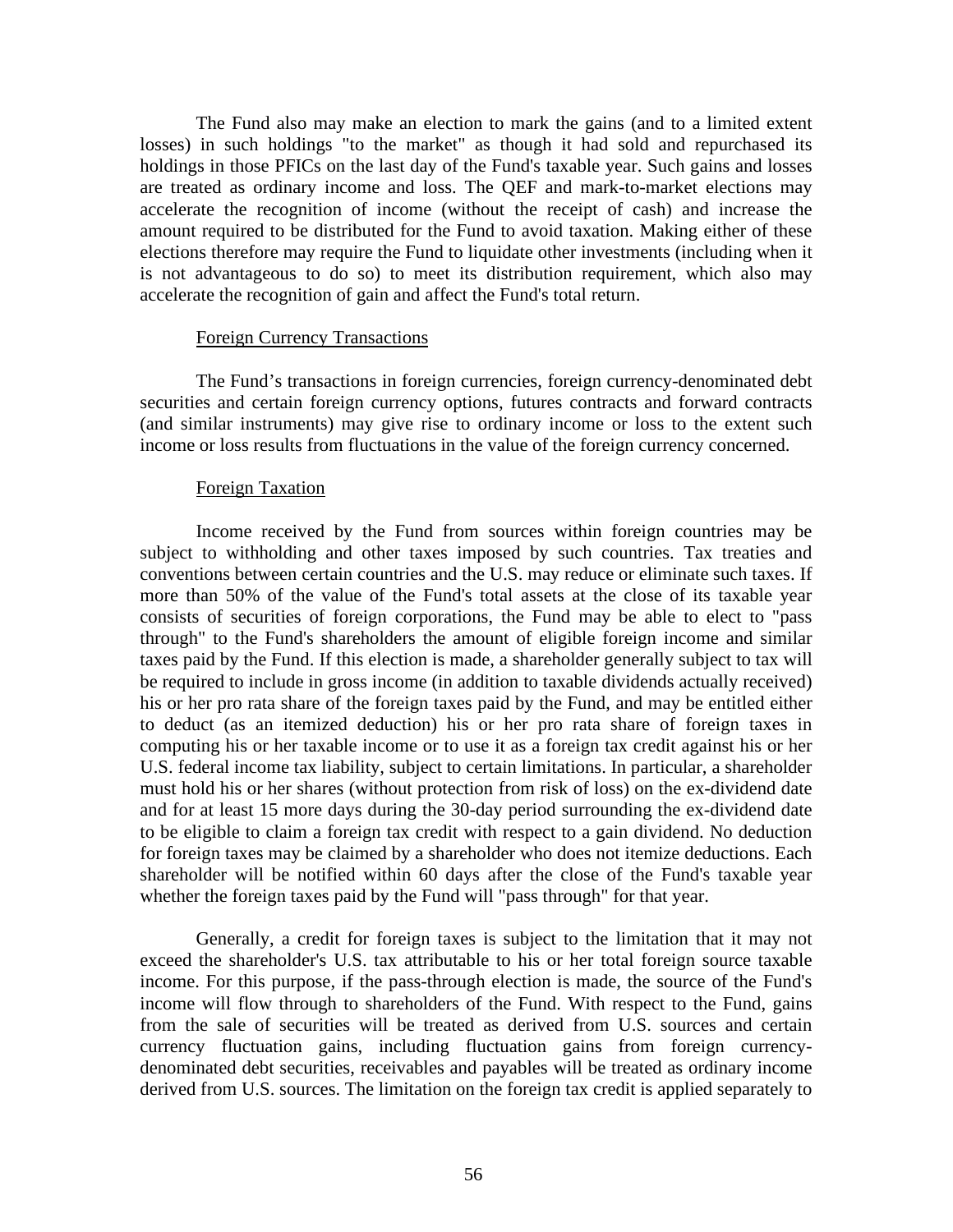foreign source passive income, and to certain other types of income. A shareholder may be unable to claim a credit for the full amount of his or her proportionate share of the foreign taxes paid by the Funds. The foreign tax credit can be used to offset only 90% of the revised alternative minimum tax imposed on corporations and individuals and foreign taxes generally are not deductible in computing alternative minimum taxable income.

### Original Issue Discount and Pay-In-Kind Securities

Current federal tax law requires the holder of a U.S. Treasury or other fixed income zero coupon security to accrue as income each year a portion of the discount at which the security was purchased, even though the holder receives no interest payment in cash on the security during the year. In addition, pay-in-kind securities will give rise to income which is required to be distributed and is taxable even though the Fund holding the security receives no interest payment in cash on the security during the year.

Some of the debt securities (with a fixed maturity date of more than one year from the date of issuance) that may be acquired by the Fund may be treated as debt securities that are issued originally at a discount. Generally, the amount of the original issue discount ("OID") is treated as interest income and is included in income over the term of the debt security, even though payment of that amount is not received until a later time, usually when the debt security matures. A portion of the OID includable in income with respect to certain high-yield corporate debt securities (including certain pay-in-kind securities) may be treated as a dividend for U.S. federal income tax purposes.

Some of the debt securities (with a fixed maturity date of more than one year from the date of issuance) that may be acquired by the Fund in the secondary market may be treated as having market discount. Generally, any gain recognized on the disposition of, and any partial payment of principal on, a debt security having market discount is treated as ordinary income to the extent the gain, or principal payment, does not exceed the "accrued market discount" on such debt security. Market discount generally accrues in equal daily installments. The Fund may make one or more of the elections applicable to debt securities having market discount, which could affect the character and timing of recognition of income.

Some debt securities (with a fixed maturity date of one year or less from the date of issuance) that may be acquired by the Fund may be treated as having acquisition discount, or OID in the case of certain types of debt securities. Generally, the Fund will be required to include the acquisition discount, or OID, in income over the term of the debt security, even though payment of that amount is not received until a later time, usually when the debt security matures. The Fund may make one or more of the elections applicable to debt securities having acquisition discount, or OID, which could affect the character and timing of recognition of income.

The Fund that holds the foregoing kinds of securities may be required to pay out as an income distribution each year an amount which is greater than the total amount of cash interest the Fund actually received. Such distributions may be made from the cash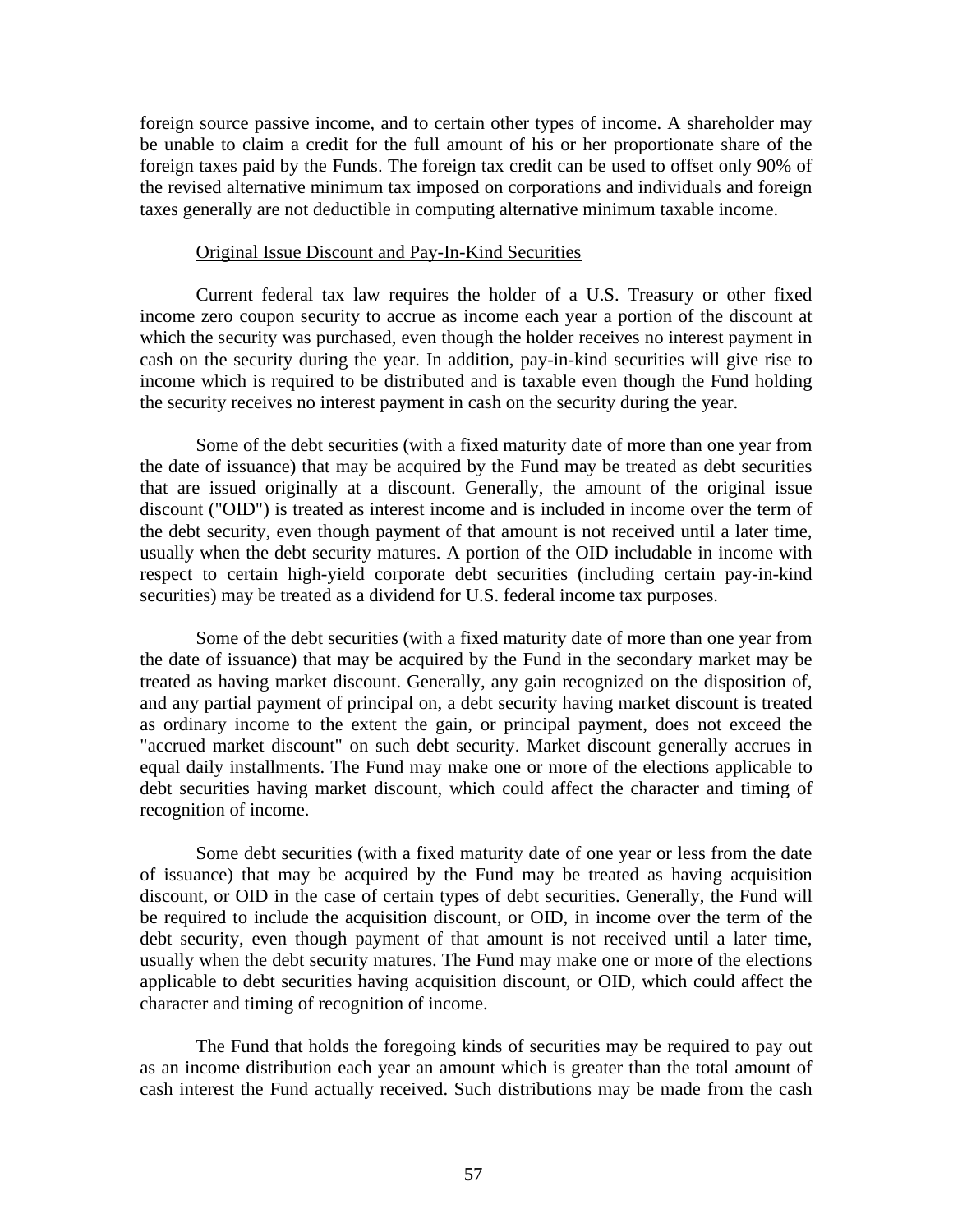assets of the Fund or by liquidation of portfolio securities, if necessary (including when it is not advantageous to do so). The Fund may realize gains or losses from such liquidations. In the event the Fund realizes net capital gains from such transactions, its shareholders may receive a larger capital gain distribution, if any, than they would in the absence of such transactions.

Shareholders of the Fund may be subject to state and local taxes on distributions received from the Fund and on redemptions of the Fund's shares.

A brief explanation of the form and character of the distribution accompany each distribution. In January of each year the Fund issues to each shareholder a statement of the federal income tax status of all distributions.

Shareholders should consult their tax advisors about the application of federal, state and local and foreign tax law in light of their particular situation.

# **INDEPENDENT REGISTERED PUBLIC ACCOUNTING FIRM**

The Fund has selected BBD, LLP, located at 1835 Market Street, 3<sup>rd</sup> Floor, Philadelphia, PA 19103, as their independent registered public accounting firm. The firm provides services including (i) audit of annual financial statements, and (ii) assistance and consultation in connection with SEC filings.

## **LEGAL COUNSEL**

Thompson Hine LLP, 41 South High Street, Suite 1700, Columbus, OH 43215 serves as the Trust's legal counsel.

## **FINANCIAL STATEMENTS**

The financial statements and report of the independent registered public accounting firm required to be included in this SAI are hereby incorporated by reference to the Annual Report for the Fund for the year ended December 31, 2021. You can obtain a copy of the Annual Report without charge by calling the Fund at 1- 800-672-9152.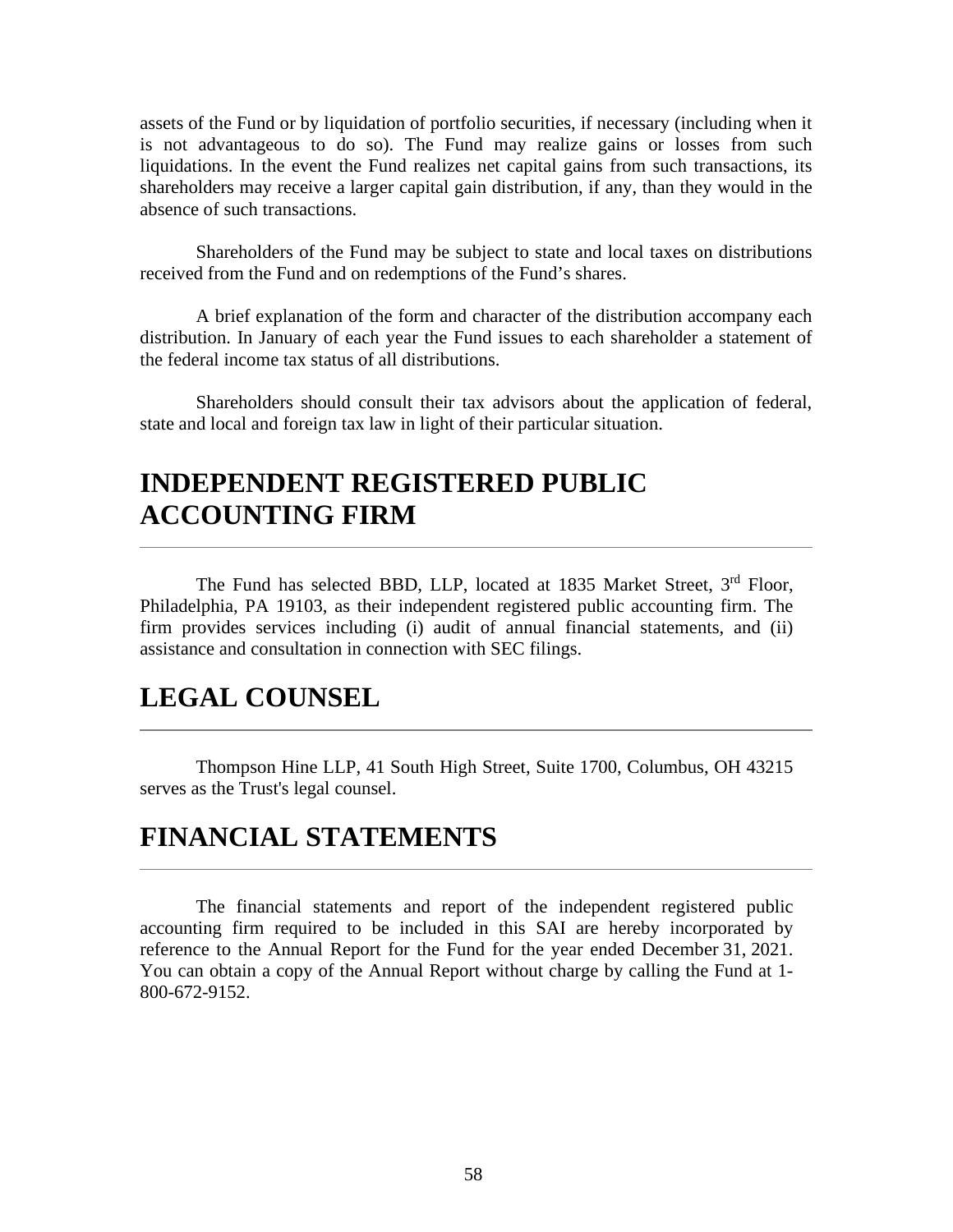## **APPENDIX A**

### **Biondo Investment Advisors, LLC IA Policies and Procedures Manual**

### **Proxy Voting**

## **Policy**

Biondo Investment Advisors, LLC has adopted and implemented policies and procedures that we believe are reasonably designed to ensure that proxies are voted in the best interest of clients, in accordance with our fiduciary duties and SEC Rule 206(4)-6 under the Investment Advisers Act of 1940. Our authority to vote the proxies of our clients is established by our advisory agreement and our proxy voting guidelines have been tailored to reflect these specific contractual obligations. In addition to SEC requirements governing advisers, our proxy voting policies reflect the fiduciary standards and responsibilities for ERISA accounts set out in Department of Labor Bulletin 2008-2, 29 C.F.R. 2509.08-2 (Oct 7, 2008).

## **Background**

Proxy voting is an important right of shareholders and reasonable care and diligence must be undertaken to ensure that such rights are properly and timely exercised.

Investment advisers registered with the SEC, and which exercise voting authority with respect to client securities, are required by Rule 206(4)-6 of the Advisers Act to (a) adopt and implement written policies and procedures that are reasonably designed to ensure that client securities are voted in the best interests of clients which must include how an adviser addresses material conflicts that may arise between an adviser's interests and those of its clients; (b) to disclose to clients how they may obtain information from the adviser with respect to the voting of proxies for their securities; (c) to describe to clients a summary of its proxy voting policies and procedures and, upon request, furnish a copy to its clients; and (d) maintain certain records relating to the adviser's proxy voting activities when the adviser does have proxy voting authority.

## **Responsibility**

The Chief Investment Officer is responsible for the implementation of the firm's Proxy Voting policy and practices.

The firm's Chief Compliance Officer is responsible for:

- Annual review of policies and procedures to certify they continue to be reasonably designed to ensure votes are cast in the best interest of the clients;
- Ad-hoc sampling of proxy votes to ensure voting is being done as per the policies and procedures;
- All disclosures: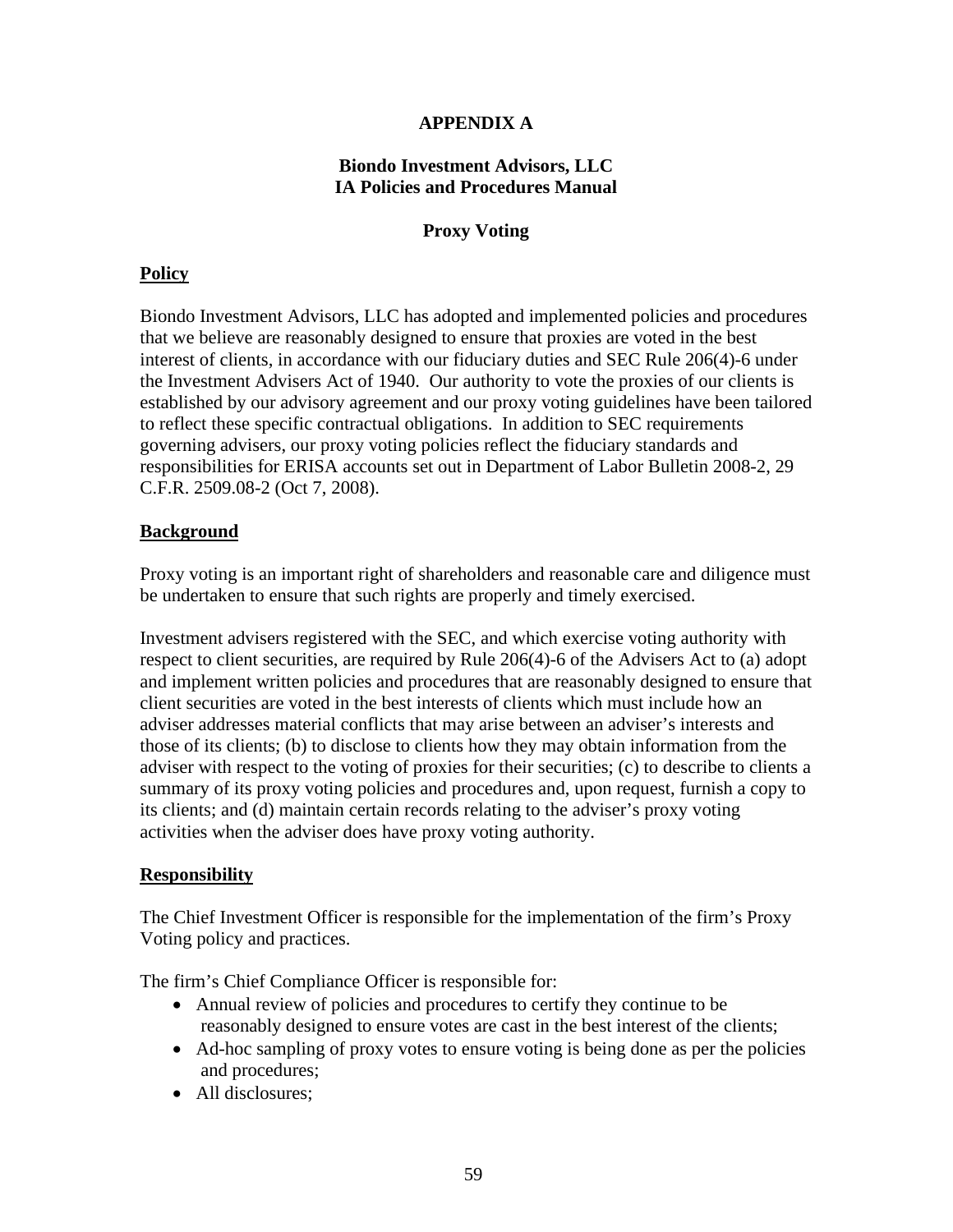• Overall recordkeeping

## **Procedure**

Biondo Investment Advisors, LLC has adopted procedures to implement the firm's policy and reviews to monitor and ensure the firm's policy is observed, implemented properly and amended or updated as appropriate, which include the following:

## *Voting Procedures*

- Notification of upcoming proxies to be voted are sent, via e-mail, to an Associate assisting the Chief Investment Officer, by the firm's third-party proxy service, Proxy Edge;
- The Associate is responsible for forwarding outstanding proxies to the firm's Chief Investment Officer for review;
- The Chief Investment Officer will determine whether to vote the proxies in accordance with applicable voting guidelines;
- The Chief Investment Officer may vote the proxies or assign voting responsibility to the Associate;
- The Associate is responsible for ensuring that all votes are cast in a timely manner.

## *Disclosure*

• Biondo Investment Advisors, LLC will provide conspicuously displayed information in its Disclosure Document summarizing these Proxy Voting Policy and Procedures, including a statement that clients may request information regarding how Biondo Investment Advisors, LLC voted a client's proxies, and that clients may request a copy of these policies and procedures.

### *Client Requests for Information*

- All client requests for information regarding proxy votes, or policies and procedures received by any employee, should be forwarded to the Chief Compliance Officer.
- In response to any request, the Chief Compliance Officer will direct the Associate to prepare a written response to the client with the information requested, and as applicable, will include the name of the issuer, the proposal voted upon, and how Biondo Investment Advisors, LLC voted the client's proxy with respect to each proposal about which the client inquired.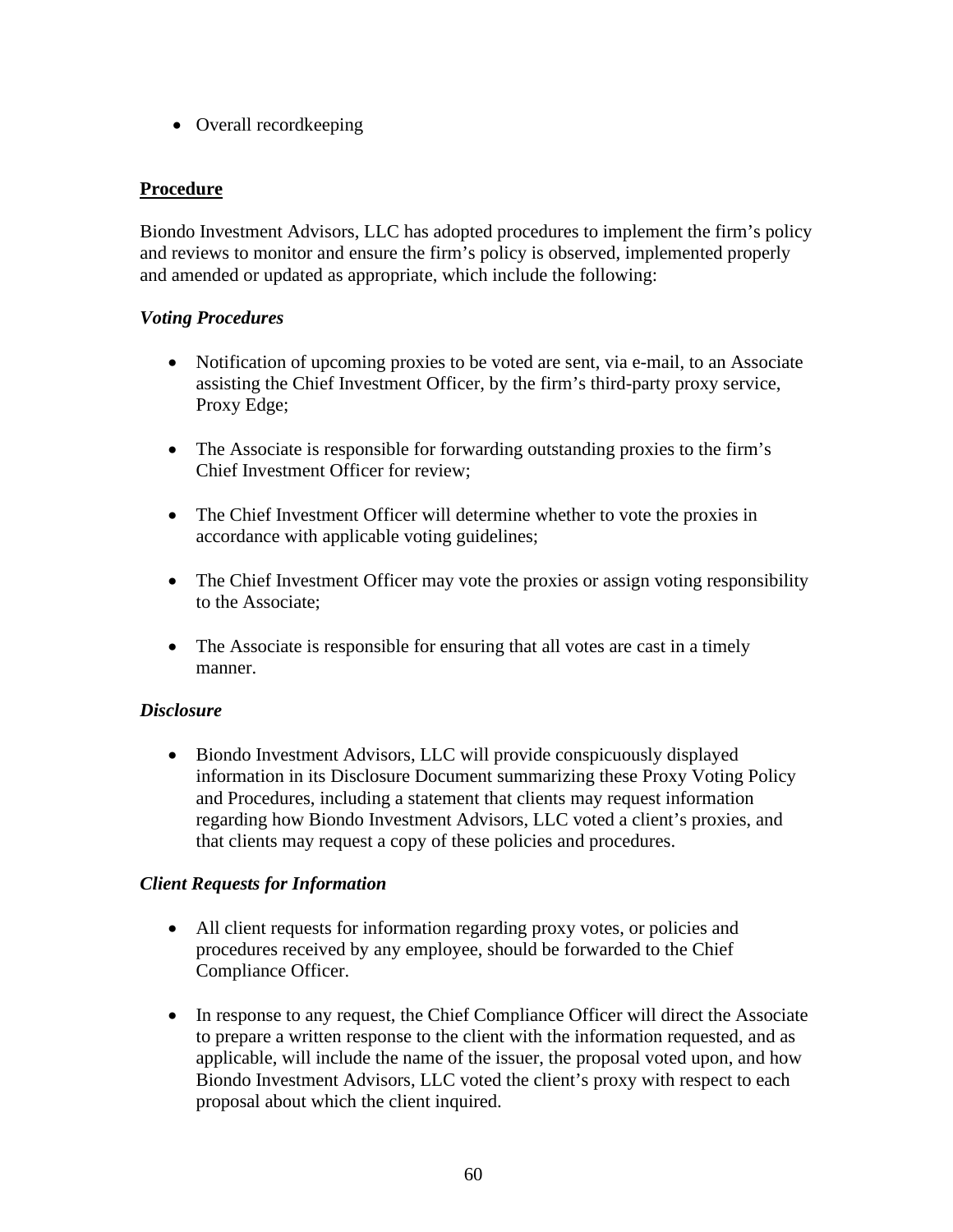## *Voting Guidelines*

In the absence of specific voting guidelines from the client, Biondo Investment Advisors, LLC will vote proxies in the best interests of the client.

- In reviewing proposals, Biondo Investment Advisors, LLC will consider the opinion of management, the effect on management, the effect on shareholder value and the issuer's business practices. Biondo Investment Advisors, LLC may refrain from voting proxies if it concludes that the effect on shareholder's economic interests or the value of the portfolio holding is insignificant.
- Biondo Investment Advisors, LLC's policy is to vote all proxies on a case-bycase basis, taking into consideration the contractual obligations under the advisory agreement and all other relevant facts and circumstances at the time of the vote.
- Biondo Investment Advisors, LLC's core investment strategies are managed with the primary investment objective of capital appreciation, making it rare that proxy votes would differ with respect to each investment strategy. Should the situation arise in which the Chief Investment Officer is faced with a conflicting vote for a particular investment strategy, it would be addressed on a case-by-case basis.
- Clients are permitted to place reasonable restrictions on Biondo Investment Advisors, LLC's voting authority in the same manner that they may place such restrictions on the actual selection of account securities. The Chief Investment Officer will act according to such restrictions.
- Mutual Fund proxies will be voted subject to any applicable investment restrictions.

## *Conflicts of Interest*

- Biondo Investment Advisors, LLC will identify any conflicts that exist between the interests of the adviser and the client by reviewing the relationship of Biondo Investment Advisors, LLC with the issuer of each security to determine if Biondo Investment Advisors, LLC, or any of its employees, has any financial, business or personal relationship with the issuer. Biondo Investment Advisors, LLC will resolve any material conflicts in the best interest of the client.
- Biondo Investment Advisors, LLC will maintain a record of the voting resolution of any conflict of interest.

## *Recordkeeping*

ProxyEdge will retain the following proxy records:

• Each proxy statement that Biondo Investment Advisors, LLC receives;